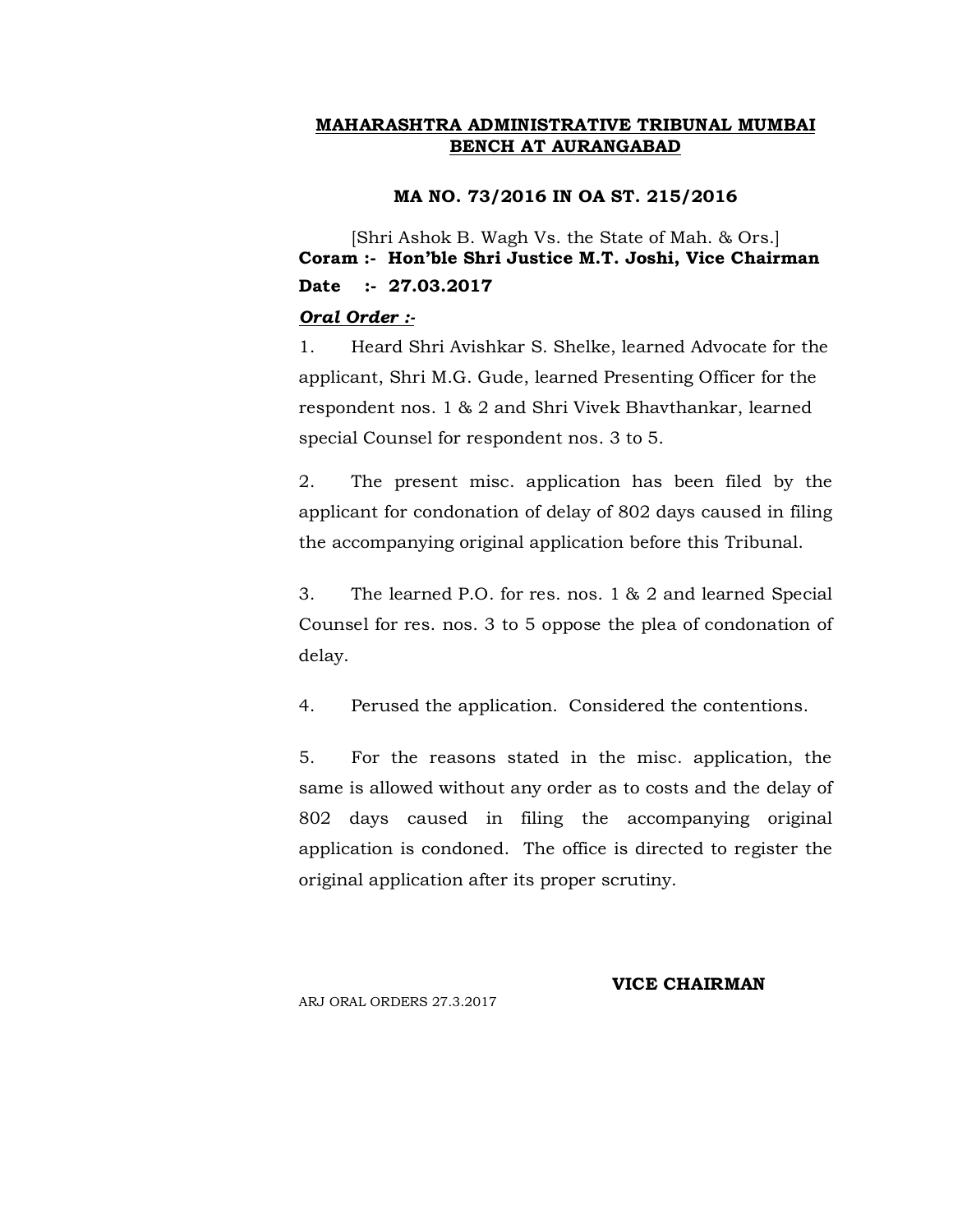## **ORIGINAL APPLICATION ST. 215/2016**

[Shri Ashok B. Wagh Vs. the State of Mah. & Ors.] **Coram :- Hon'ble Shri Justice M.T. Joshi, Vice Chairman**

**Date :- 27.03.2017**

## *Oral Order :-*

1. Heard Shri Avishkar S. Shelke, learned Advocate for the applicant, Shri M.G. Gude, learned Presenting Officer for the respondent nos. 1 & 2 and Shri Vivek Bhavthankar, learned special Counsel for respondent nos. 3 to 5.

2. Issue notices to the respondents in the original application, returnable on 6.6.2017.

3. Tribunal may take the case for final disposal at this stage and separate notice for final disposal shall not be issued.

4. Applicant is authorized and directed to serve on respondents intimation/notice of date of hearing duly authenticated by Registry, along with complete paper book of O.A. Respondent is put to notice that the case would be taken up for final disposal at the stage of admission hearing.

5. This intimation/notice is ordered under Rule 11 of the Maharashtra Administrative Tribunal (Procedure) Rules, 1988, and the question such as limitation and alternate remedy are kept open.

6. The service may be done by hand delivery, speed post, courier and acknowledgment be obtained and produced along with affidavit of compliance in the Registry before due date. Applicant is directed to file affidavit of compliance and notice.

7. S.O. 6.6.2017.

8. Steno copy & hamdust allowed to both the parties.

ARJ ORAL ORDERS 27.3.2017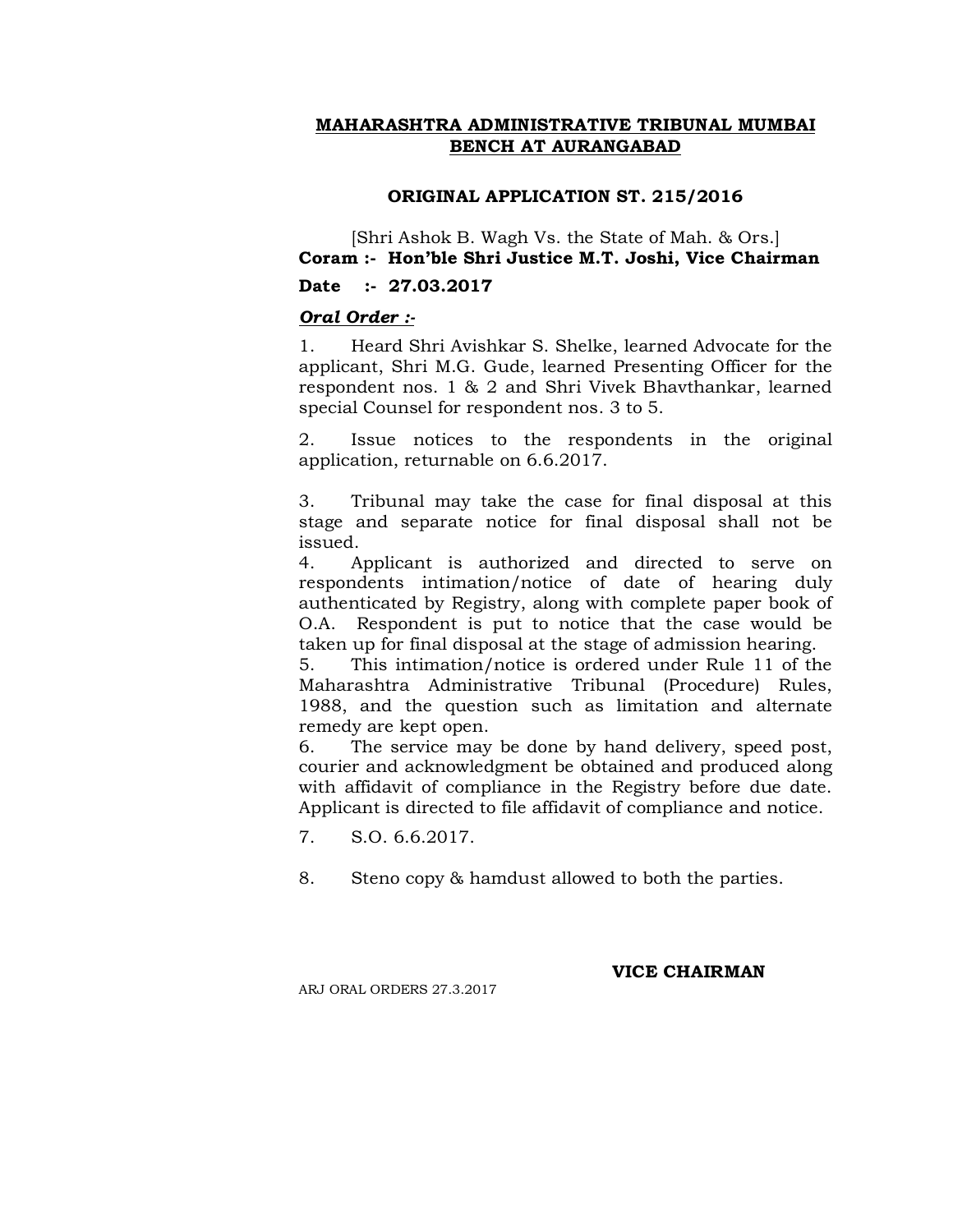#### **MA NO. 210/2016 IN OA ST. 816/2016**

[Shri Shamrao G. Wagatkar Vs. the State of Mah. & Ors.] **Coram :- Hon'ble Shri Justice M.T. Joshi, Vice Chairman Date :- 27.03.2017**

## *Oral Order :-*

1. Heard Shri Suresh D. Dhongde, learned Advocate for the applicant and Shri N.U. Yadav, learned Presenting Officer for the respondents.

2. The present misc. application has been filed by the applicant for condonation of delay of six months and twenty five days caused in filing the accompanying original application before this Tribunal.

3. The learned P.O. for opposes the plea of condonation of delay.

4. Perused the misc. application. Considered the contentions.

5. For the reasons stated in the misc. application, the same is allowed without any order as to costs and the delay of six months and twenty five days caused in filing the accompanying original application is condoned. The office is directed to register the original application after its proper scrutiny.

ARJ ORAL ORDERS 27.3.2017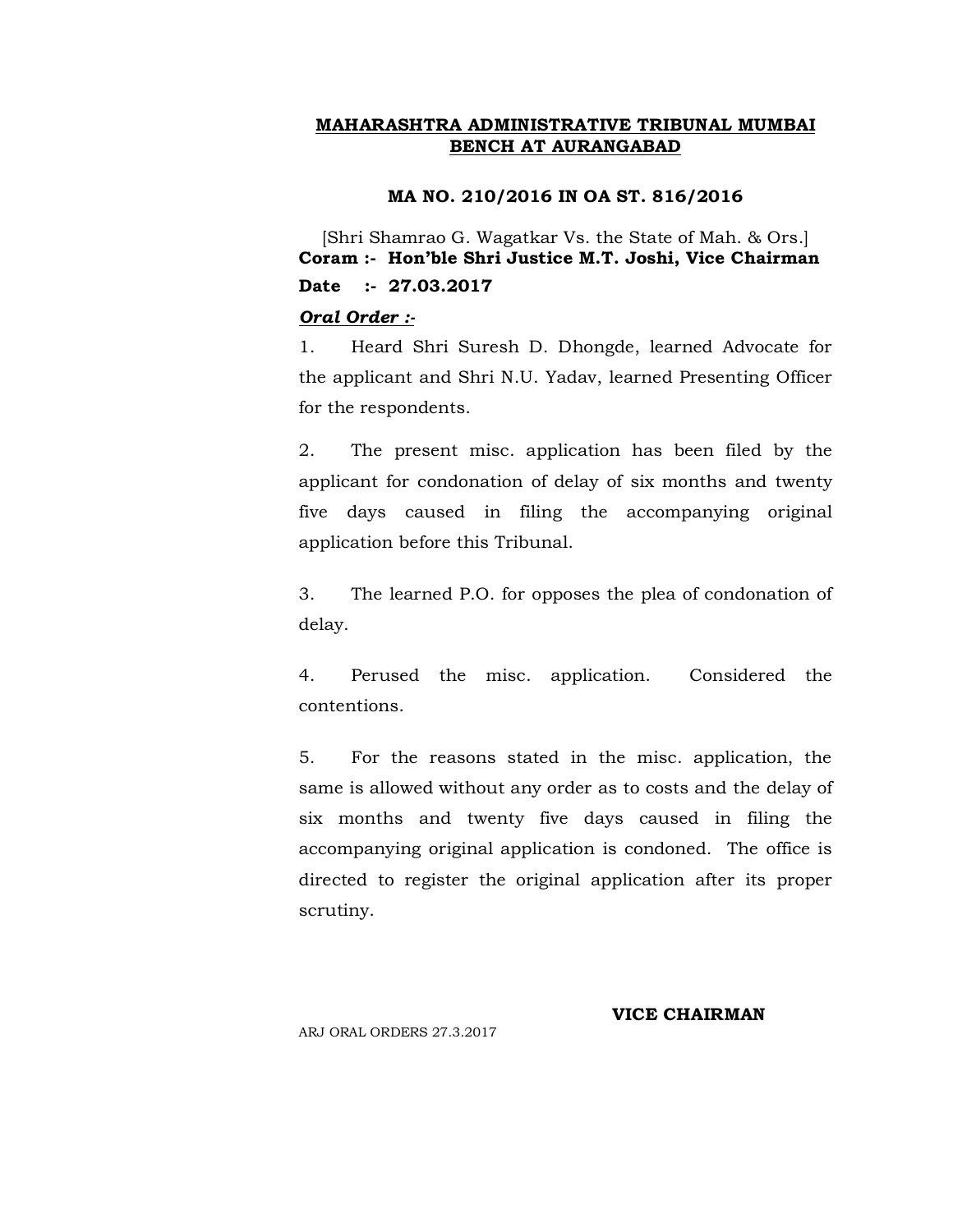## **ORIGINAL APPLICATION ST. 816/2016**

[Shri Shamrao G. Wagatkar Vs. the State of Mah. & Ors.] **Coram :- Hon'ble Shri Justice M.T. Joshi, Vice Chairman**

## **Date :- 27.03.2017**

## *Oral Order :-*

1. Heard Shri Suresh D. Dhongde, learned Advocate for the applicant and Shri N.U. Yadav, learned Presenting Officer for the respondents.

2. Issue notices to the respondents in the original application, returnable on 6.6.2017.

3. Tribunal may take the case for final disposal at this stage and separate notice for final disposal shall not be issued.

4. Applicant is authorized and directed to serve on respondents intimation/notice of date of hearing duly authenticated by Registry, along with complete paper book of O.A. Respondent is put to notice that the case would be taken up for final disposal at the stage of admission hearing.

5. This intimation/notice is ordered under Rule 11 of the Maharashtra Administrative Tribunal (Procedure) Rules, 1988, and the question such as limitation and alternate remedy are kept open.

6. The service may be done by hand delivery, speed post, courier and acknowledgment be obtained and produced along with affidavit of compliance in the Registry before due date. Applicant is directed to file affidavit of compliance and notice.

- 7. S.O. 6.6.2017.
- 8. Steno copy & hamdust allowed to both the parties.

**VICE CHAIRMAN**

ARJ ORAL ORDERS 27.3.2017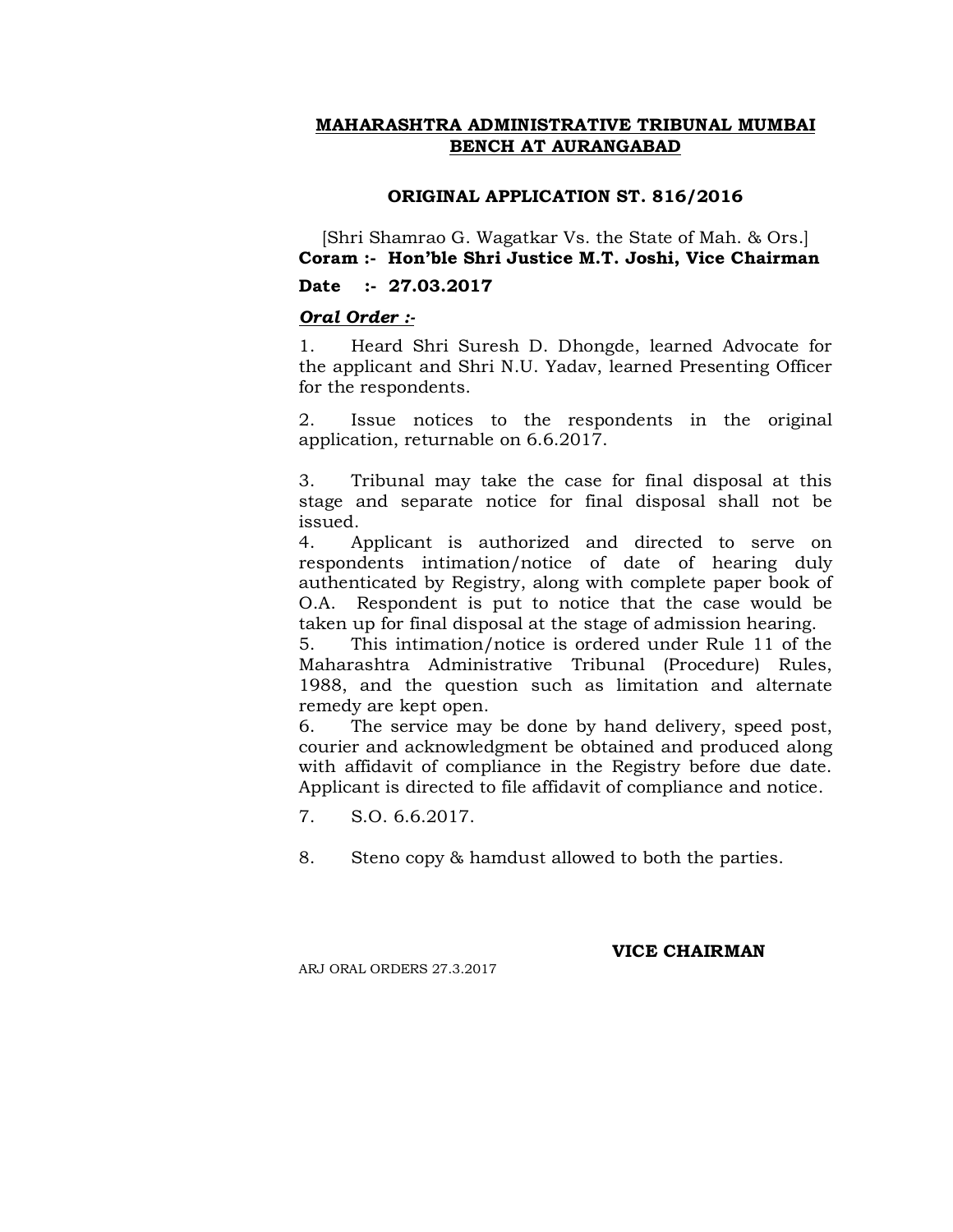#### **MA NO. 148/2016 WITH MA ST. 534/2016 IN OA 167/2016**

[Shri Mamel K. Inamdar Vs. the State of Mah. & Ors.] **Coram :- Hon'ble Shri Justice M.T. Joshi, Vice Chairman Date :- 27.03.2017**

#### *Oral Order :-*

1. None appears for the applicant. Shri V.R. Bhumkar,

learned Presenting Officer for the respondents, is present.

2. As the applicant and his learned Advocate are absent,

S.O. to 27.4.2017.

ARJ ORAL ORDERS 27.3.2017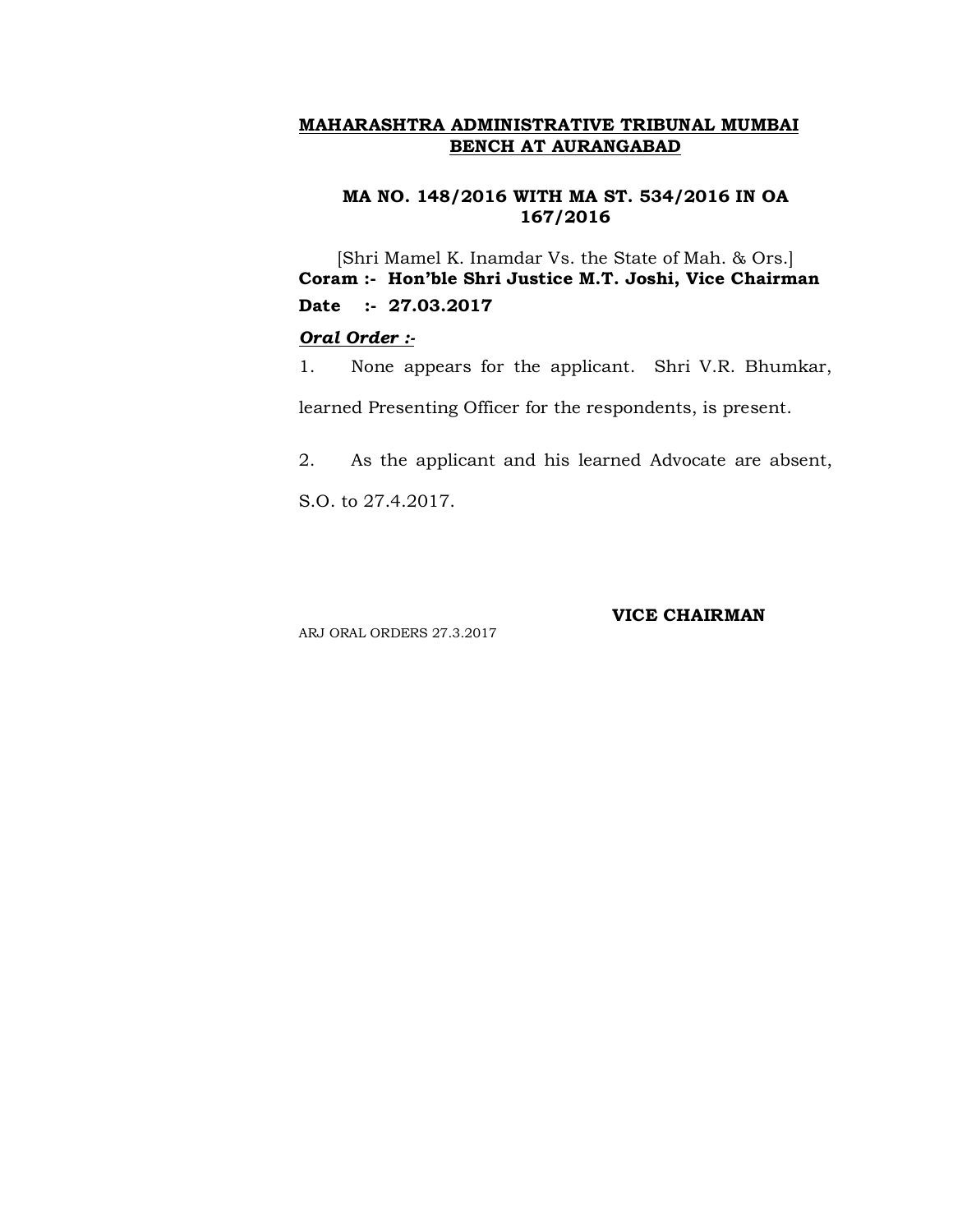#### **MA NO. 285/2016 WITH MA 144/2016 IN OA ST. 1950/2016**

[Shri Nagnath G. Jadhav & Ors. Vs. State of Mah. & Ors.] **Coram :- Hon'ble Shri Justice M.T. Joshi, Vice Chairman Date :- 27.03.2017**

## *Oral Order :-*

1. Heard Shri Suresh D. Dhongde, learned Advocate for the applicants and Shri S.K. Shirse, learned Presenting Officer for the respondents.

2. At the request of learned Presenting Officer for the respondents, S.O. to 12.4.2017.

ARJ ORAL ORDERS 27.3.2017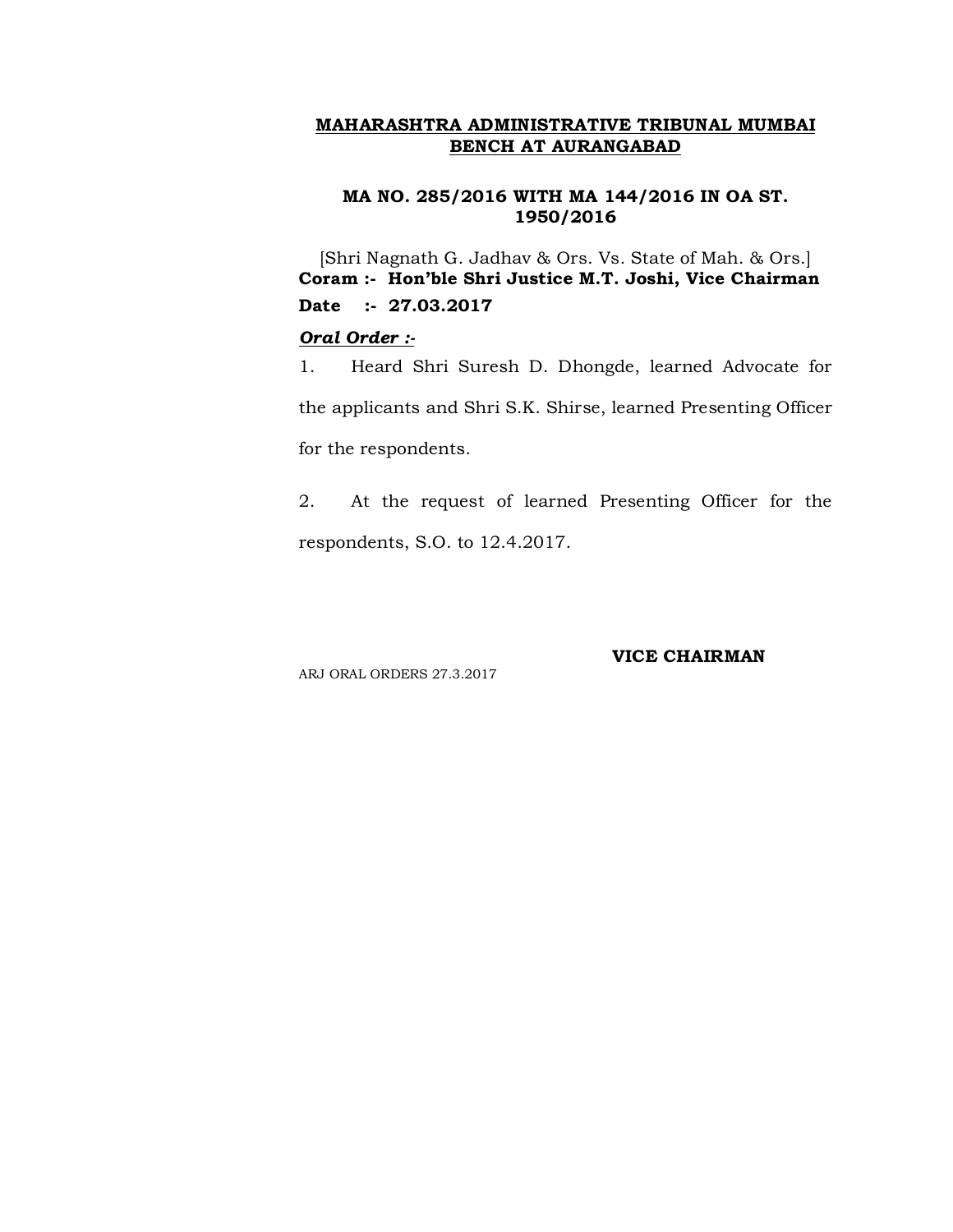#### **MA NO. 347/2016 IN OA ST. 1606/2016**

[Shri Balasaheb L. Deshmukh Vs. State of Mah. & Ors.] **Coram :- Hon'ble Shri Justice M.T. Joshi, Vice Chairman Date :- 27.03.2017**

#### *Oral Order :-*

1. Heard Shri Avinash Deshmukh, learned Advocate for the applicant and Shri M.S. Mahajan, learned Chief Presenting Officer for the respondents.

2. The applicant has filed the present misc. application for condonation of 271 days delay caused in filing the accompanying original application before this Tribunal regarding the entitlement of the applicant for pension and pensionary benefits.

3. The learned C.P.O. opposes the plea of condonation of 271 days.

4. Perused the application. Considered the contentions.

5. Since grant of pension and pensionary benefits would be recurring cause of action, the delay of 271 days caused in filing the accompanying original application is hereby condoned. The misc. application is accordingly disposed of without any order as to costs. The office is directed to register the original application after its proper scrutiny.

# **VICE CHAIRMAN**

ARJ ORAL ORDERS 27.3.2017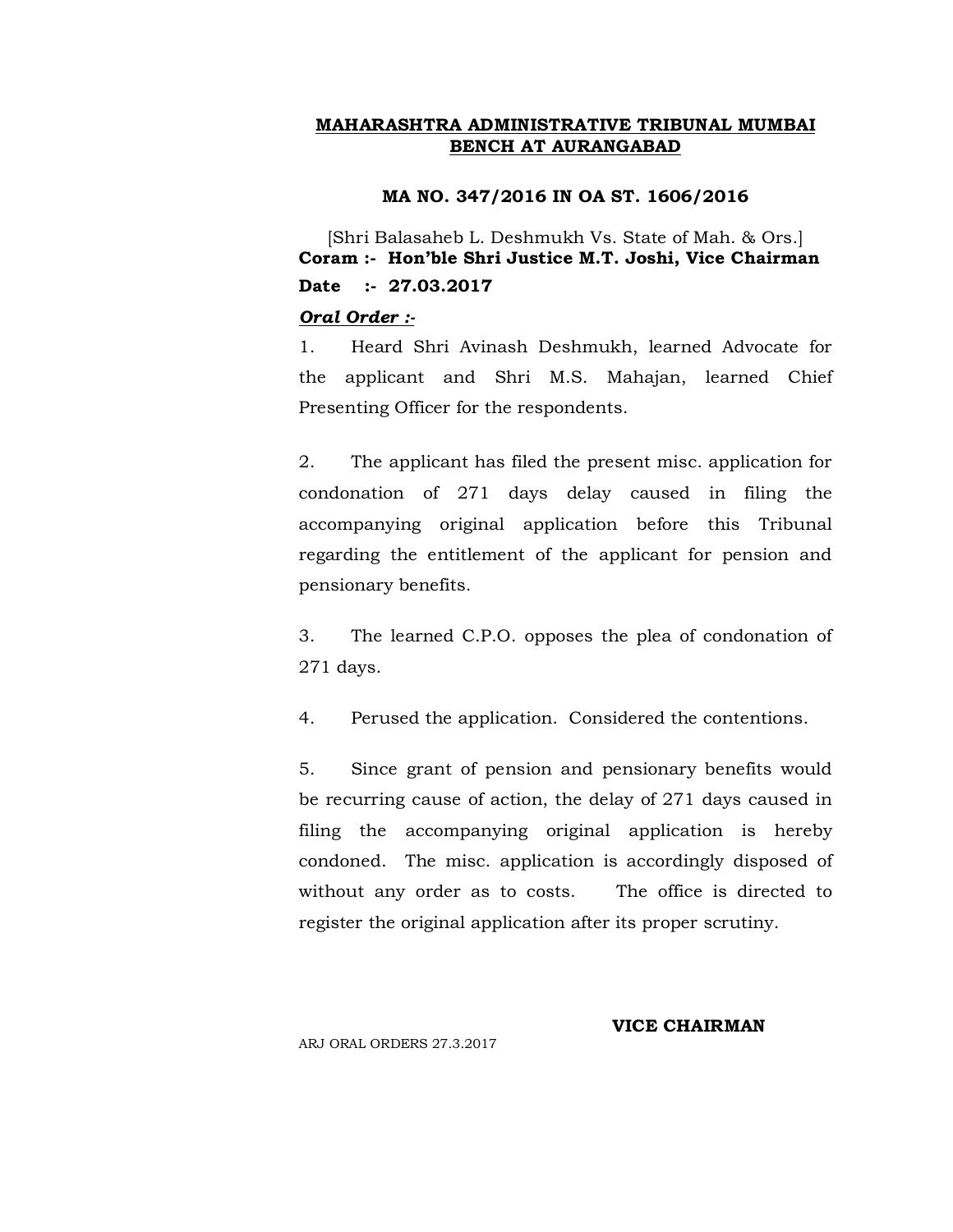#### **MA NO. 373/2016 IN OA ST. 1721/2016**

[Smt. Hemlata M. HumbharVs. State of Mah. & Ors.] **Coram :- Hon'ble Shri Justice M.T. Joshi, Vice Chairman Date :- 27.03.2017**

#### *Oral Order :-*

1. Heard Shri Vinod Patil, learned Advocate for the applicant, Shri M.P. Gude, learned Presenting Officer for the respondent nos. 1 & 4 and Shri Vivek Bhavthankar, learned special Counsel for respondent nos. 2 & 3.

2. Shri Bhavthankar, learned special Counsel has filed affidavit in reply of res. nos. 2 & 3 in the present misc. application. It is taken on record and copy thereof has been served upon the learned Advocate for the applicant.

3. The learned P.O. submits that res. no. 4 is not required to file affidavit in reply as he would not be concerned with the issue involved in the original application.

4. In the circumstances, place the matter on board for hearing on 3.5.2017.

ARJ ORAL ORDERS 27.3.2017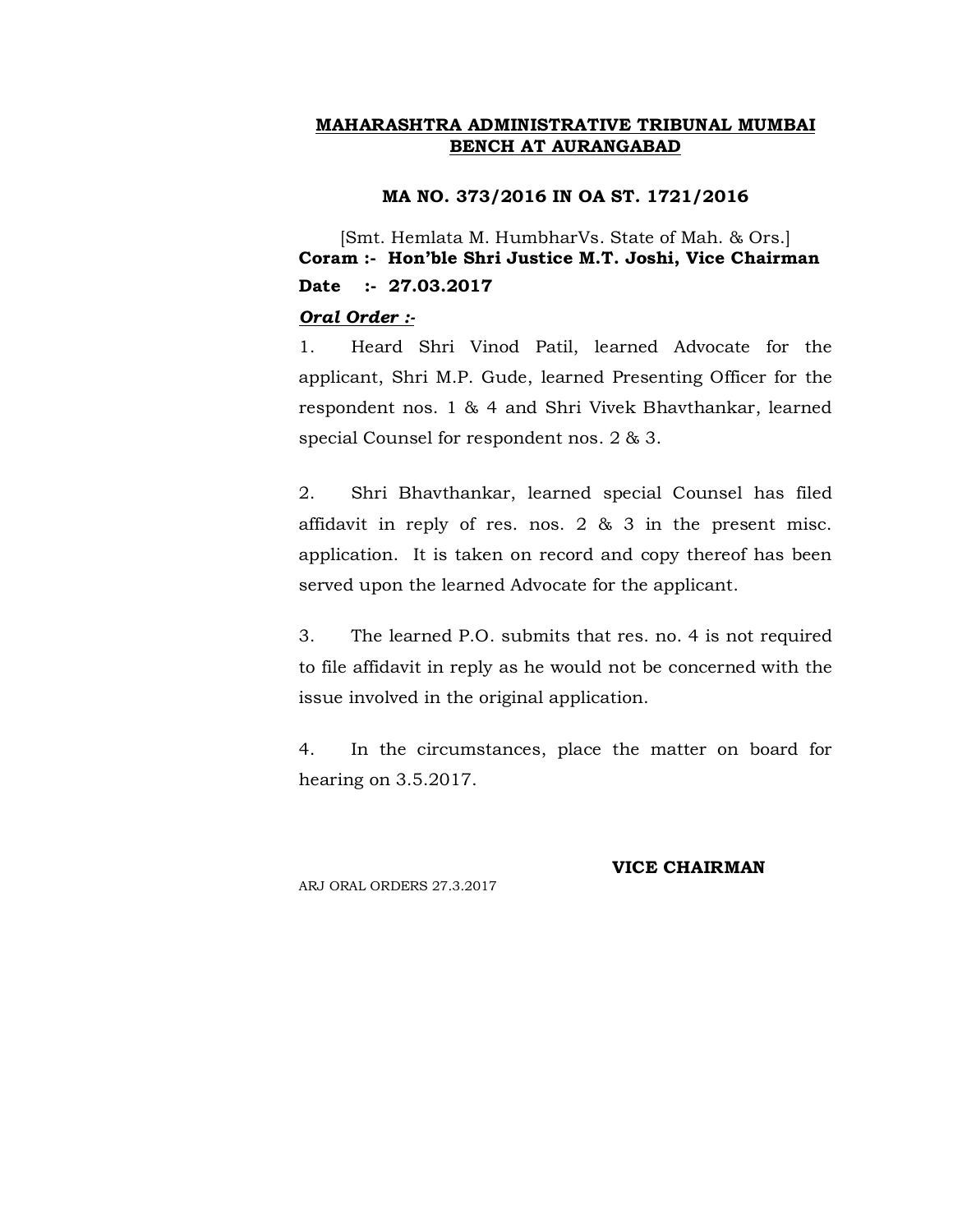#### **ORIGINAL APPLICATION NO. 707 OF 2013**

[Dr. Rekha A. Salunkhe Vs. State of Mah. & Ors.] **Coram :- Hon'ble Shri Justice M.T. Joshi, Vice Chairman Date :- 27.03.2017**

#### *Oral Order :-*

1. None appears for the applicant. Smt. Resha S. Deshmukh, learned Presenting Officer for the respondents, is present.

2. The learned Presenting Officer files on record the copy of communication received by her, which would show that the representation of the applicant would be considered within a period of 3 weeks. In the circumstances, at her request, S.O. to 3.5.2017.

ARJ ORAL ORDERS 27.3.2017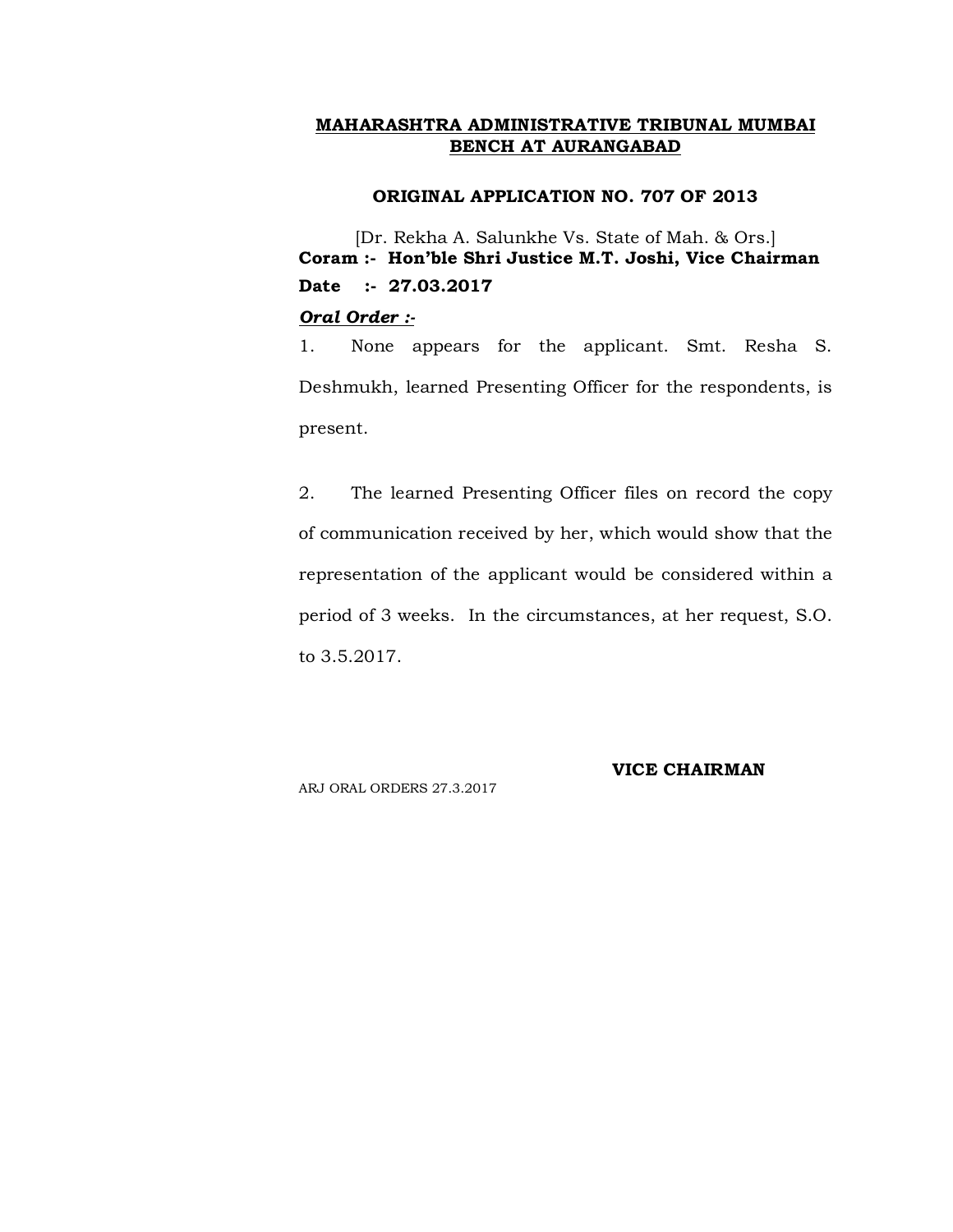## **ORIGINAL APPLICATION NO. 697 OF 2015**

[Shri Totaram B. Thakre Vs. State of Mah. & Ors.]

# **Coram :- Hon'ble Shri Justice M.T. Joshi, Vice Chairman Date :- 27.03.2017** *Oral Order :-*

1. Heard Shri Vivek G. Pingle, learned Advocate for the applicant and Shri S.K. Shirse, learned Presenting Officer for the respondents.

2. Today, Shri Madhukar G. Misal, Naib Tahsildar from the office of res. no. 5 is present before the Tribunal.

3. Considering the factual position, the concerned respondent is directed to issue reminder to the Accountant General – II, Nagpur by pointing out that the present issue is pending before this Tribunal.

4. As regards leave encashment, the learned Advocate for the applicant submits that the res. no. 5 – The Tahsildar, Manwat, Dist. Parbhani – is negligent in preparing the proposal, though the same should have been processed 5 years back.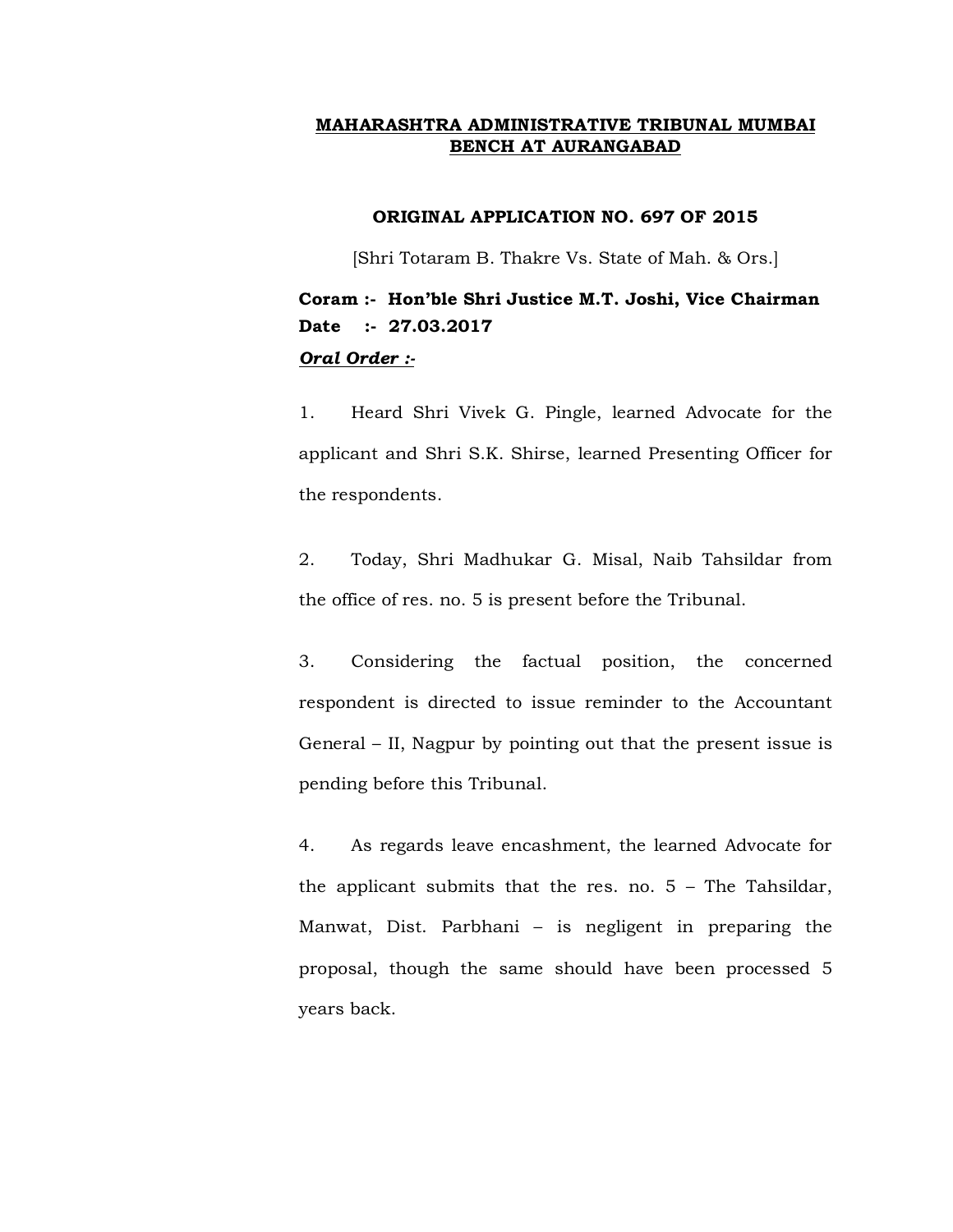#### **::-2-:: O.A. NO. 697/2015**

5. In the circumstances, the res. no. 5 is directed to take steps for sending a proposal to res. no. 4 positively within a period of ten days from today and thereafter the res. no. 4 should process the said proposal within a period of 2 weeks therefrom. Considering the fact that the applicant was retired as a Naib Tahsildar is pursuing his cause since last 5 years i. e. from the date of his retirement, the res. no. 4 – the Dist. Collector, Jalna – and the res. no. 5 – the Tahsildar, Manwat, Dist. Parbhani – are expected to take a sympathetic view in the matter and to expedite the process.

6. S.O. to 27.4.2017 for filing the compliance report.

7. The learned P.O. to act upon the steno copy of this order.

ARJ ORAL ORDERS 27.3.2017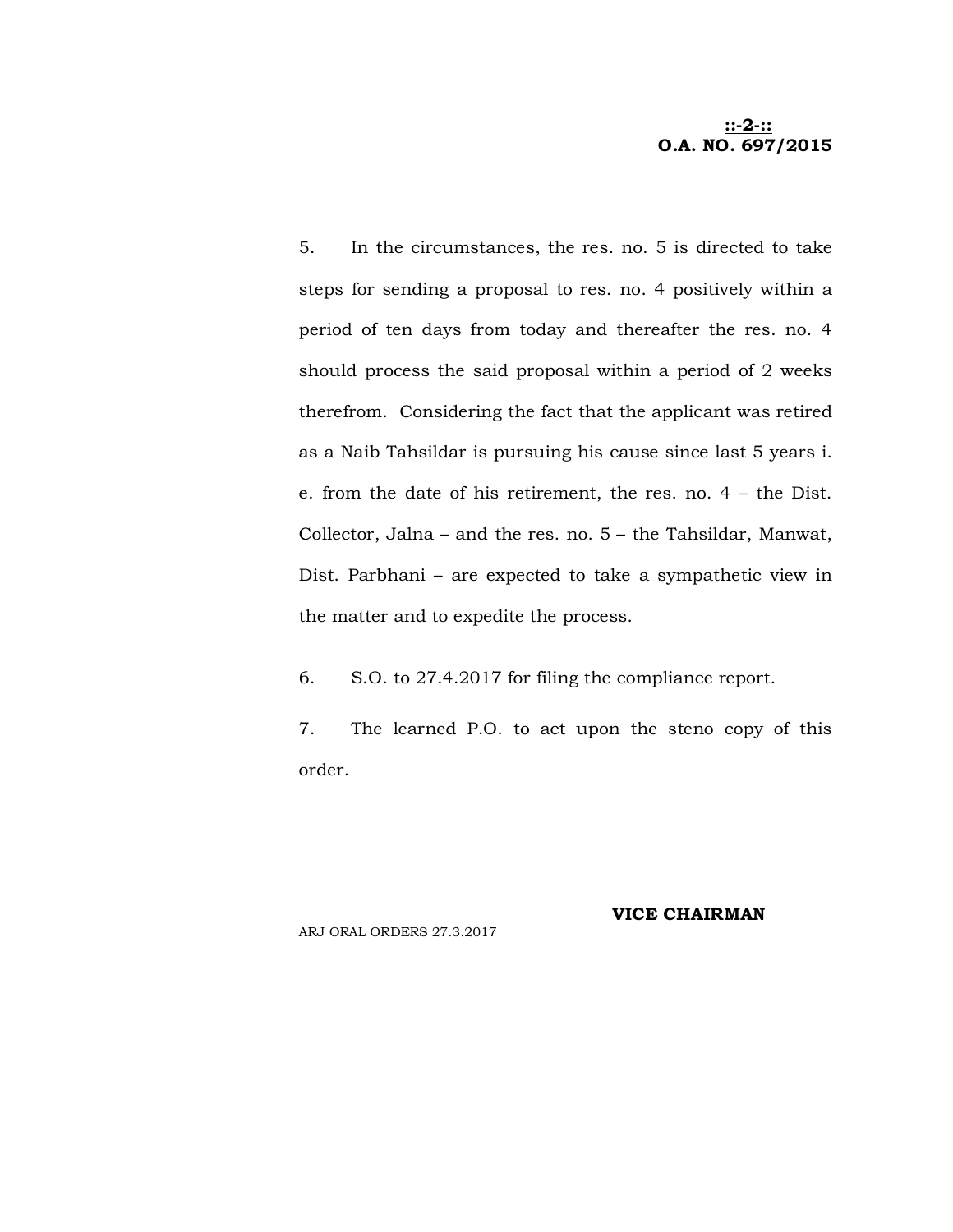#### **ORIGINAL APPLICATION NO. 13 OF 2016**

[Shri Laxman R. Kulkarni Vs. State of Mah. & Ors.] **Coram :- Hon'ble Shri Justice M.T. Joshi, Vice Chairman Date :- 27.03.2017**

## *Oral Order :-*

1. Heard Shri P.M. Shinde, learned Advocate holding for

Shri V.P. Golewar, learned Advocate for the applicant and Shri

I.S. Thorat, learned Presenting Officer for the respondents.

2. At the request of learned Advocate for the applicant, S.O. to 6.4.2017.

#### **VICE CHAIRMAN**

ARJ ORAL ORDERS 27.3.2017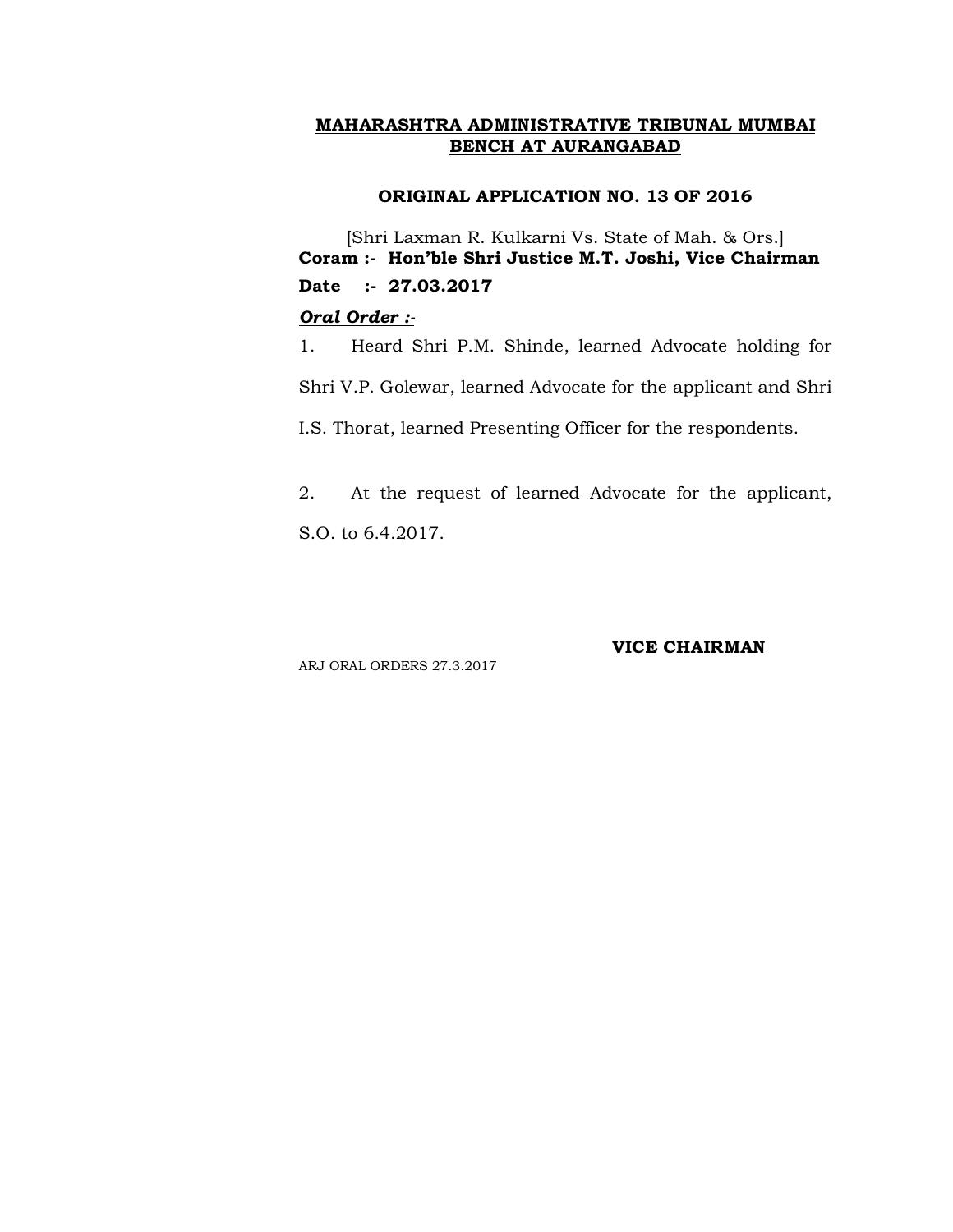#### **ORIGINAL APPLICATION NO. 145 OF 2016**

[Shri Ramrao B. Dhakne Vs. State of Mah. & Ors.] **Coram :- Hon'ble Shri Justice M.T. Joshi, Vice Chairman Date :- 27.03.2017** *Oral Order :-*

1. None appears for the applicant. Shri S.K. Shirse, learned Presenting Officer for the respondents, is present.

2. It appears that, none is appearing for the applicant since 14.9.2016. In the circumstances, place the matter on 18.4.2017 for passing necessary orders.

ARJ ORAL ORDERS 27.3.2017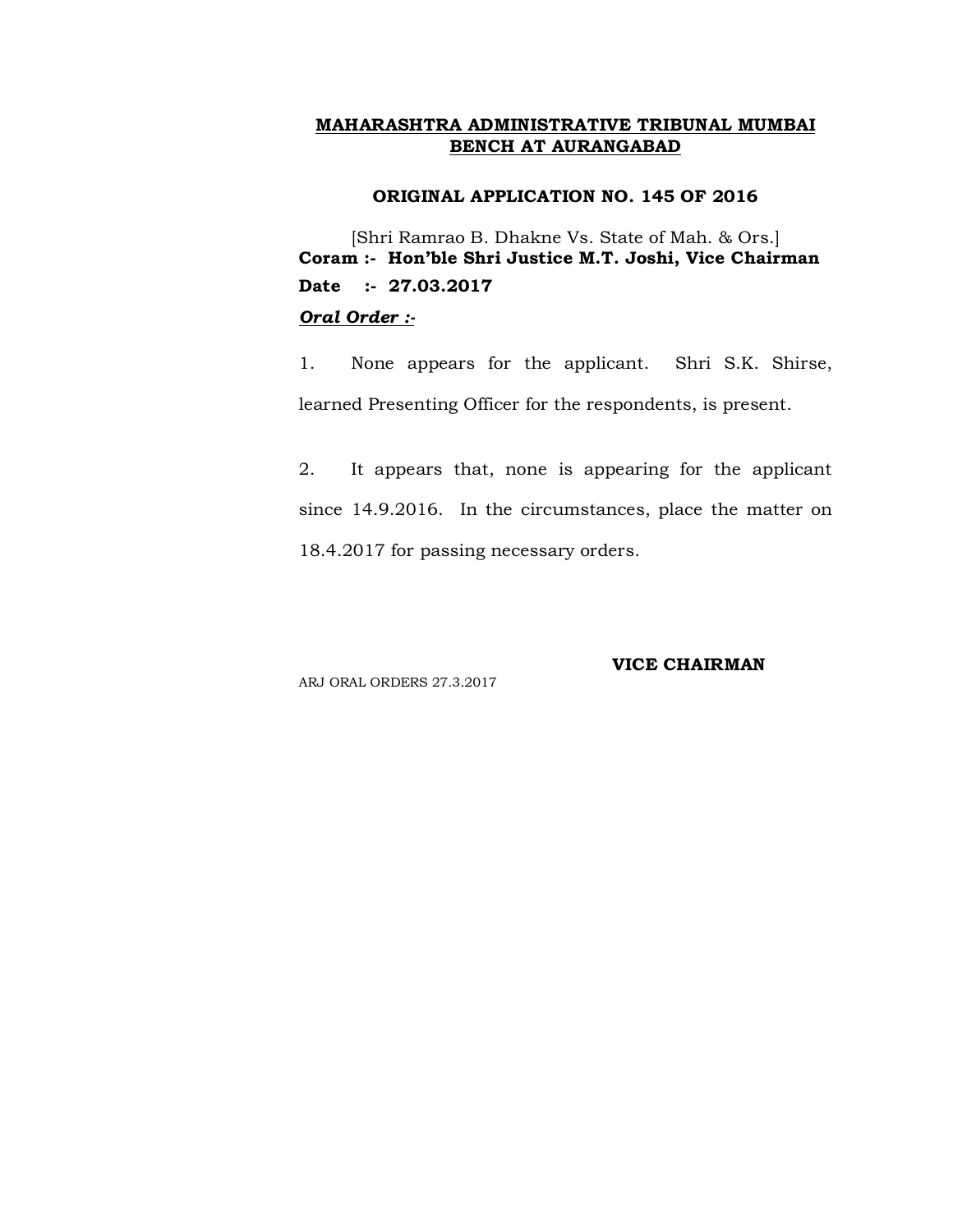#### **ORIGINAL APPLICATION NO. 196 OF 2016**

[Shri Dnyanoba L. Thakur Vs. State of Mah. & Ors.] **Coram :- Hon'ble Shri Justice M.T. Joshi, Vice Chairman Date :- 27.03.2017**

#### *Oral Order :-*

1. Heard Shri Vivek Bhavthankar, learned Advocate holding for Shri H.K. Mundhe, learned Advocate for the applicant, Shri I.S. Thorat, learned Presenting Officer for the respondent nos. 1 to 3 and Shri S.K. Sawangikar, learned Advocate for respondent no. 4.

2. At the request of learned Advocate for the applicant, S.O. to 18.4.2017.

ARJ ORAL ORDERS 27.3.2017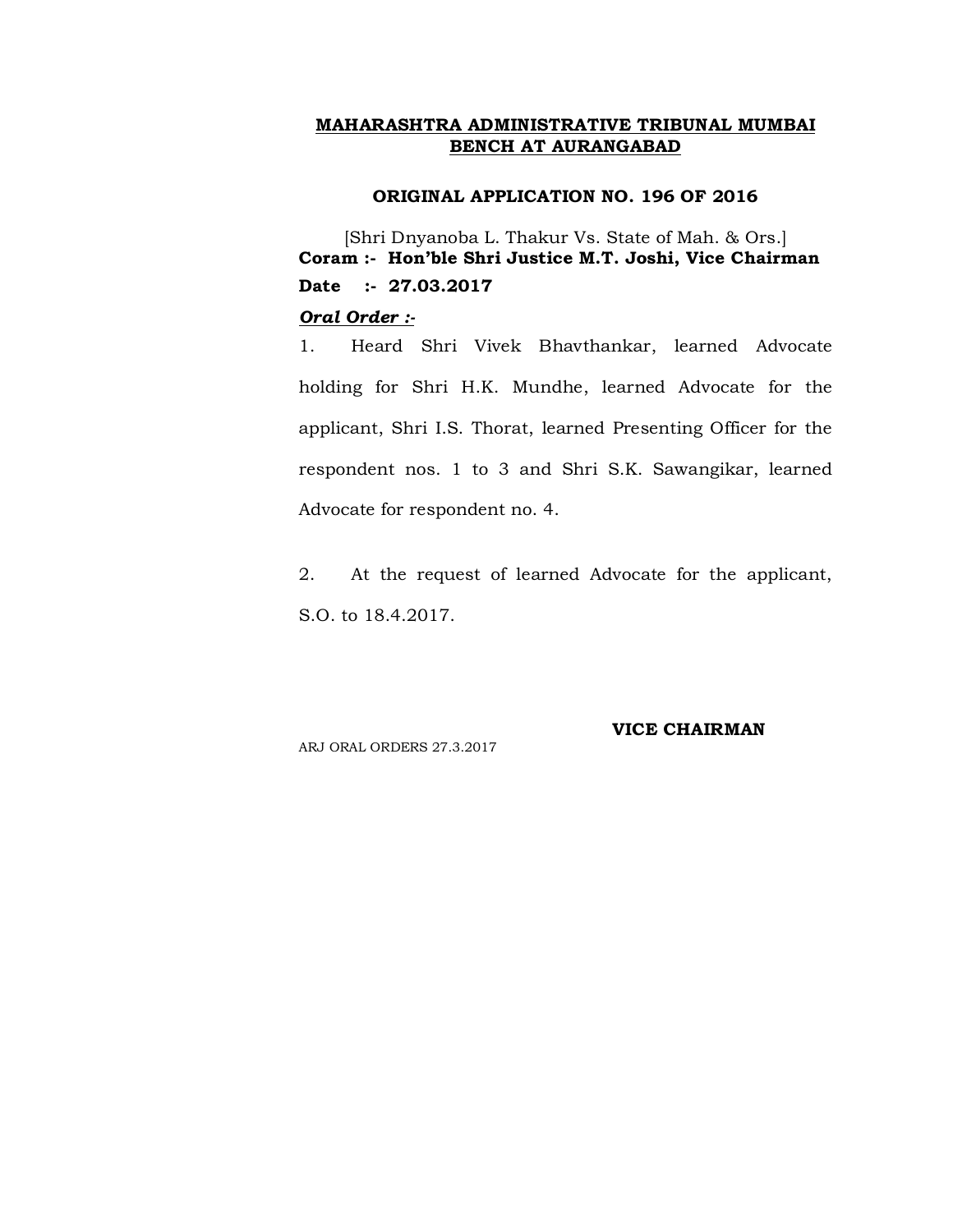#### **ORIGINAL APPLICATION NO. 197 OF 2016**

[Shri Arjun H. Mekane Vs. State of Mah. & Ors.] **Coram :- Hon'ble Shri Justice M.T. Joshi, Vice Chairman Date :- 27.03.2017**

#### *Oral Order :-*

1. Heard Shri Vivek Bhavthankar, learned Advocate holding for Shri H.K. Mundhe, learned Advocate for the applicant, Smt. Sanjivani Deshmukh Ghate, learned Presenting Officer for the respondent nos. 1 to 3 and Shri D.M. Shinde, learned Advocate for respondent no. 4.

2. At the request of learned Advocate for the applicant, S.O. to 18.4.2017.

ARJ ORAL ORDERS 27.3.2017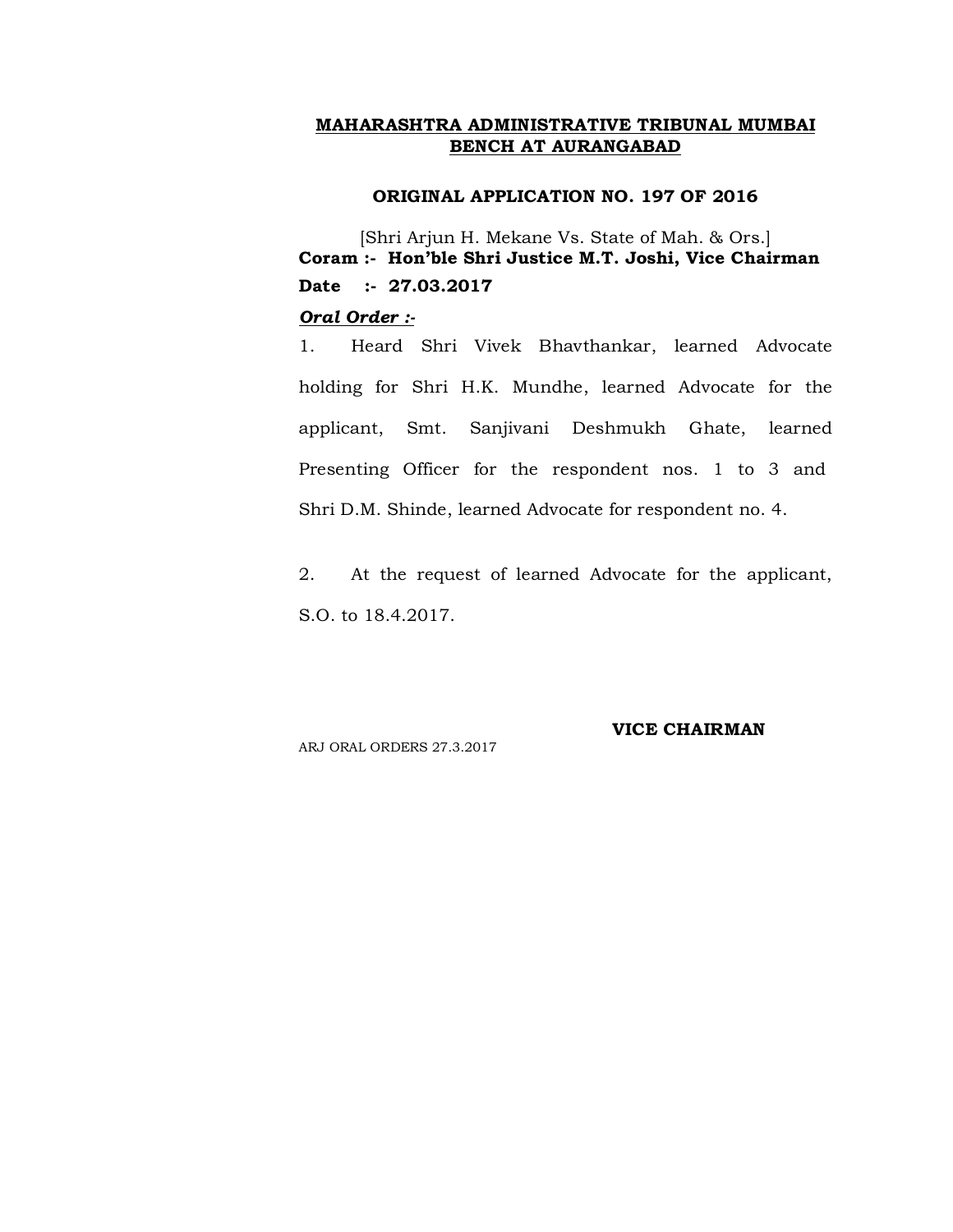#### **ORIGINAL APPLICATION NO. 203 OF 2016**

[Smt. Jayshree K. Dudhate Vs. State of Mah. & Ors.] **Coram :- Hon'ble Shri Justice M.T. Joshi, Vice Chairman Date :- 27.03.2017**

#### *Oral Order :-*

1. Heard Shri Vivek Bhavthankar, learned Advocate holding for Shri H.K. Mundhe, learned Advocate for the applicant, Shri D.R. Patil, learned Presenting Officer for the respondent nos. 1 to 3 and Shri D. M. Shinde, learned Advocate for respondent no. 4.

2. At the request of learned Advocate for the applicant, S.O. to 18.4.2017.

ARJ ORAL ORDERS 27.3.2017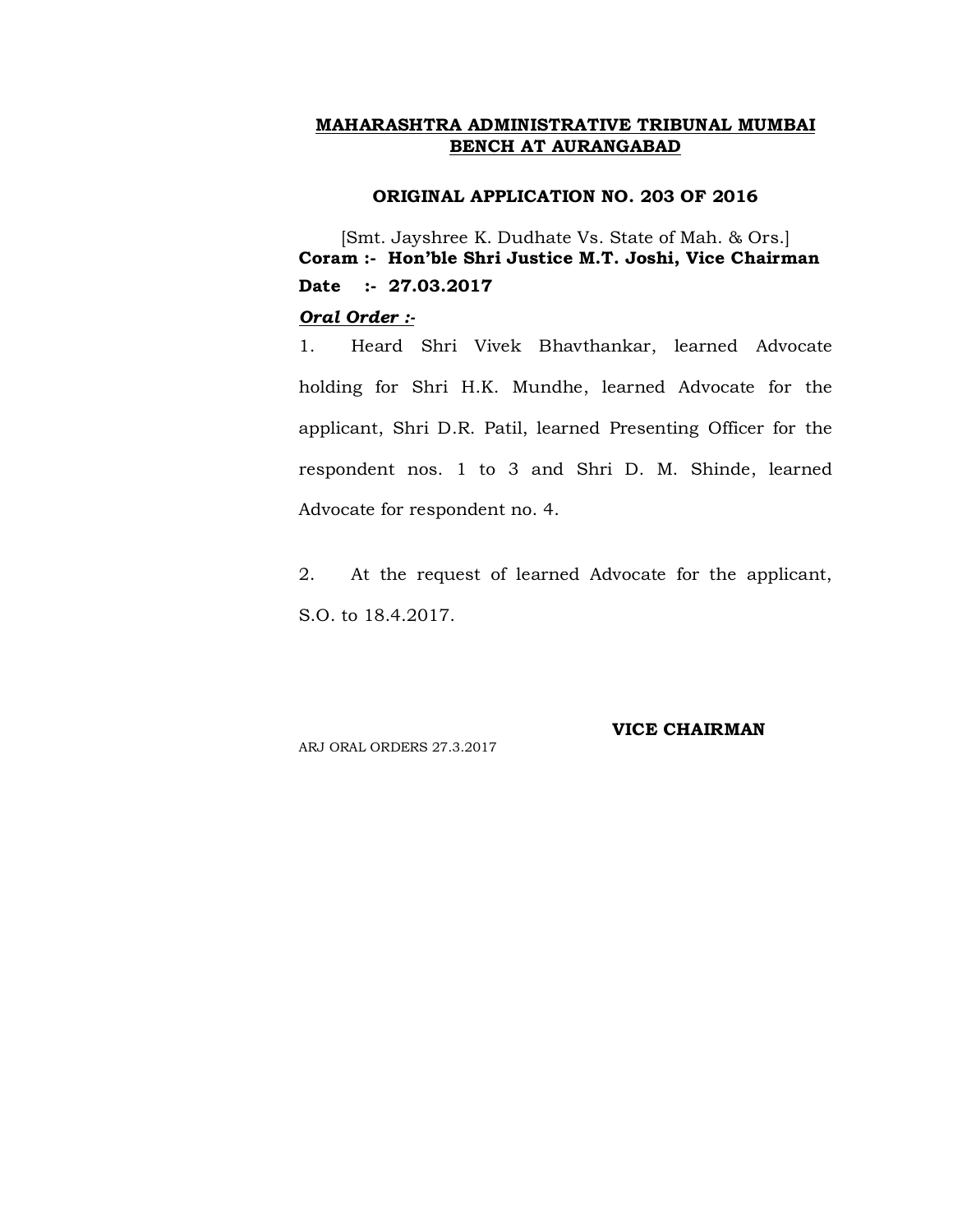#### **ORIGINAL APPLICATION NO. 204 OF 2016**

[Shri Parmeshwar N. Pawar Vs. State of Mah. & Ors.] **Coram :- Hon'ble Shri Justice M.T. Joshi, Vice Chairman Date :- 27.03.2017**

#### *Oral Order :-*

1. Heard Shri Vivek Bhavthankar, learned Advocate holding for Shri H.K. Mundhe, learned Advocate for the applicant, Smt. Deepali S. Deshpande, learned Presenting Officer for the respondent nos. 1 to 3 and Shri V.D. Jadhav, learned Advocate for respondent no. 4.

2. At the request of learned Advocate for the applicant, S.O. to 18.4.2017.

ARJ ORAL ORDERS 27.3.2017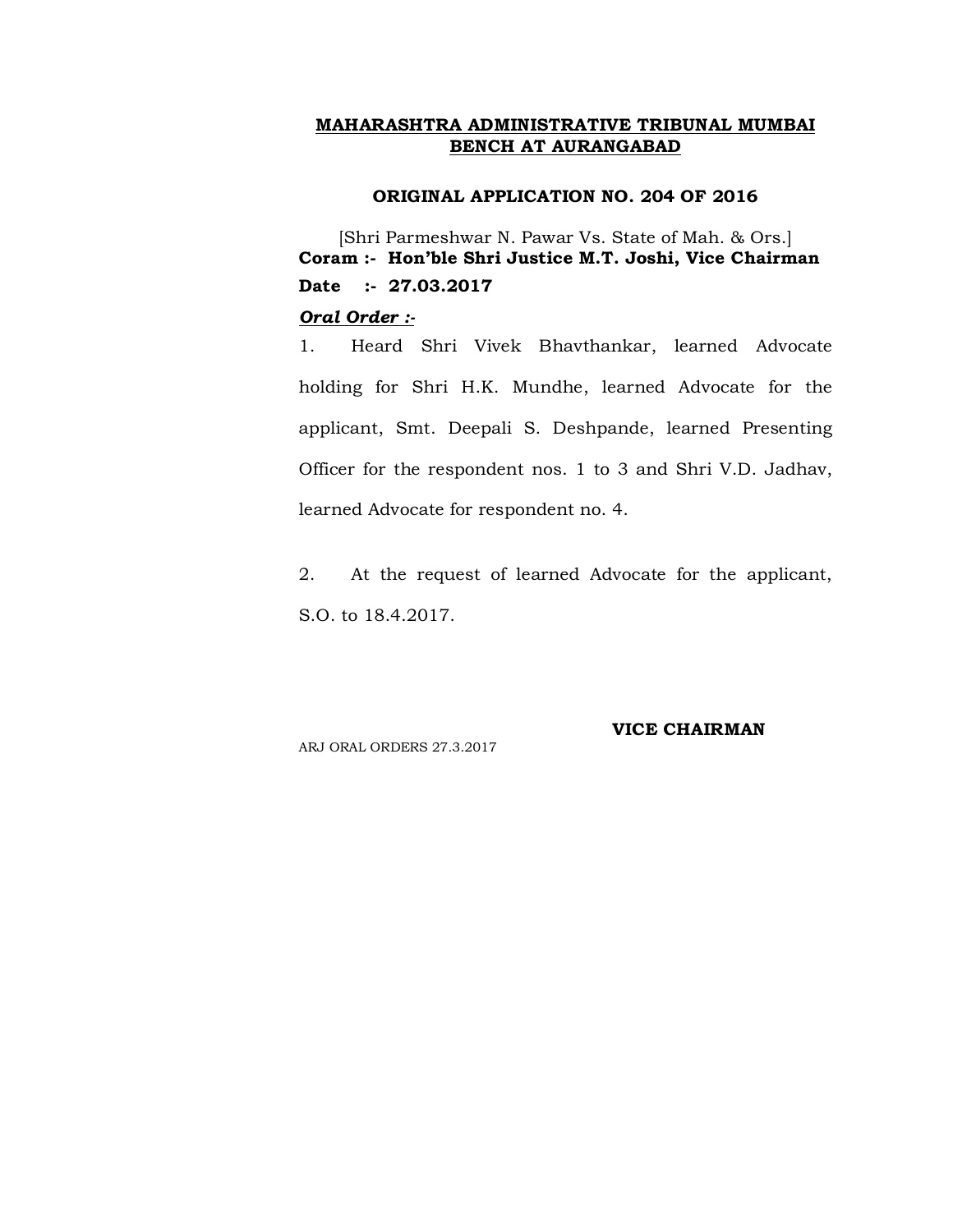#### **ORIGINAL APPLICATION NO. 205 OF 2016**

[Shri Pradip J. Jadhav Vs. State of Mah. & Ors.] **Coram :- Hon'ble Shri Justice M.T. Joshi, Vice Chairman Date :- 27.03.2017**

## *Oral Order :-*

1. Heard Shri Vivek Bhavthankar, learned Advocate holding for Shri H.K. Mundhe, learned Advocate for the applicant, Shri I.S. Thorat, learned Presenting Officer for the respondent nos. 1 to 3 and Shri D.M. Shinde, learned Advocate for respondent no. 4.

2. At the request of learned Advocate for the applicant, S.O. to 18.4.2017.

ARJ ORAL ORDERS 27.3.2017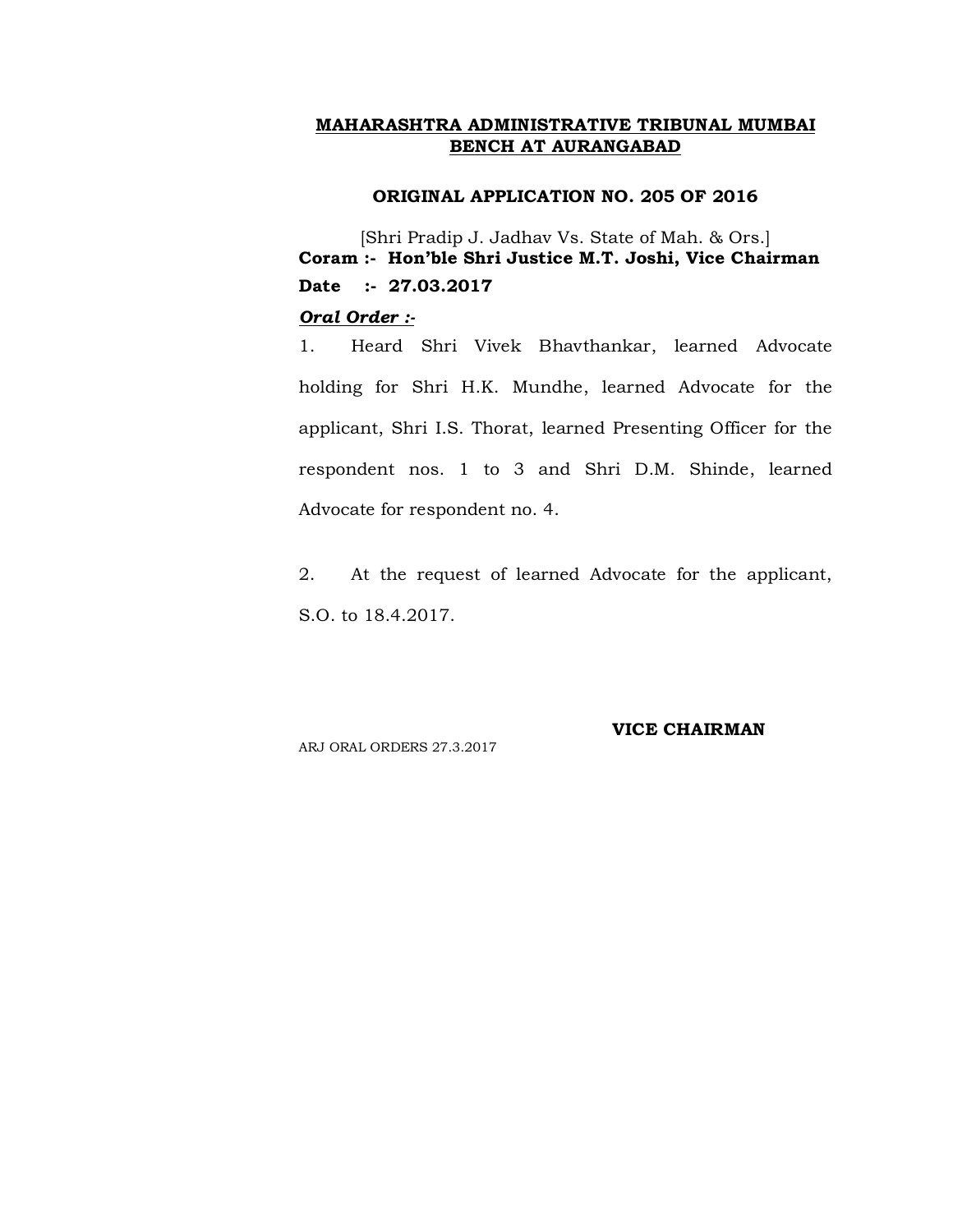# **ORIGINAL APPLICATION NO.241/2016**

# **DISTRICT: JALGAON**

|                | R/o: Bohare, Tq. Amalner,<br>Dist. Jalgaon. | Age: 42 years, Occ: Agriculture, | APPLICANT                                                                         |
|----------------|---------------------------------------------|----------------------------------|-----------------------------------------------------------------------------------|
|                |                                             | V/s.                             |                                                                                   |
| 1              | Dist. Jalgaon.                              | The Collector Jalgaon,           |                                                                                   |
| 2 <sup>1</sup> |                                             | The Sub Divisional Officer,      | Tq. Amalner, Dist. Jalgaon. RESPONDENTS                                           |
|                |                                             | for the applicant.               | APPEARANCE: Shri M.B.Sandanshiv learned Advocate                                  |
|                |                                             | Officer for respondents.         | Shri V.R.Bhumkar learned Presenting                                               |
|                |                                             |                                  | -------------------------<br>CORAM: Hon'ble Shri Justice M.T.Joshi, Vice Chairman |
|                | DATE: 27-03-2017                            |                                  |                                                                                   |

# **ORAL ORDER**:-

Heard Shri M.B.Sandanshiv learned Advocate for the applicant and Shri V.R.Bhumkar learned Presenting Officer for the respondents.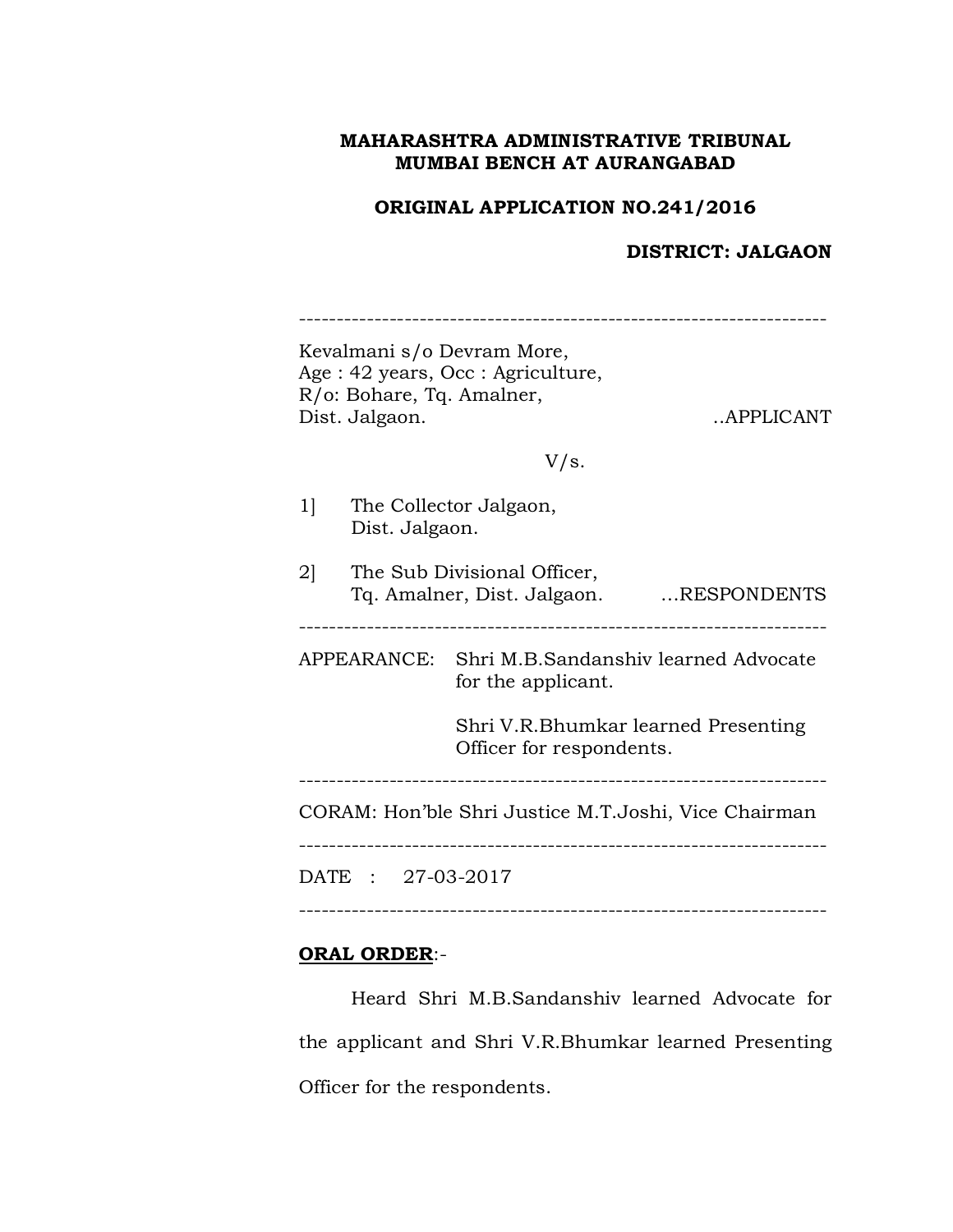O.A.No.241/2016

2. Present applicant is seeking his appointment to the post of Police Patil of Village Bohare, Tq. Amalner, Dist. Jalgaon. Paper book page 21 would show that the applicant was the only person qualified for selection on the said post. As per procedure he was to be orally interviewed, and thereafter, decision regarding his posting and appointment to the post of Police Patil was to be taken.

3. In the meantime, complaint with Police Station, Marwad was lodged against him on 8th December, 2016. He was accused of beating complainant and his mother and to abuse them. Complainants therein showed unwillingness for medical examination. The offences were punishable u/s. 323, 504 and 506 of the Indian Penal Code. The case was held to be non-cognizable by the concerned Police Station, therefore, no further action was taken in the matter.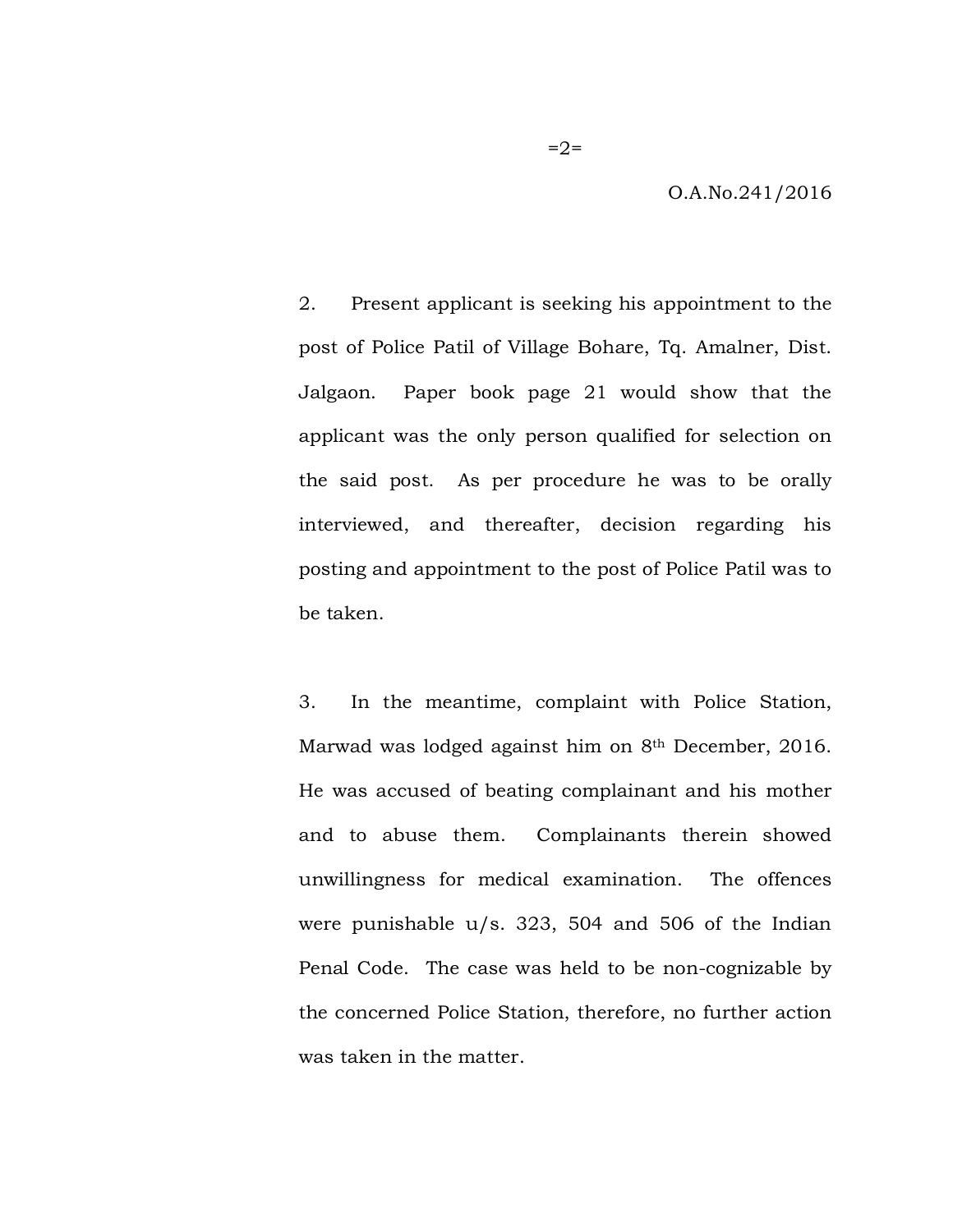O.A.No.241/2016

4. On 29th February, 2016, respondent no.2 Sub Divisional Officer, Amalner has passed an order mentioning therein that he has received complaint dated 30th December, 2016 that the applicant indulges in political activities and that the non-cognizable offence was registered against him. Notice u/s. 149 of the Criminal Procedure Code was issued to the applicant.

5. It is an admitted fact that no enquiry less a preliminary enquiry in the complaint received by the respondent no.2 as detailed above is made. Applicant was only confronted and he had admitted that earlier he had contested election for Panchayat Samiti from political party named Shiv Sena. Clause 6 of the terms and conditions of the advertisement would show that candidate should not have affiliation with any political party.

6. Considering all these facts on record only registration of non-cognizable offence cannot be called as

 $=3=$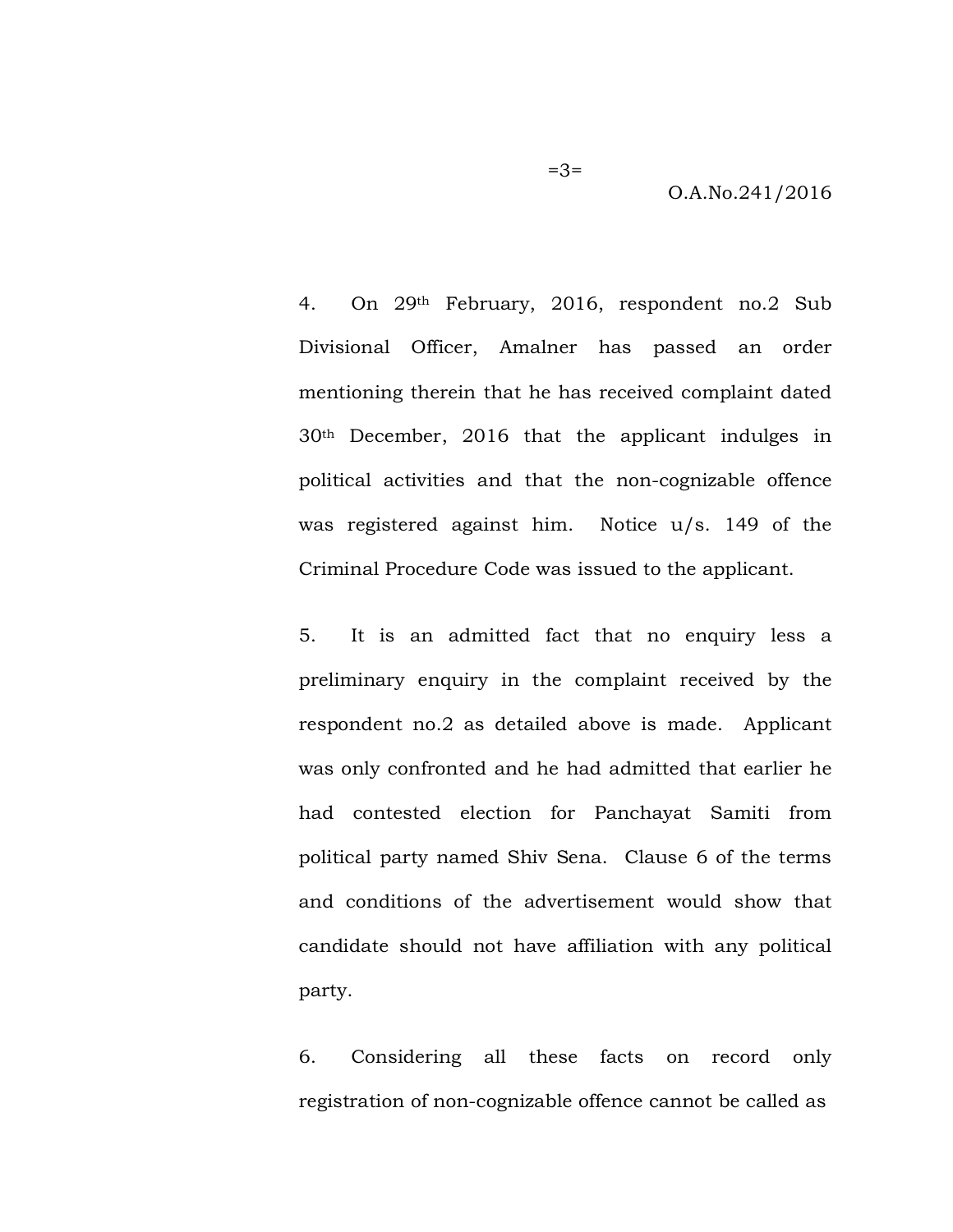O.A.No.241/2016

disqualification but respondent no.2 in his discretion found that the applicant is affiliated to one political party. To counter this, learned Advocate for the applicant submits that applicant had already resigned from the said political party, and therefore, it cannot be a reason for disqualification of the applicant. The learned Presenting Officer also submits that the respondent no.2 be directed to reconsider the matter.

 $=4=$ 

7. This Tribunal is not sitting in appeal against the said decision of the Sub Divisional Officer. Discretion exercised by the Sub Divisional Officer, Amalner cannot be called as arbitrary as it is based on certain material available on record. It is as per the terms of the advertisement. Therefore, no interference is called for in the impugned order. O.A stands dismissed accordingly with no order as to costs.

**VICE CHAIRMAN**

YUK ORAL ORDER 27-03-2017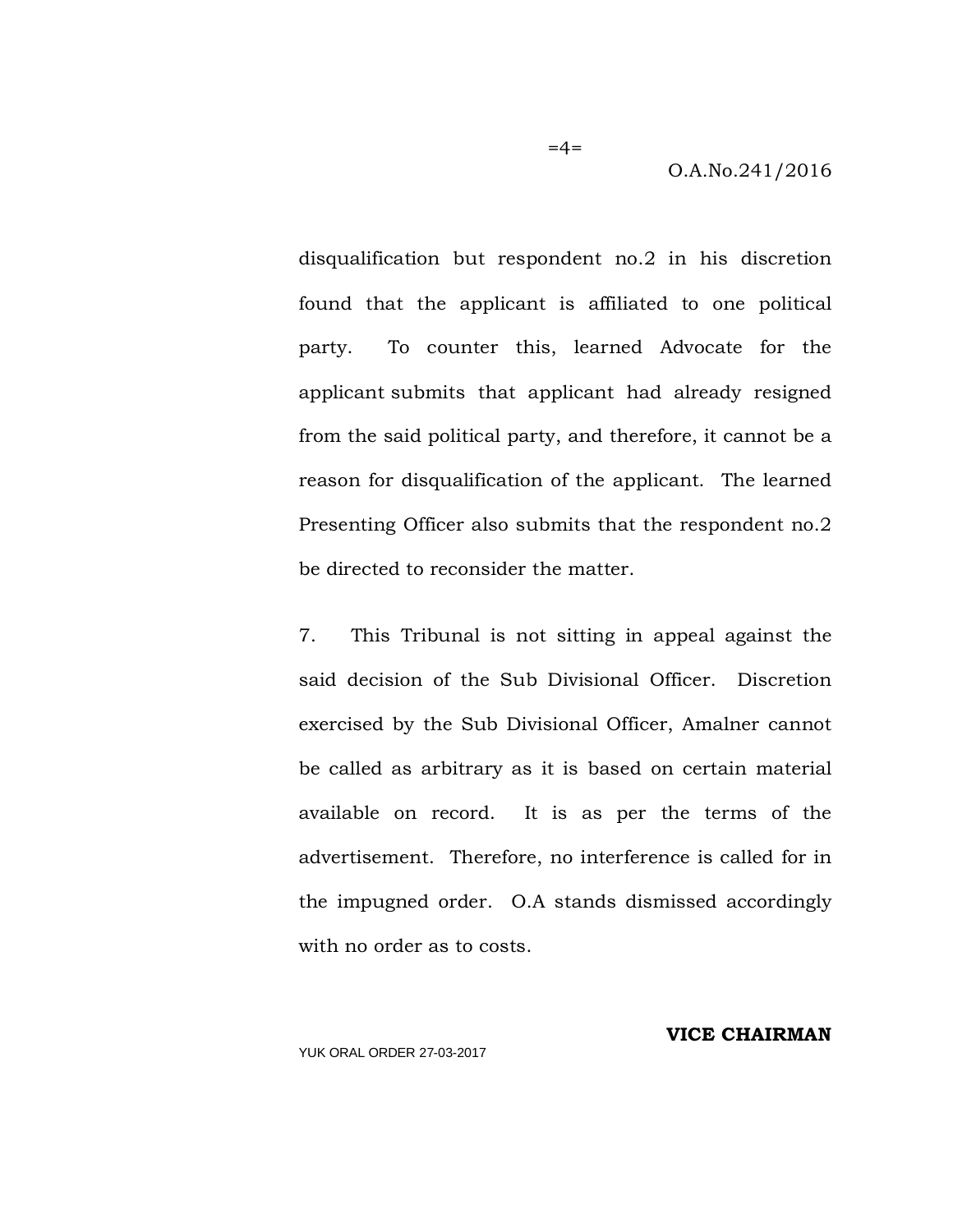**ORIGINAL APPLICATION NO.468/2016** (Shri Padmakar Ghodke V/s. The State of Mah. & Ors.)

CORAM: Hon'ble Shri Justice M.T.Joshi, Vice Chairman

DATE : 27-03-2017

### **ORAL ORDER**:-

Heard Shri Amol Jagtap learned Advocate holding for Shri Nilesh Patil learned Advocate for the applicant and Smt. Sanjivani Ghate learned Presenting Officer for the respondents.

2. Learned P.O. seeks time to file reply on behalf of the respondent no.4. Time granted.

3. S.O.27-04-2017.

YUK ORAL ORDER 27-03-2017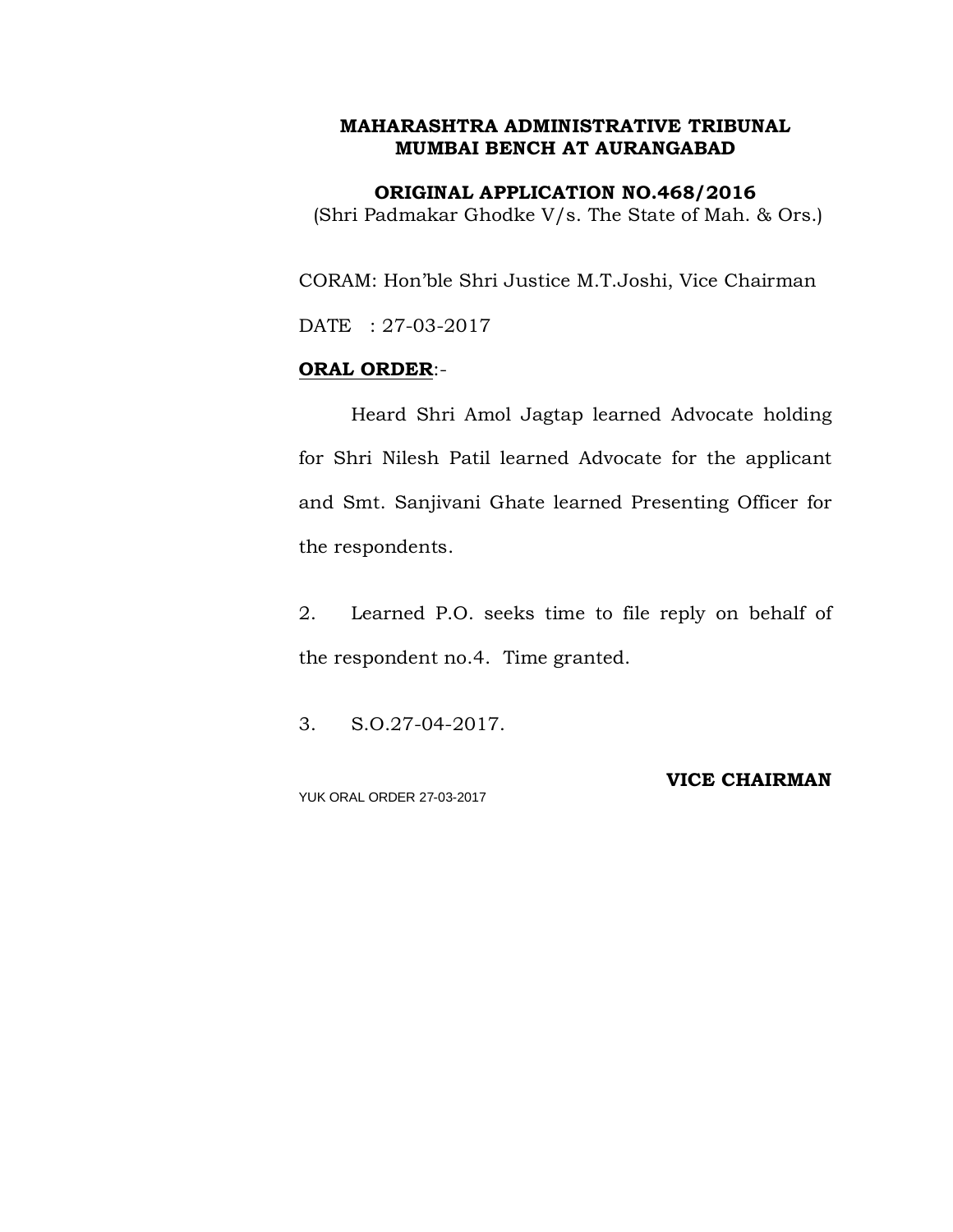**ORIGINAL APPLICATION NO.522/2016** (Shri Atul Waghmare V/s. The State of Mah. & Ors.)

CORAM: Hon'ble Shri Justice M.T.Joshi, Vice Chairman

DATE : 27-03-2017

#### **ORAL ORDER**:-

Heard Shri N.S.Kadam learned Advocate holding for Shri D.M.Mane learned Advocate for the applicant and Smt. Priya Bharaswadkar learned Presenting Officer for the respondents.

2. At the request of learned Advocate for the applicant, S.O.12-04-2017.

YUK ORAL ORDER 27-03-2017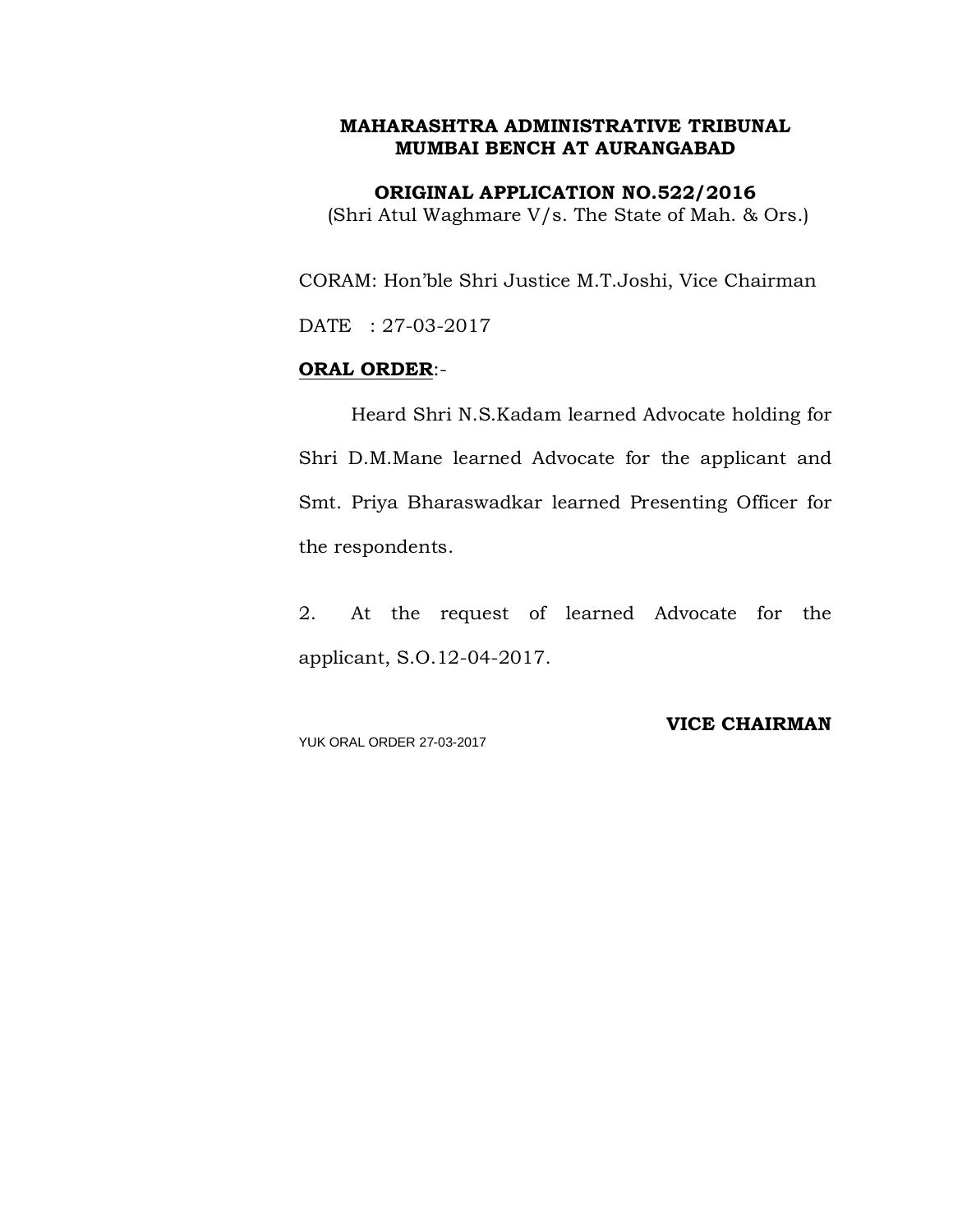**ORIGINAL APPLICATION NO.623/2016** (Shri Anil Katkar V/s. The State of Mah. & Ors.)

CORAM: Hon'ble Shri Justice M.T.Joshi, Vice Chairman DATE : 27-03-2017

#### **ORAL ORDER**:-

Heard Shri S.B.Mene learned Advocate holding for Shri Ajay Deshpande learned Advocate for the applicant, Shri N.U.Yadav learned Presenting Officer for the respondent and Shri G.N.Patil learned Advocate for respondent no.2.

2. At the request of learned Advocate for the applicant,

S.O. 07-04-2017.

YUK ORAL ORDER 27-03-2017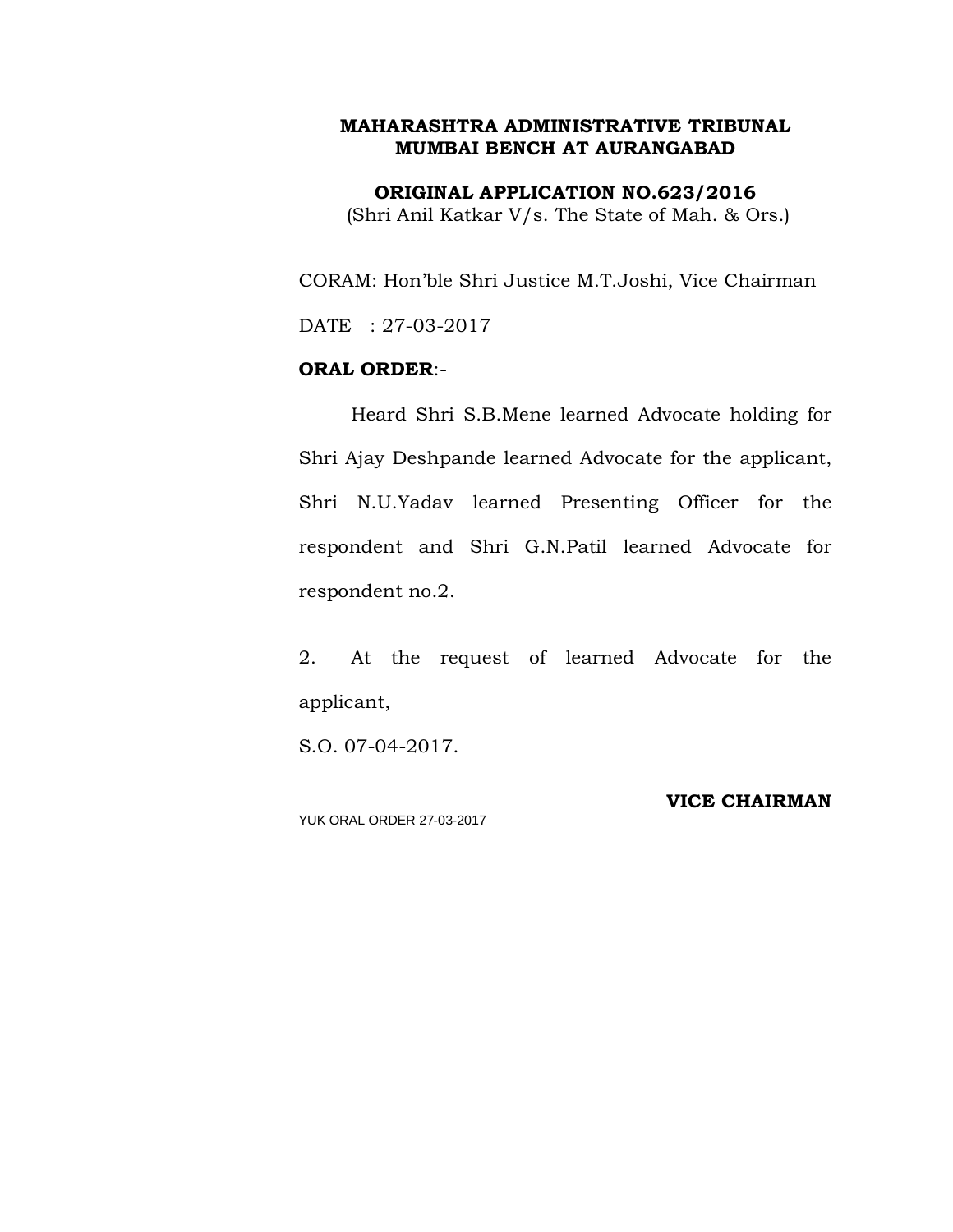**ORIGINAL APPLICATION NO.666/2016**

(Shri Vikas Thorat V/s. The State of Mah. & Ors.)

CORAM: Hon'ble Shri Justice M.T.Joshi, Vice Chairman

DATE : 27-03-2017

## **ORAL ORDER**:-

Heard Shri A.S.Deshmukh learned Advocate for the applicant and Shri N.U.Yadav learned Presenting Officer for the respondents.

2. At the request of both sides, S.O.06-04-2017.

YUK ORAL ORDER 27-03-2017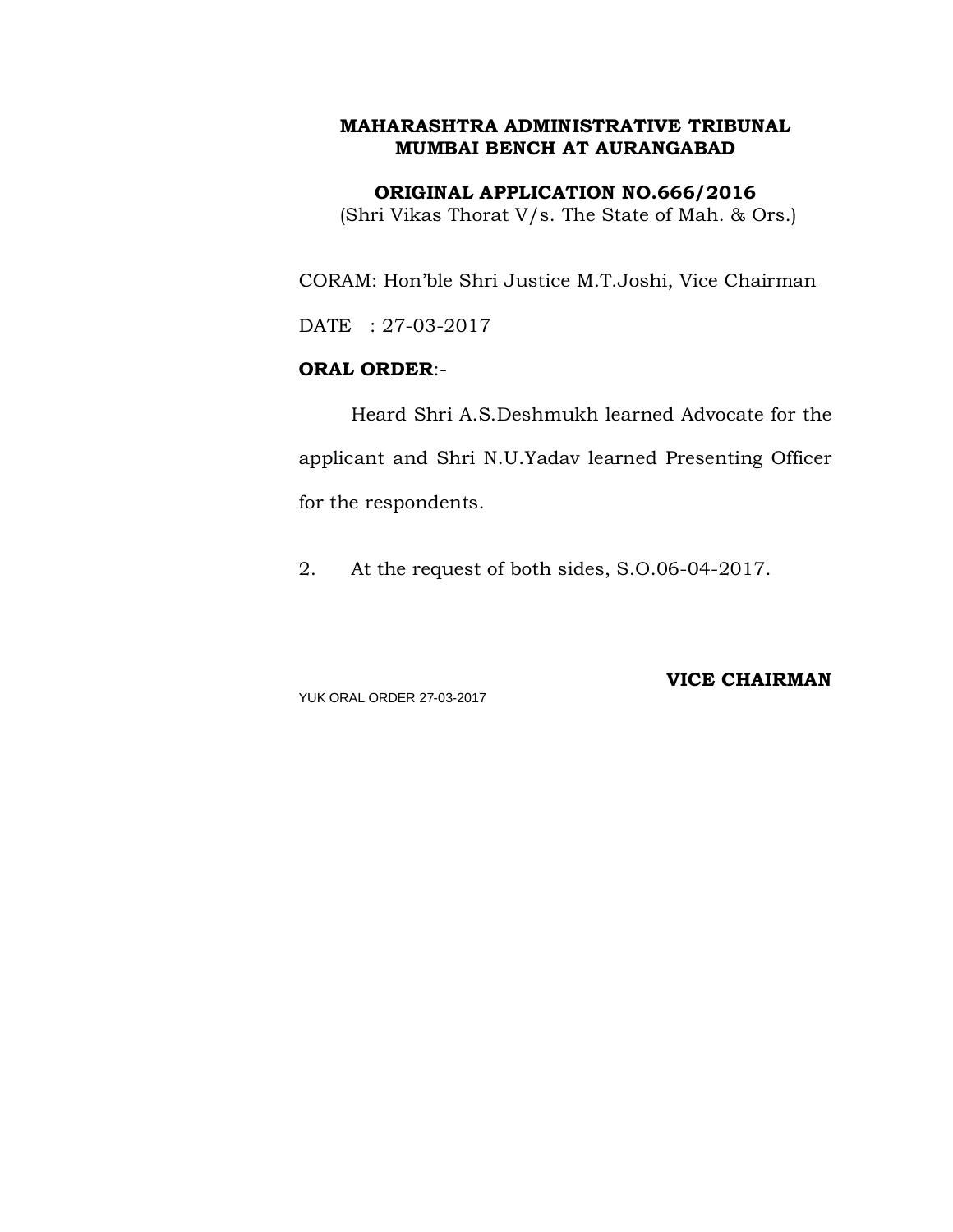**ORIGINAL APPLICATION NO.11/2017** (Shri Subhash Dahale V/s. The State of Mah. & Ors.)

CORAM: Hon'ble Shri Justice M.T.Joshi, Vice Chairman

DATE : 27-03-2017

#### **ORAL ORDER**:-

Heard Shri S.D.Dhongde learned Advocate for the applicant and Shri M.S.Mahajan learned Chief Presenting Officer for the respondents.

2. At the request of learned Advocate for the applicant, S.O. 18-04-2017.

YUK ORAL ORDER 27-03-2017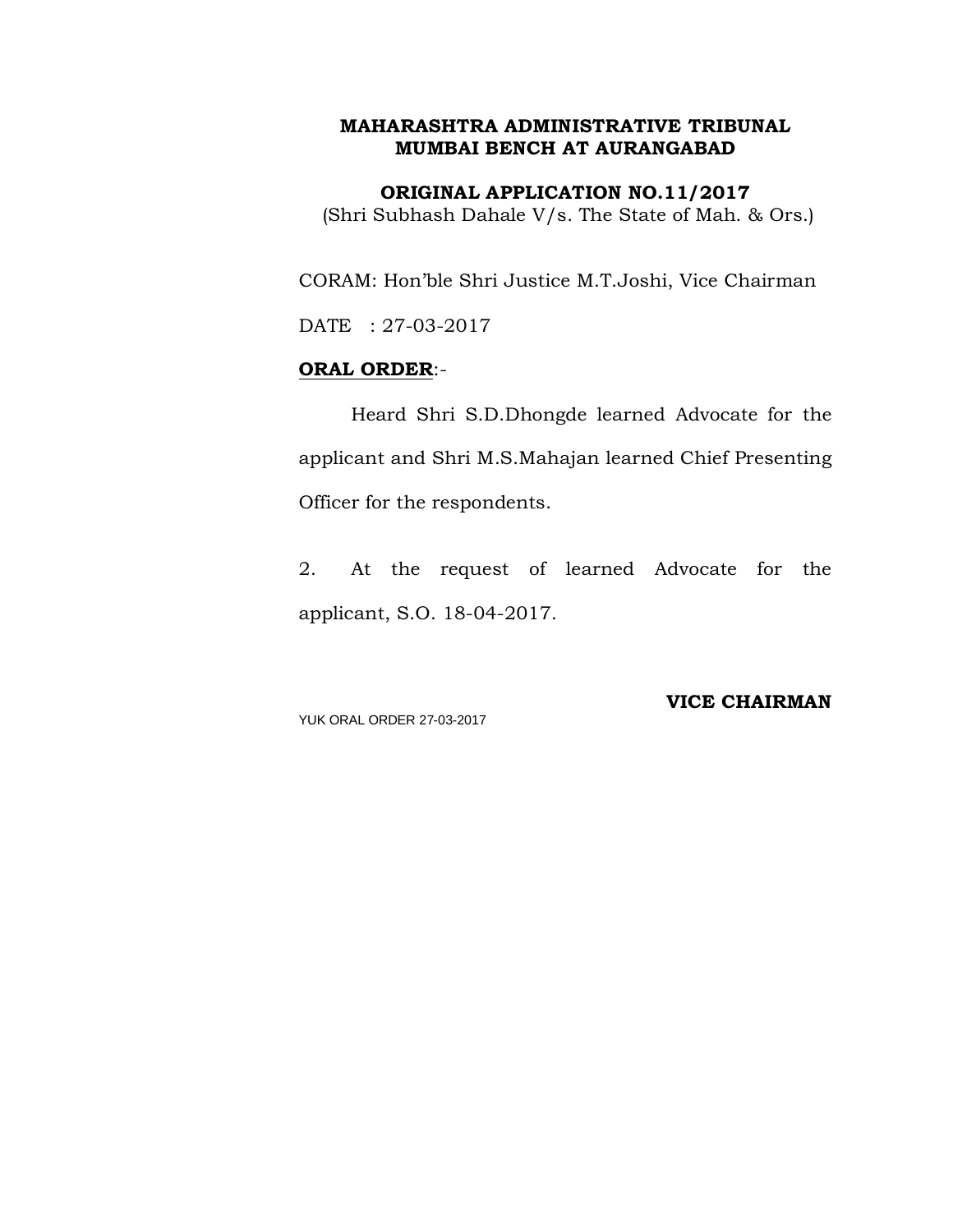**ORIGINAL APPLICATION STAMP NO.349/2017** (Shri Sunil Pawar V/s. The State of Mah. & Ors.)

CORAM: Hon'ble Shri Justice M.T.Joshi, Vice Chairman

DATE : 27-03-2017

#### **ORAL ORDER**:-

Heard Shri Suresh Salgar learned Advocate for the applicant and Shri M.S.Mahajan learned Chief Presenting Officer for the respondents.

2. At the request of learned Advocate for the applicant, S.O.12-04-2017.

YUK ORAL ORDER 27-03-2017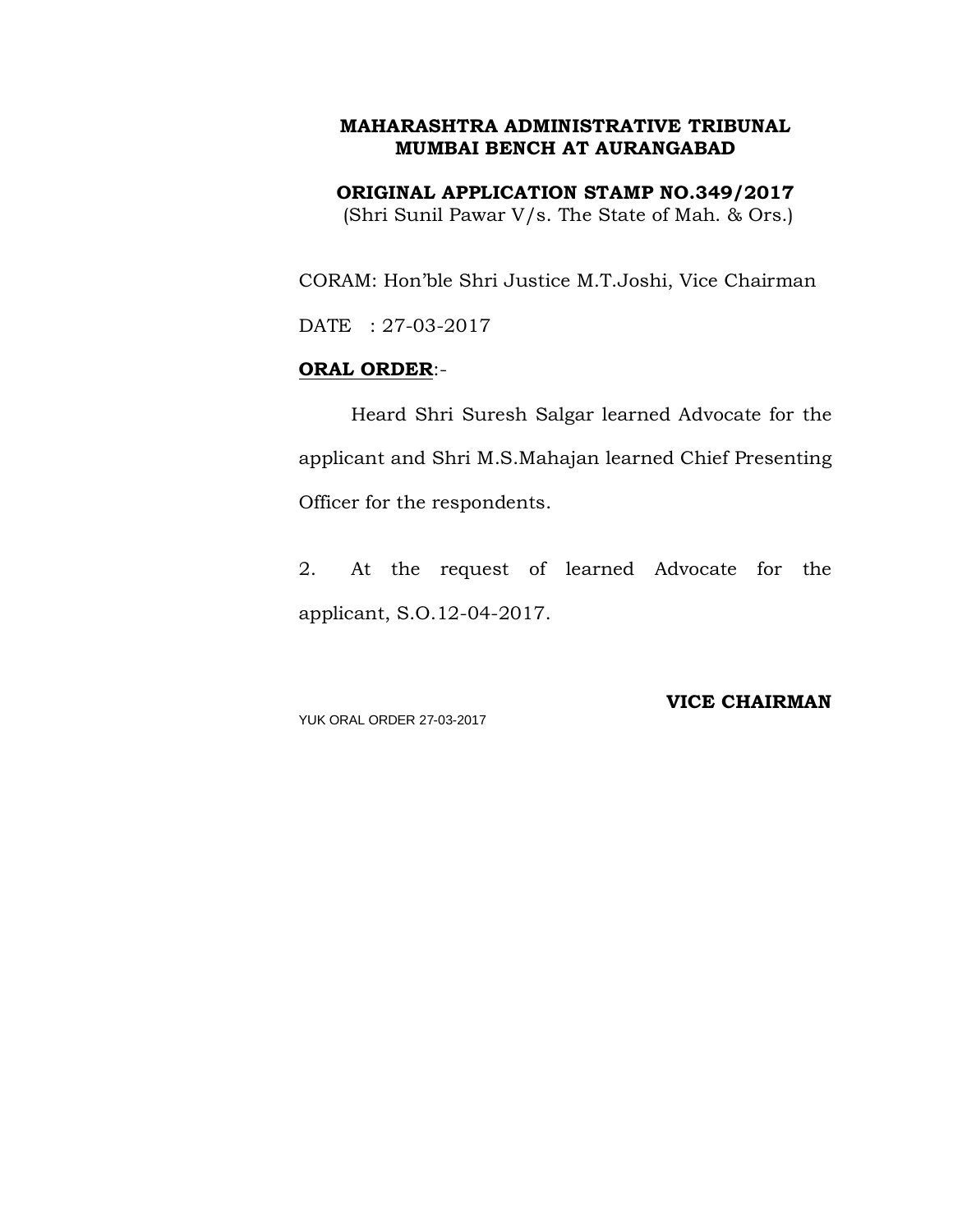**ORIGINAL APPLICATION NO.155/2016**

(Dr. Jaisinh Veer V/s. The State of Mah. & Ors.)

CORAM: Hon'ble Shri Justice M.T.Joshi, Vice Chairman

DATE : 27-03-2017

## **ORAL ORDER**:-

Heard Shri J.S.Deshmukh learned Advocate for the applicant and Shri M.P.Gude learned Presenting Officer for the respondents.

2. At the request of learned P.O. **S.O. 06-06-2017** for filing affidavit in reply on behalf of the respondents.

YUK ORAL ORDER 27-03-2017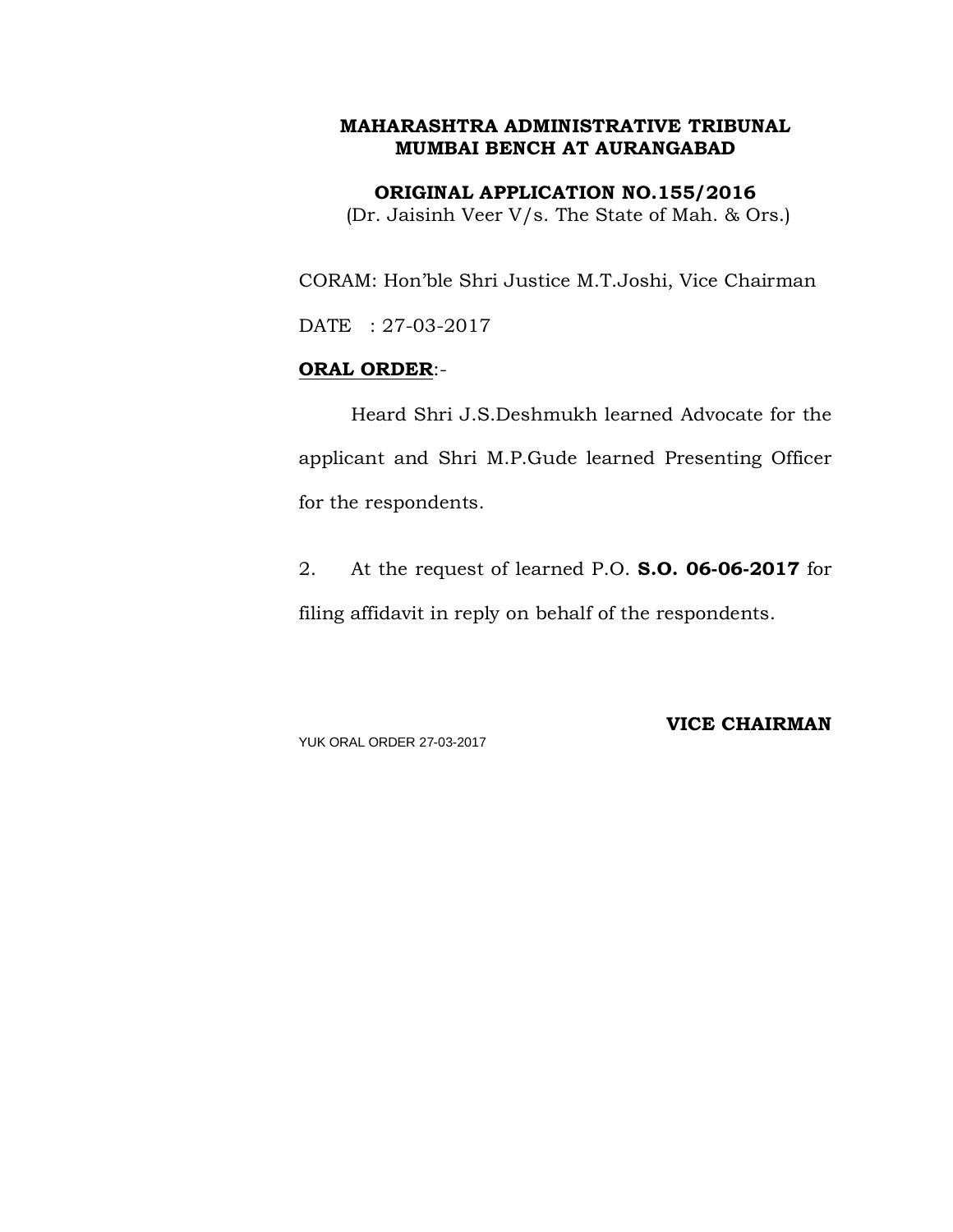#### **ORIGINAL APPLICATION NO. 198 OF 2017**

## **(Yousufuddin Qamruddin Vs. The State of Maharashtra and Others.)**

**CORAM : HON'BLE JUSTICE SHRI M.T. JOSHI, VICE CHAIRMAN (This matter is placed before the Single Bench due to non-availability of Division Bench.)**

**DATE : 27.03. 2017.**

#### **ORAL ORDER:**

1. Ms. A.N. Ansari – learned Advocate for the applicant and Shri V.R. Bhumkar – learned Presenting Officer for the respondents.

2. Heard both the sides on the point of interim relief.

3. Learned Advocate for the applicant submit that the applicant has in fact filed the copy of Ration Card to show that Mohd. Fazluddin S/o. Yousufuddin in fact was not son of the present applicant Yousufuddin, still the enquiry officer (page No. 42) though found that there is no definite evidence against the applicant, did not exonerate him.

4. Considering the fact that from the pension of the Class-IV employee deduction  $\omega$  6% p.m. for a period of two years is directed, presently interim stay to the execution of the said order is hereby granted till the next date.

5. In the meantime, issue notices to the respondents, returnable on 6th June, 2017.

6. Tribunal may take the case/s for final disposal at this stage and separate notice for final disposal shall not be issued.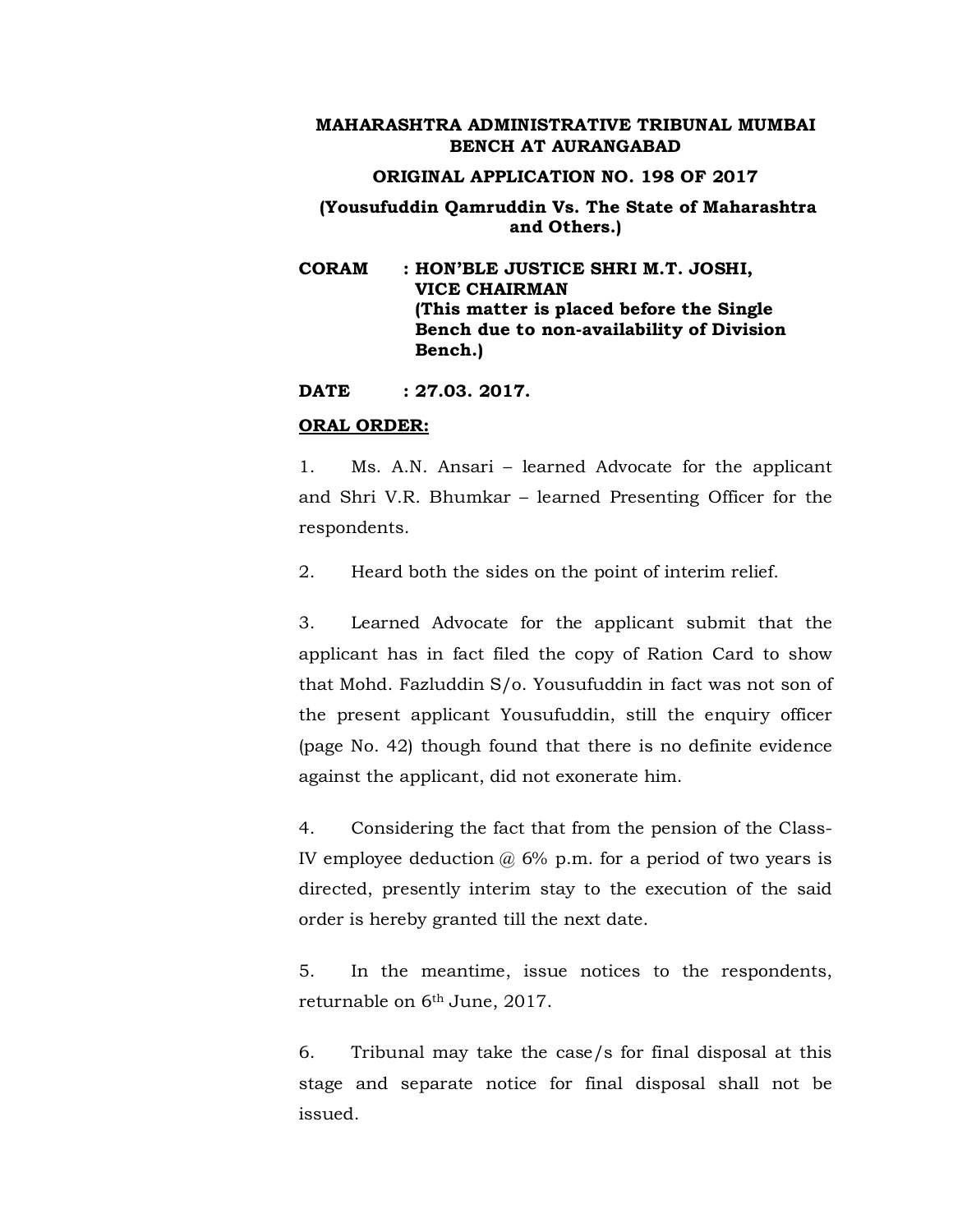#### **:: - 2 - ::**

#### **O.A. NO. 198 OF 2017**

7. Applicant is authorized and directed to serve on respondents intimation/notice of date of hearing duly authenticated by Registry, along with complete paper book of O.A. Respondent is put to notice that the case would be taken up for final disposal at the stage of admission hearing.

8. This intimation/notice is ordered under Rule 11 of the Maharashtra Administrative Tribunal (Procedure) Rules, 1988, and the question such as limitation and alternate remedy are kept open.

9. The service may be done by hand delivery, speed post, courier and acknowledgment be obtained and produced along with affidavit of compliance in the Registry before due date. Applicant is directed to file affidavit of compliance and notice.

10. S.O. to 6th June, 2017.

11. Steno copy and hamdust is allowed to both the parties.

#### **VICE CHAIRMAN**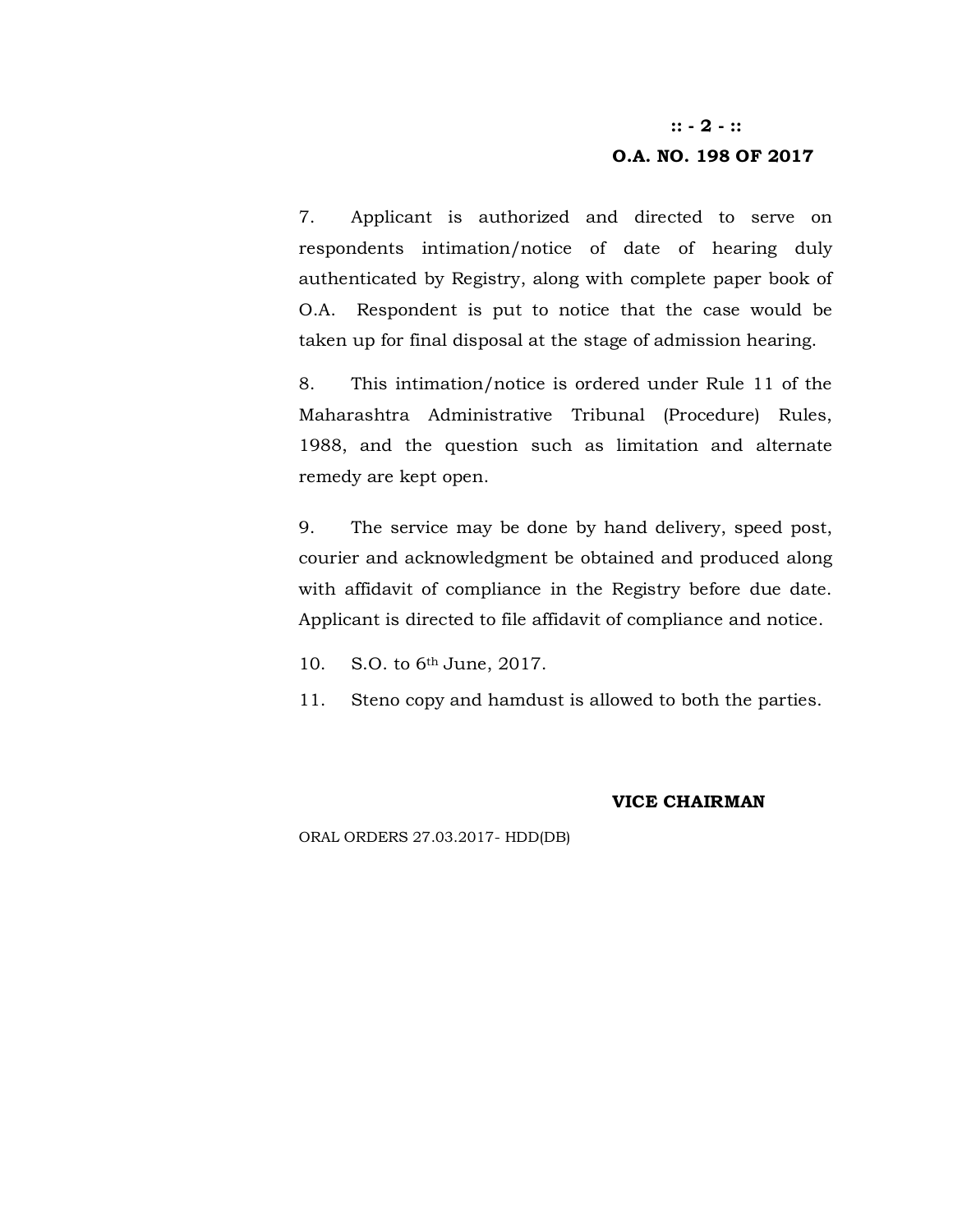#### **ORIGINAL APPLICATION NO. 202 OF 2016**

## **(Shri Amol S/o Prakash Purnapatre Vs. The State of Maharashtra and Others.)**

**CORAM : HON'BLE JUSTICE SHRI M.T. JOSHI, VICE CHAIRMAN (This matter is placed before the Single Bench due to non-availability of Division Bench.)**

**DATE : 27.03. 2017.**

#### **ORAL ORDER:**

1. Mr. A.M. Kulkari – learned Advocate for the applicant (**absent**). Mrs. Deepali S. Deshpande – learned Presenting Officer for the respondents, present.

2. Since nobody appeared for the applicant, S.O. to 6th June, 2017.

#### **VICE CHAIRMAN**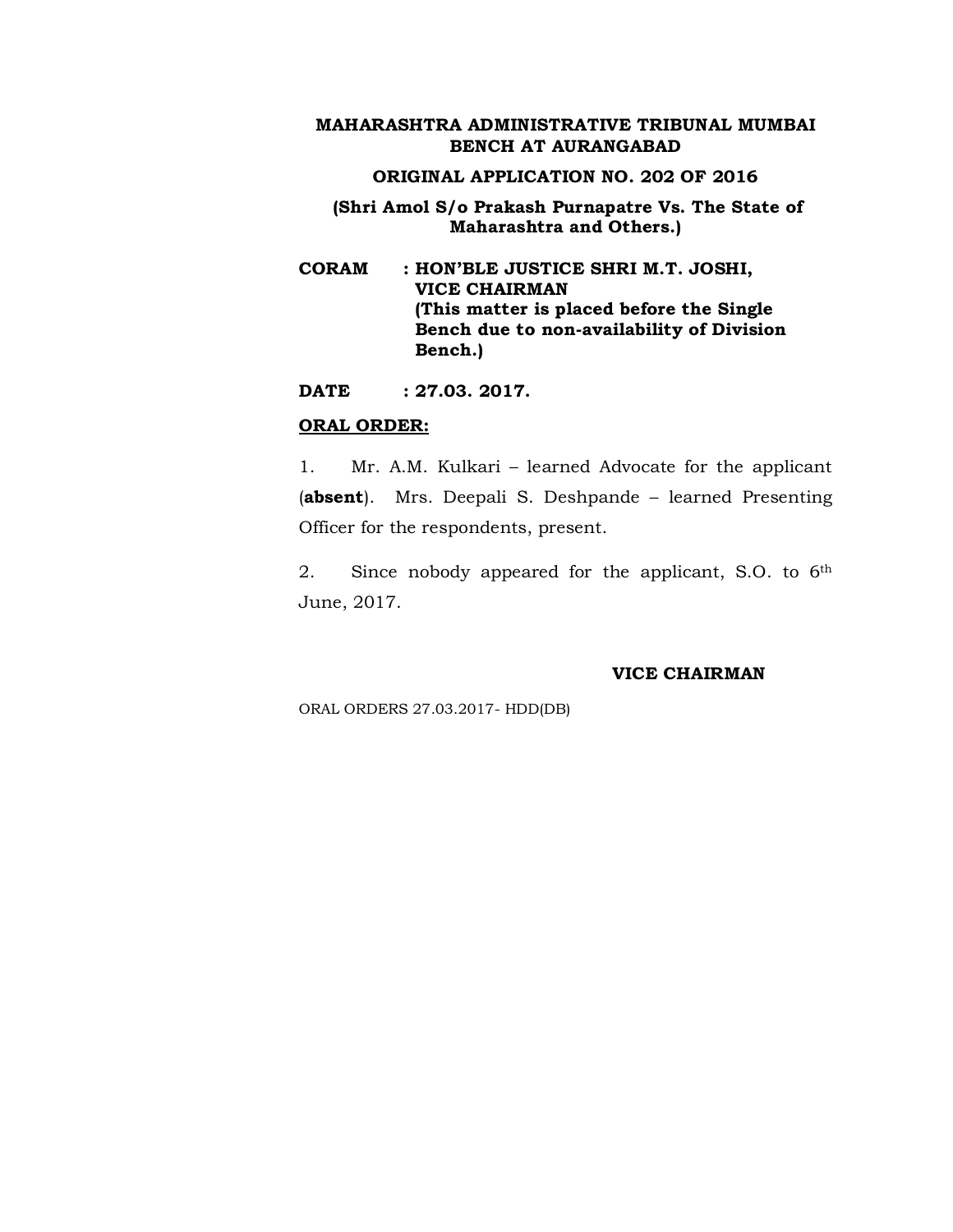#### **ORIGINAL APPLICATION NO. 717 OF 2016**

## **(Shivnanda W/o Shrirang Rathod Vs. The State of Maharashtra and Others.)**

**CORAM : HON'BLE JUSTICE SHRI M.T. JOSHI, VICE CHAIRMAN (This matter is placed before the Single Bench due to non-availability of Division Bench.)**

**DATE : 27.03. 2017.**

#### **ORAL ORDER:**

1. Shri U.P. Giri – learned Advocate for the applicant (**absent**). Shri I.S. Thorat – learned Presenting Officer for the respondents, present.

2. It appears from the proceedings that on the last date nobody appeared for the applicant. However, today also nobody appeared for the applicant.

3. In the circumstances, S.O. to 14th June, 2017.

#### **VICE CHAIRMAN**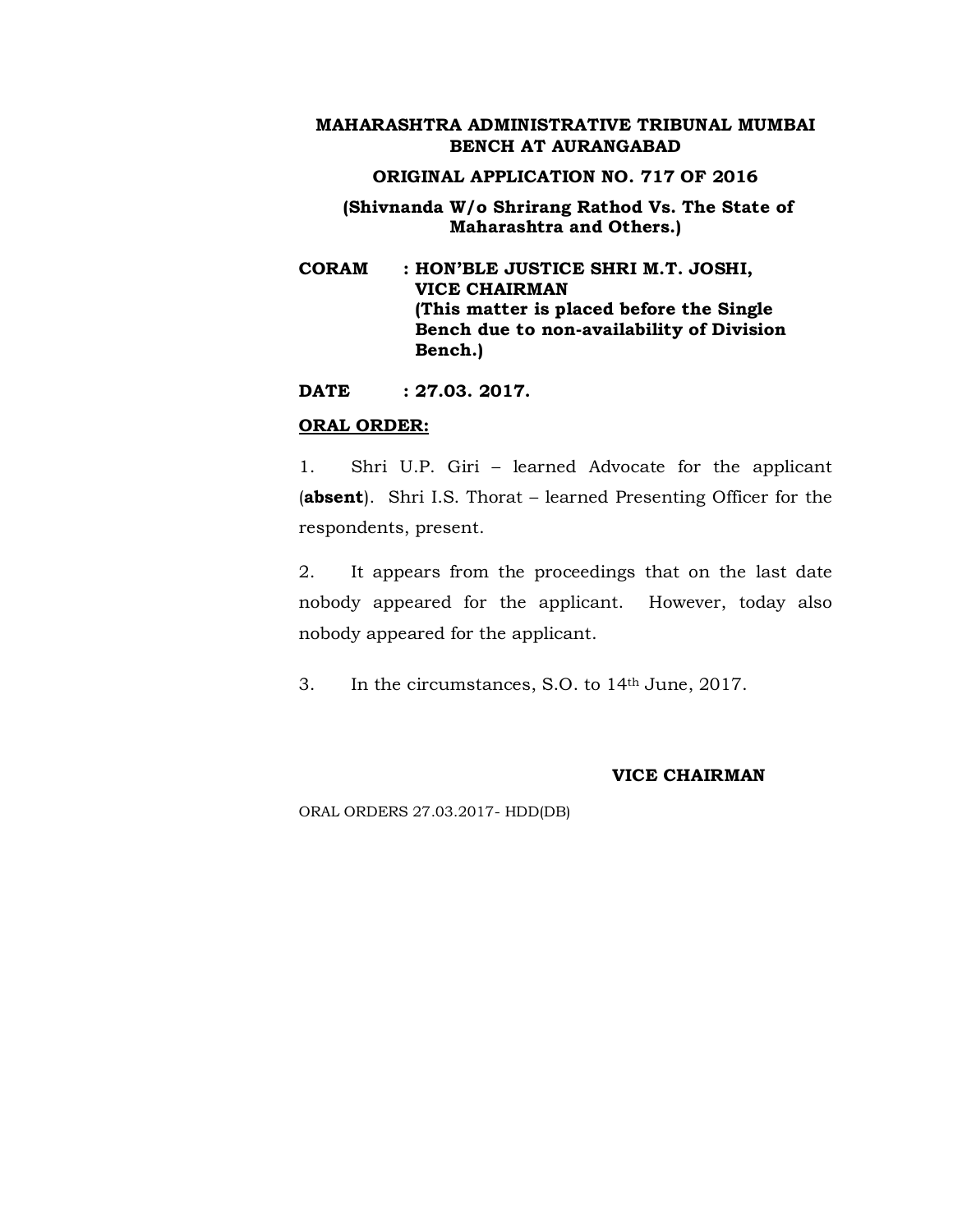#### **ORIGINAL APPLICATION NO. 730 OF 2016**

## **(Shri Dipak S/o. Kundlik Bahir Vs. The State of Maharashtra and Others.)**

**CORAM : HON'BLE JUSTICE SHRI M.T. JOSHI, VICE CHAIRMAN (This matter is placed before the Single Bench due to non-availability of Division Bench.)**

**DATE : 27.03. 2017.**

#### **ORAL ORDER:**

1. Heard Shri N.K. Tungar – learned Advocate for the applicant, Shri D.R. Patil – learned Presenting Officer for the respondent Nos. 1 & 2 and Shri R.E. Pathade – learned Advocate for respondent Nos. 3 to 5. None appears for respondent Nos. 6 & 7.

2. At the request of learned Advocate for the respondent Nos. 3 to 5, S.O. to 14<sup>th</sup> June, 2017 as a last chance.

#### **VICE CHAIRMAN**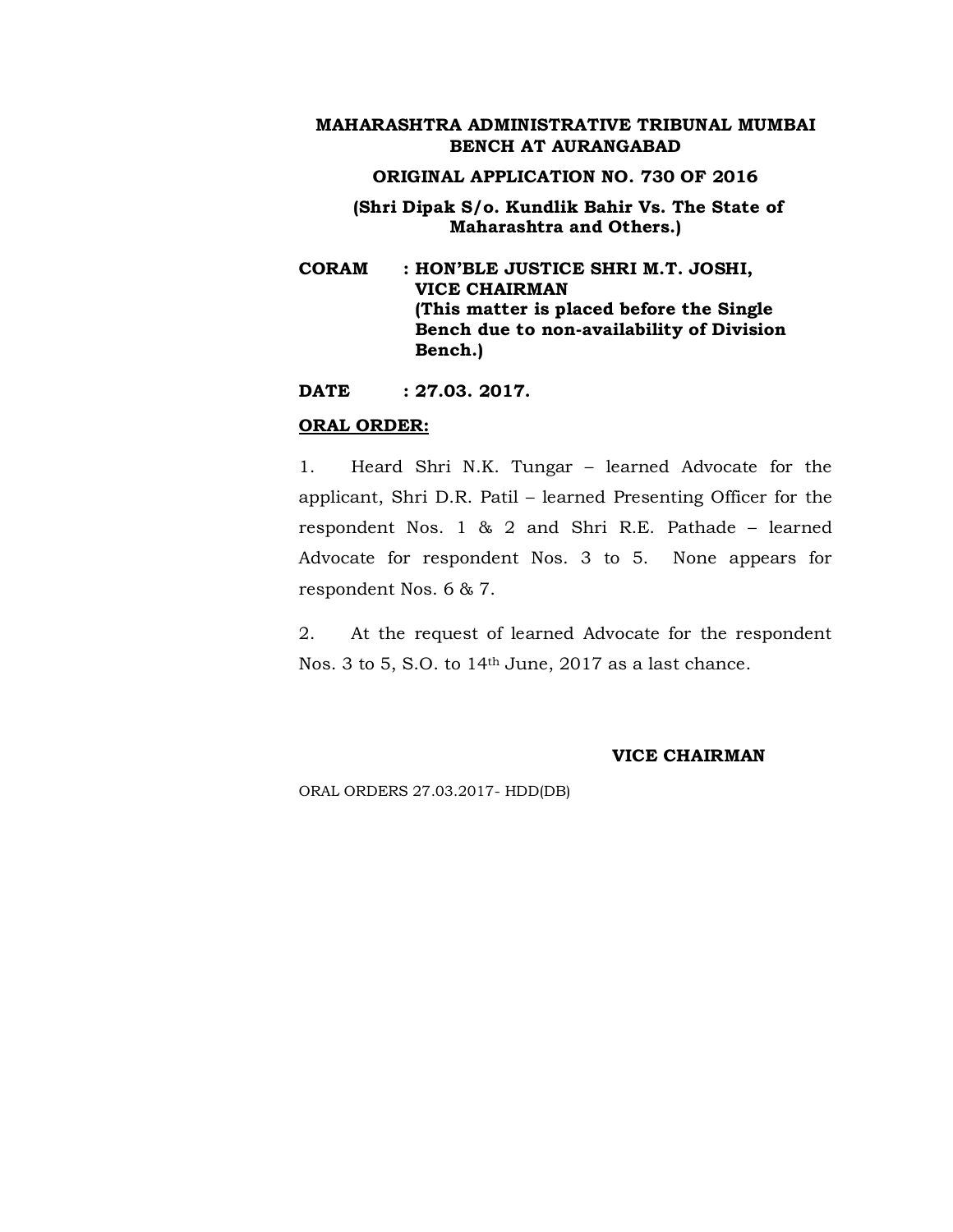#### **ORIGINAL APPLICATION NO. 136 OF 2017**

## **(Mrs. Madhuri Bhagwan Banait Vs. The State of Maharashtra and Others.)**

**CORAM : HON'BLE JUSTICE SHRI M.T. JOSHI, VICE CHAIRMAN (This matter is placed before the Single Bench due to non-availability of Division Bench.)**

**DATE : 27.03. 2017.**

#### **ORAL ORDER:**

1. Heard Shri Avinash S. Deshmukh – learned Advocate for the applicant and Shri M.S. Mahajan – learned Chief Presenting Officer for the respondents.

2. Learned Chief Presenting Officer seeks time to file affidavit in reply.

3. Considering the decision rendered by the Hon'ble High Court & Hon'ble Supreme Court, which are annexed to the present Original Application, the respondents may take corrective steps in regard to the present applicant also and submit a report about the same or in the alternative file affidavit in reply on or before 4th May, 2017.

4. S.O. to  $4<sup>th</sup>$  May, 2017, as a last chance.

#### **VICE CHAIRMAN**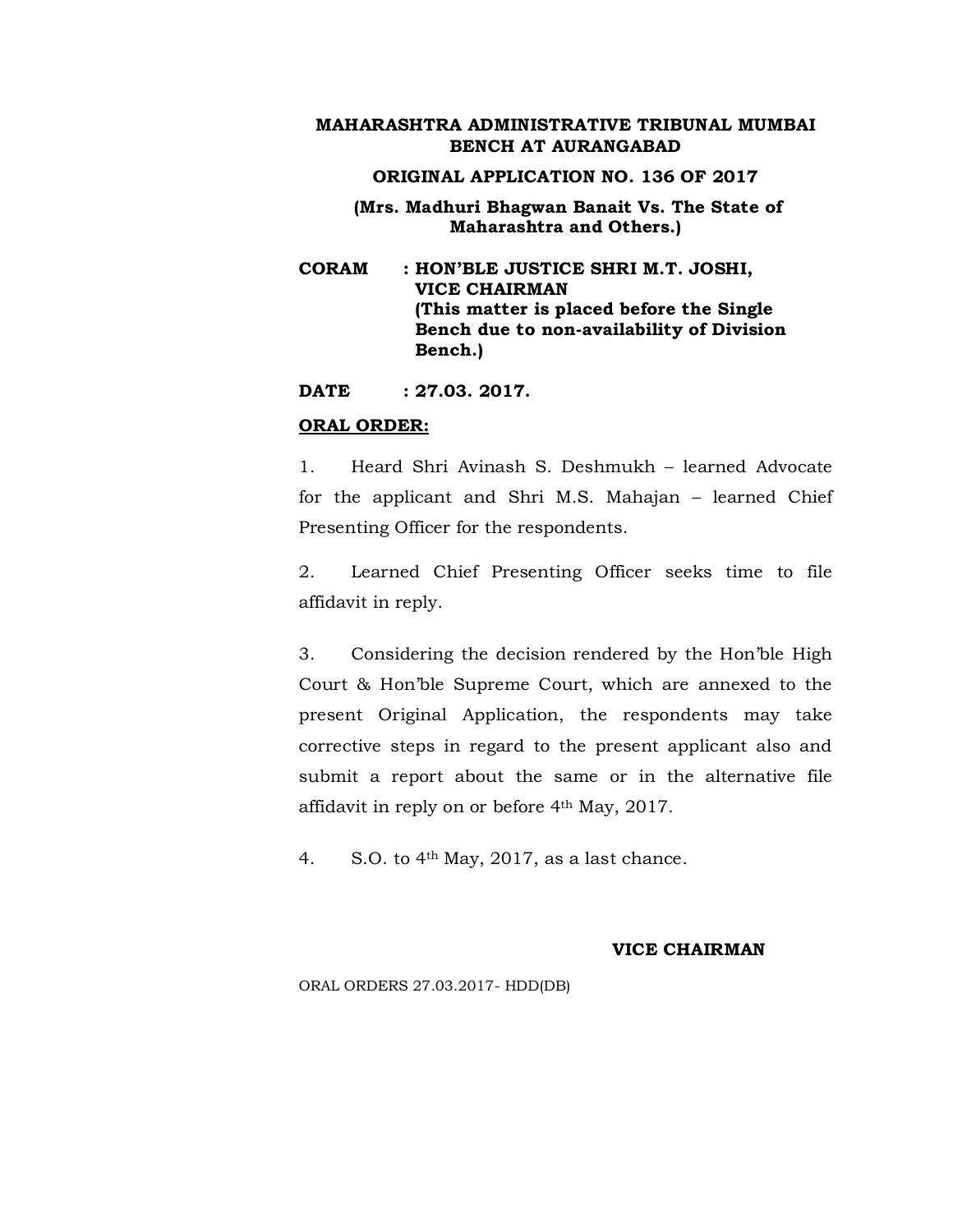**M.A.NO. 278/2015 IN O.A.ST.NO. 1137/2014**

- **(Smt. Kalpana Jagdish Shinde Vs. The State of Maharashtra and Others.)**
- **CORAM : HON'BLE JUSTICE SHRI M.T. JOSHI, VICE CHAIRMAN (This matter is placed before the Single Bench due to non-availability of Division Bench.)**

**DATE : 27.03. 2017.**

#### **ORAL ORDER:**

1. Shri Vinod P. Patil – learned Advocate for the applicant (**absent**). Mrs. Deepali S. Deshpande – learned Presenting Officer for the respondents, present.

2. Since nobody appeared for the applicant, S.O. to 4th May, 2017.

#### **VICE CHAIRMAN**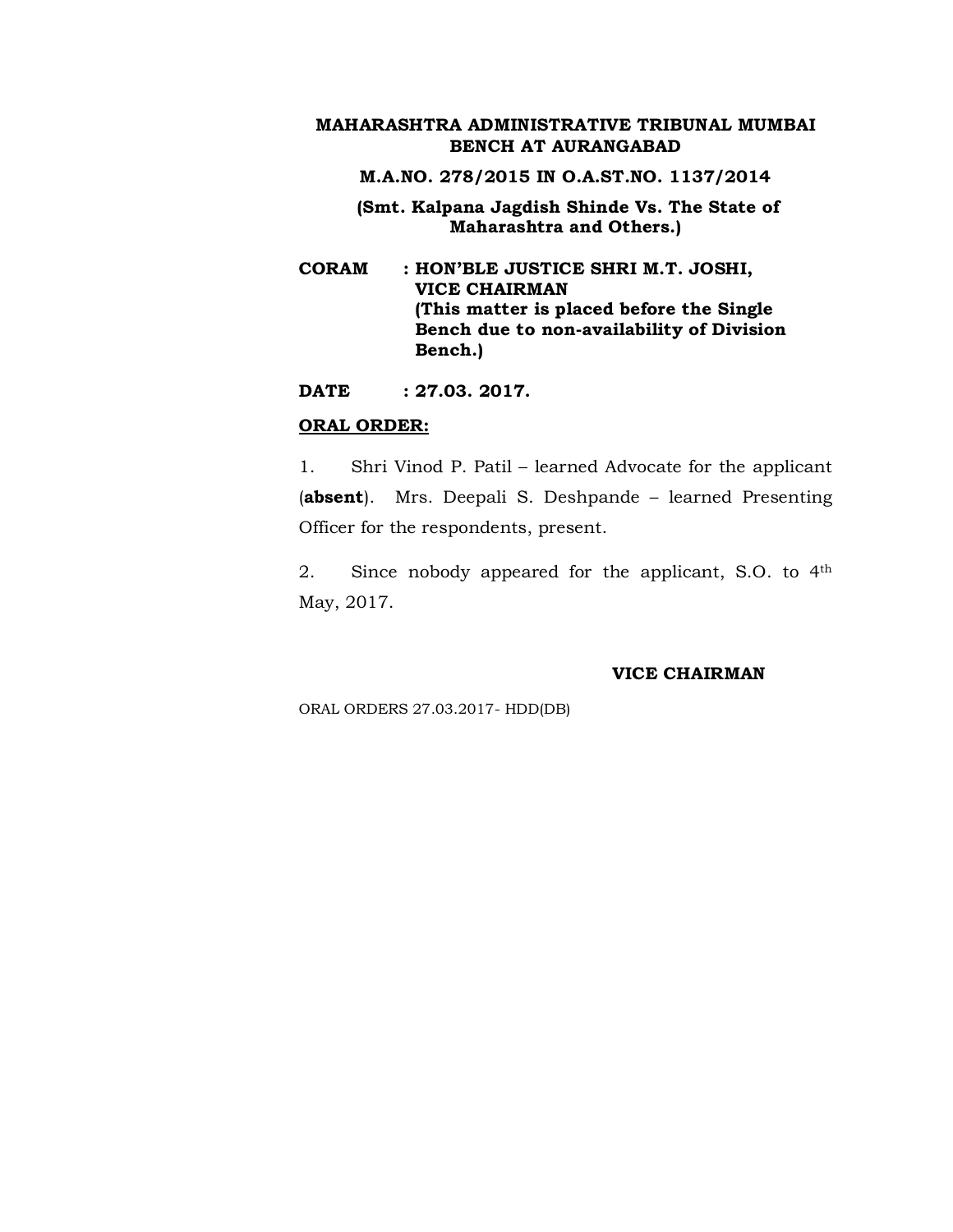## **M.A.NO. 443/2016 IN O.A.NO. 453/2011**

## **(Shri Sopan Bhagoji Adkine Vs. The State of Maharashtra and Others.)**

**CORAM : HON'BLE JUSTICE SHRI M.T. JOSHI, VICE CHAIRMAN (This matter is placed before the Single Bench due to non-availability of Division Bench.)**

**DATE : 27.03. 2017.**

## **ORAL ORDER:**

1. Shri R.J. Godbole – learned Advocate for the applicant (**absent**). Mrs. Deepali S. Deshpande – learned Presenting Officer for the respondents, present.

2. Since nobody appeared for the applicant, S.O. to 24<sup>th</sup> April, 2017.

#### **VICE CHAIRMAN**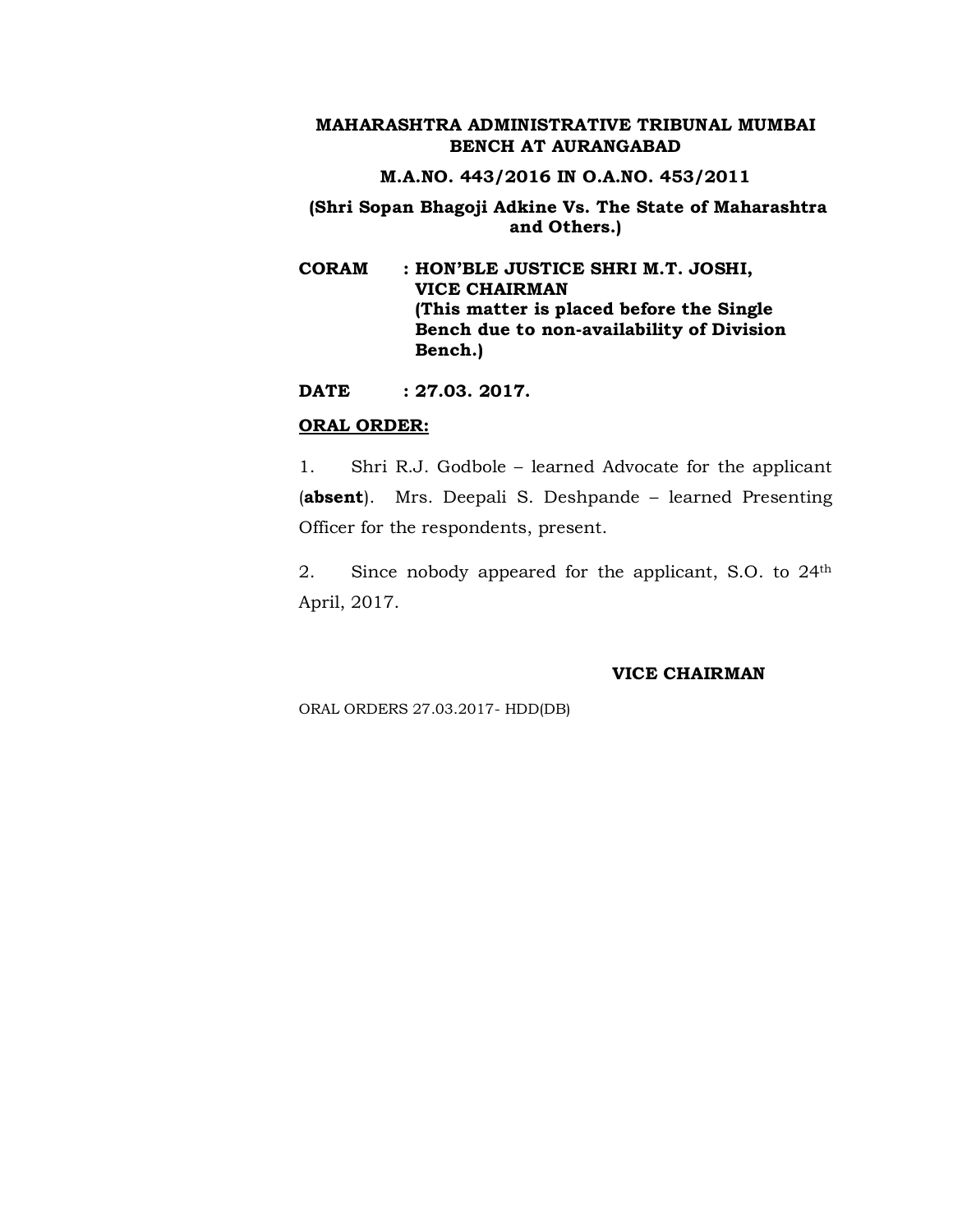**M.A.NO. 92/2017 IN O.A.NO. 37/2017**

## **(Shri Balasaheb S/o. Nagorao Raut Vs. The State of Maharashtra and Others.)**

**CORAM : HON'BLE JUSTICE SHRI M.T. JOSHI, VICE CHAIRMAN (This matter is placed before the Single Bench due to non-availability of Division Bench.)**

**DATE : 27.03. 2017.**

#### **ORAL ORDER:**

1. Heard Shri S.S. Dambe – learned Advocate for the applicant and Shri M.S. Mahajan – learned Chief Presenting Officer for the respondents.

2. The present Miscellaneous Application No. 92/2017 has been filed by the applicant seeking permission of this Tribunal to amend the Original Application.

3. Since the present Miscellaneous Application for amendment as regards development that took place during the pendency of the Original Application No. 37/2017, the application for amendment is allowed.

4. The applicant shall carry out the necessary amendment in the O.A. No. 37/2017 within a period of two days'.

5. S.O. to 19th April, 2017.

#### **VICE CHAIRMAN**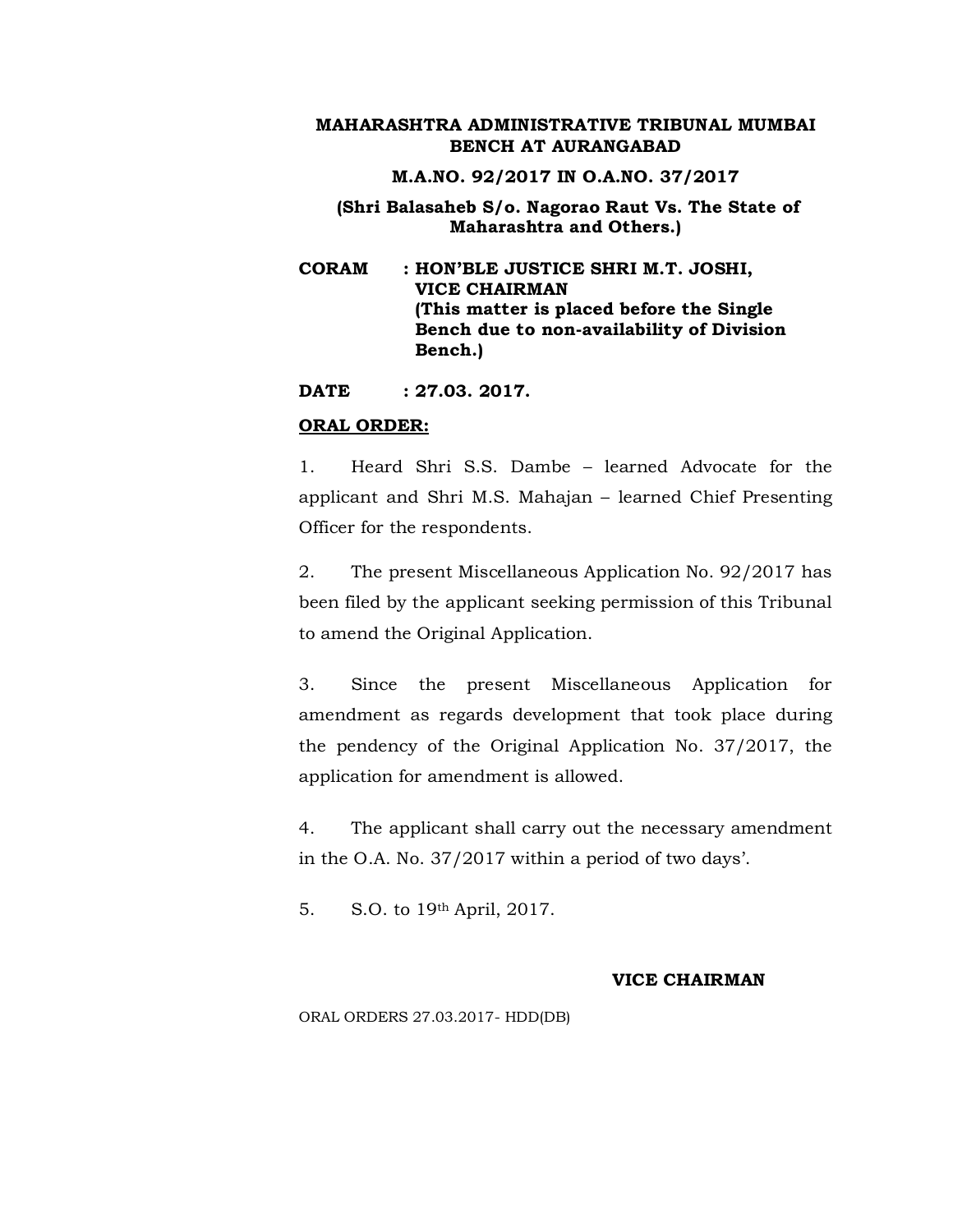**O.A.ST.427/14 WITH M.A.ST.1448/16 WITH M.A.317/16**

## **(Shri Santosh Arjun Bansode Vs. The State of Maharashtra and Others.)**

**CORAM : HON'BLE JUSTICE SHRI M.T. JOSHI, VICE CHAIRMAN (This matter is placed before the Single Bench due to non-availability of Division Bench.) DATE : 27.03. 2017.**

#### **ORAL ORDER:**

1. Heard Shri S.D. Dhongde – learned Advocate for the applicant and Shri I.S. Thorat – learned Presenting Officer for the respondents.

2. On instructions, Learned Advocate for the applicant seeks permission of this Tribunal to withdraw the present Original Application St. No. 427/2014 with liberty to file similar application, in case exigency arises. He has also filed copy of withdrawal pursis signed by the learned Advocate for the applicant and applicant himself, to that effect, and the same is taken on record and marked as document 'X' for the identification purpose.

3. Permission granted. Withdrawal is allowed. Accordingly, the present Original Application stands disposed of as withdrawn with liberty as prayed for by the applicant, as per the provisions of law.

4. As the Original Application St. No. 427/2014 itself stood disposed of as withdrawn today itself, nothing survives in the M.A. St. 1448/2016 & M.A. No. 317/2016 and both these M.As. also stand disposed of. There shall be no order as to costs.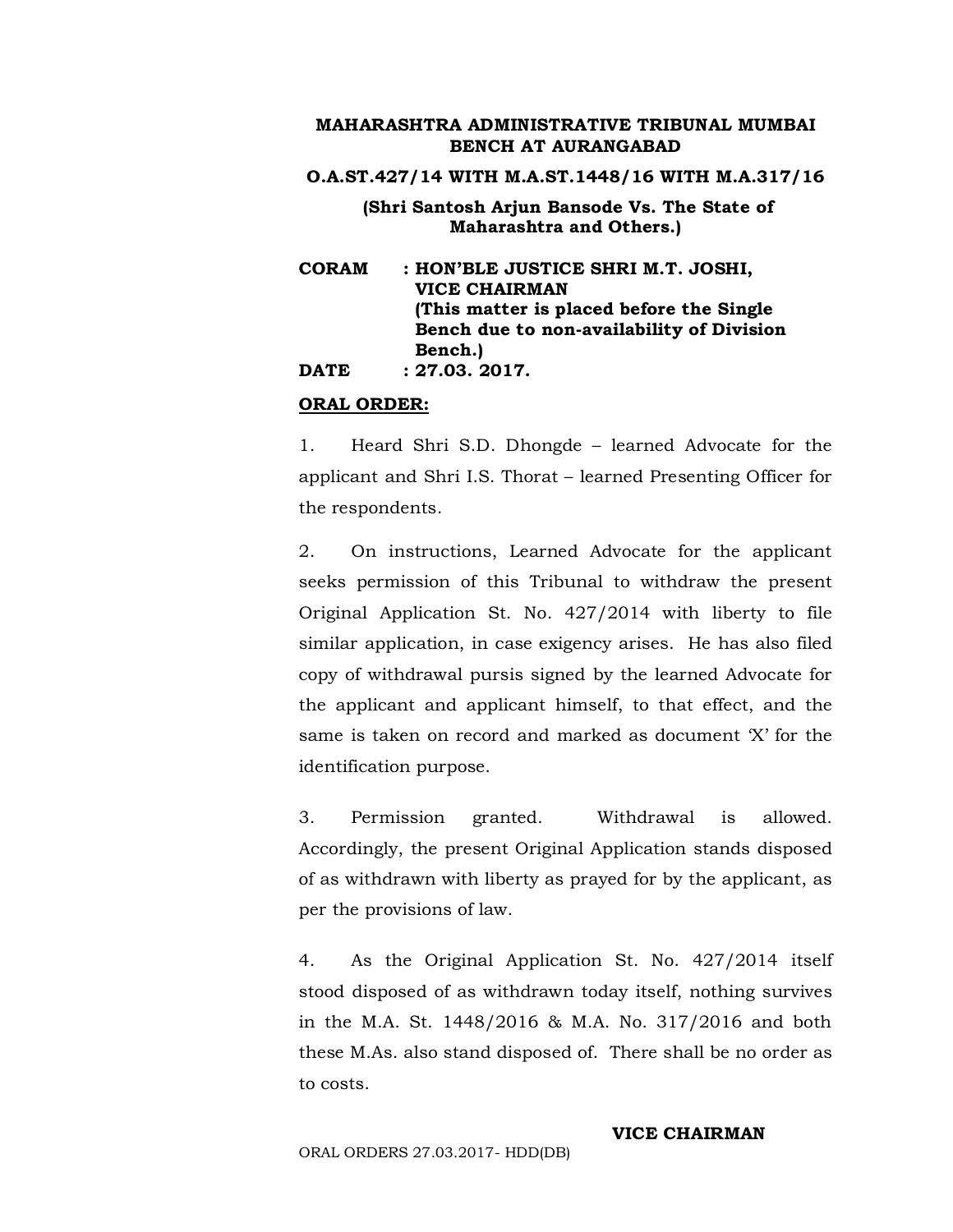**M.A.NO. 126/2017 IN O.A.ST.NO. 427/2017**

## **(Shri Nitin Harishchandra Sonawane & 2 Other. Vs. The State of Maharashtra and Others.)**

**CORAM : HON'BLE JUSTICE SHRI M.T. JOSHI, VICE CHAIRMAN (This matter is placed before the Single Bench due to non-availability of Division Bench.)**

**DATE : 27.03. 2017.**

#### **ORAL ORDER:**

1. Heard Shri. V.B. Wagh – learned Advocate for the applicants and Shri M.P. Gude – learned Presenting Officer for the respondents.

2. This is an application preferred by the applicants seeking leave to sue jointly.

4. For the reasons stated in the application, and since the cause and the prayers are identical and since the applicants have prayed for same relief, and to avoid the multiplicity, leave to sue jointly granted, subject to payment of court fee stamps, if not paid, and accompanying O.A. be registered and numbered, and the present M.A. stands disposed of accordingly. No order as to costs.

#### **VICE CHAIRMAN**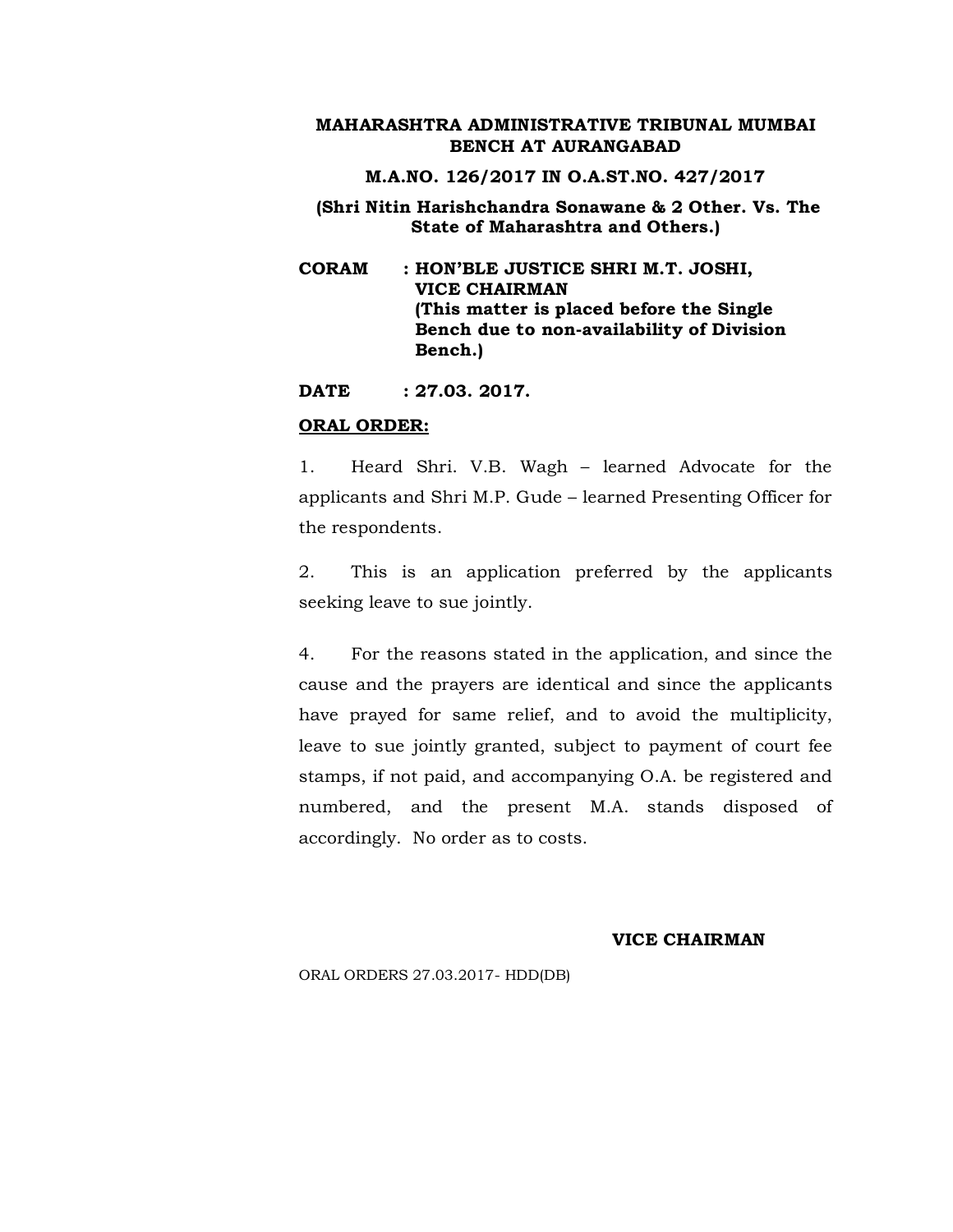#### **ORIGINAL APPLICATION ST. NO. 427/2017**

## **(Shri Nitin Harishchandra Sonawane & 2 Other. Vs. The State of Maharashtra and Others.)**

**CORAM : HON'BLE JUSTICE SHRI M.T. JOSHI, VICE CHAIRMAN (This matter is placed before the Single Bench due to non-availability of Division Bench.)**

**DATE : 27.03. 2017.**

#### **ORAL ORDER:**

1. Heard Shri. V.B. Wagh – learned Advocate for the applicants and Shri M.P. Gude – learned Presenting Officer for the respondents.

2. issue notices to the respondents, returnable on 26<sup>th</sup> April, 2017.

3. Tribunal may take the case/s for final disposal at this stage and separate notice for final disposal shall not be issued.

4. Applicant is authorized and directed to serve on respondents intimation/notice of date of hearing duly authenticated by Registry, along with complete paper book of O.A. Respondent is put to notice that the case would be taken up for final disposal at the stage of admission hearing.

5. This intimation/notice is ordered under Rule 11 of the Maharashtra Administrative Tribunal (Procedure) Rules, 1988, and the question such as limitation and alternate remedy are kept open.

6. The service may be done by hand delivery, speed post, courier and acknowledgment be obtained and produced along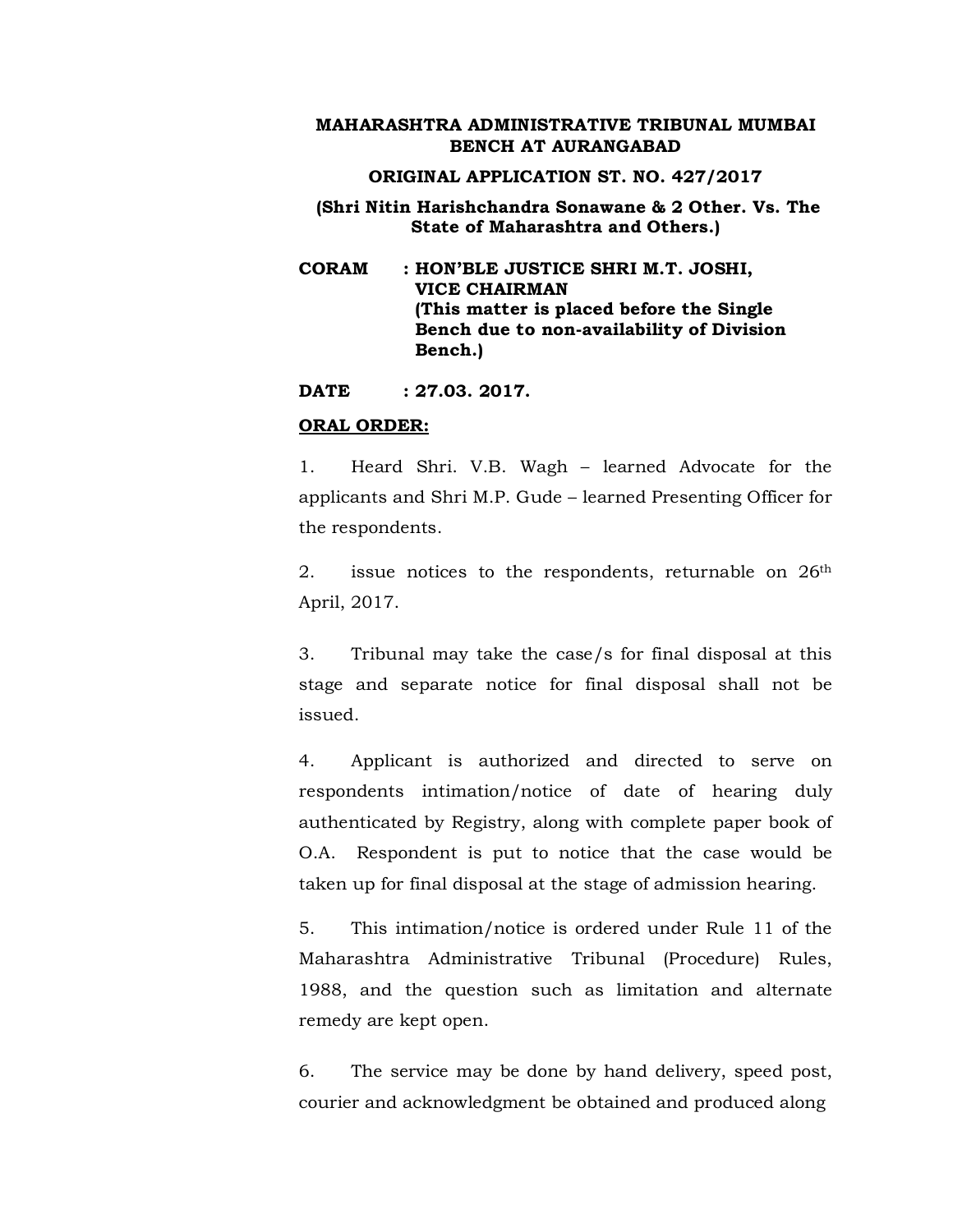# **:: - 2 - :: O.A. ST. NO. 427/2017**

with affidavit of compliance in the Registry before due date. Applicant is directed to file affidavit of compliance and notice.

- 7. S.O. to 26th April, 2017.
- 8. Steno copy and hamdust is allowed to both the parties.

## **VICE CHAIRMAN**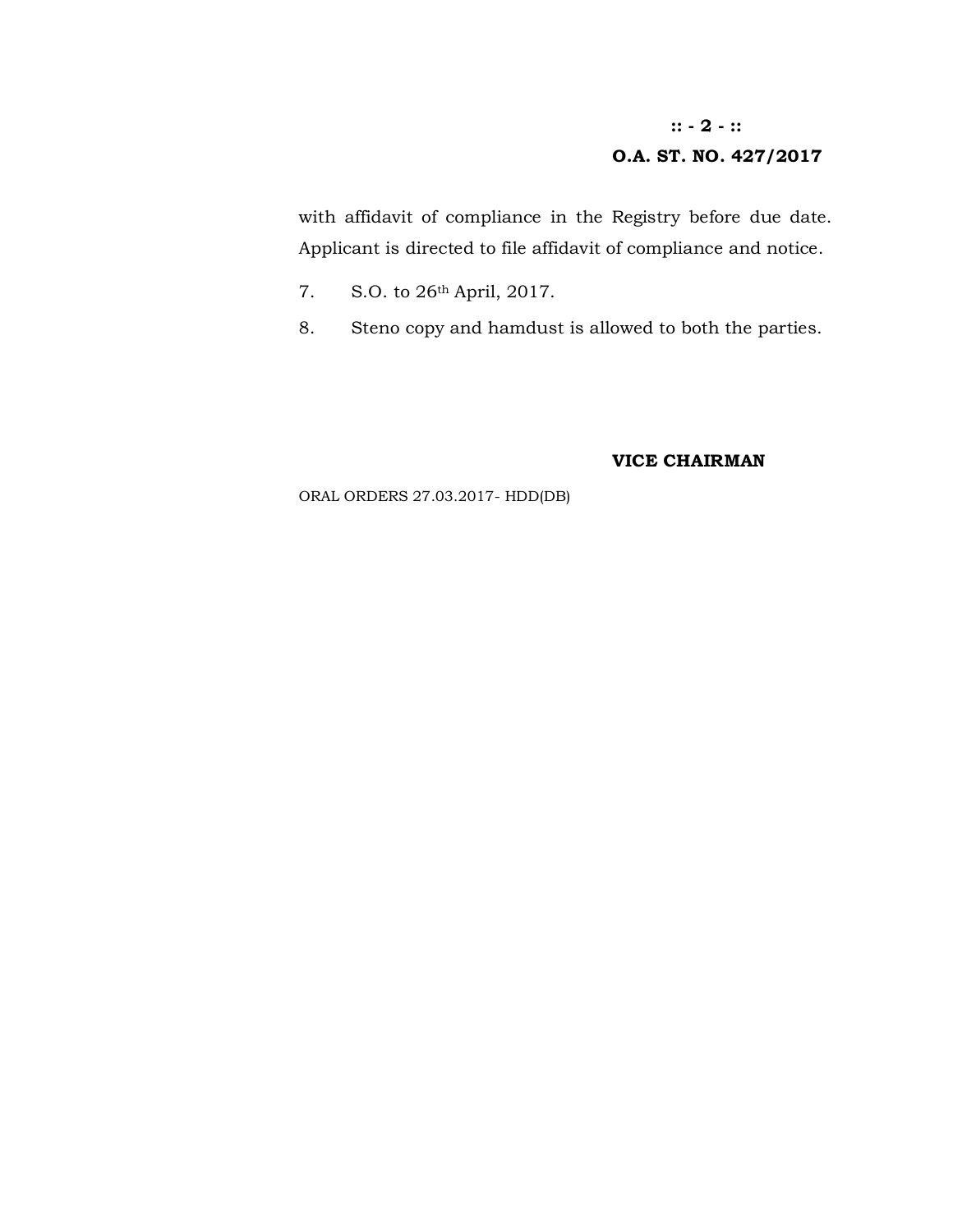#### **ORIGINAL APPLICATION NO. 194 OF 2017**

## **(Shri Subhash C. Nannaware Vs. The State of Maharashtra and Others.)**

**CORAM : HON'BLE JUSTICE SHRI M.T. JOSHI, VICE CHAIRMAN (This matter is placed before the Single Bench due to non-availability of Division Bench.)**

**DATE : 27.03. 2017.**

#### **ORAL ORDER:**

1. Heard Shri. V.B. Wagh – learned Advocate for the applicant and Shri V.R. Bhumkar – learned Presenting Officer for the respondents.

2. issue notices to the respondents, returnable on 26<sup>th</sup> April, 2017.

3. Tribunal may take the case/s for final disposal at this stage and separate notice for final disposal shall not be issued.

4. Applicant is authorized and directed to serve on respondents intimation/notice of date of hearing duly authenticated by Registry, along with complete paper book of O.A. Respondent is put to notice that the case would be taken up for final disposal at the stage of admission hearing.

5. This intimation/notice is ordered under Rule 11 of the Maharashtra Administrative Tribunal (Procedure) Rules, 1988, and the question such as limitation and alternate remedy are kept open.

6. The service may be done by hand delivery, speed post, courier and acknowledgment be obtained and produced along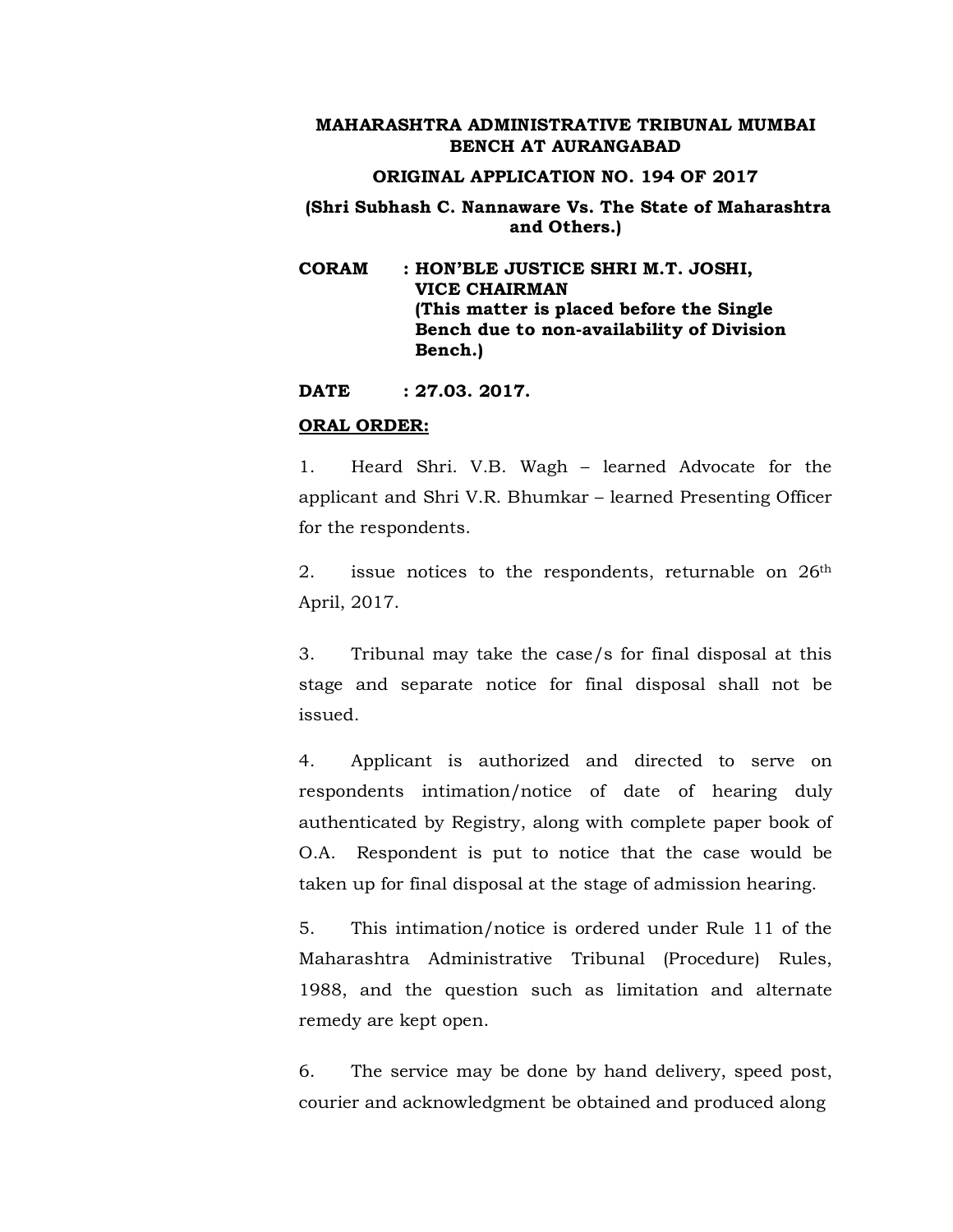# **:: - 2 - :: O.A. NO. 194/2017**

with affidavit of compliance in the Registry before due date. Applicant is directed to file affidavit of compliance and notice.

- 7. S.O. to 26th April, 2017.
- 8. Steno copy and hamdust is allowed to both the parties.

#### **VICE CHAIRMAN**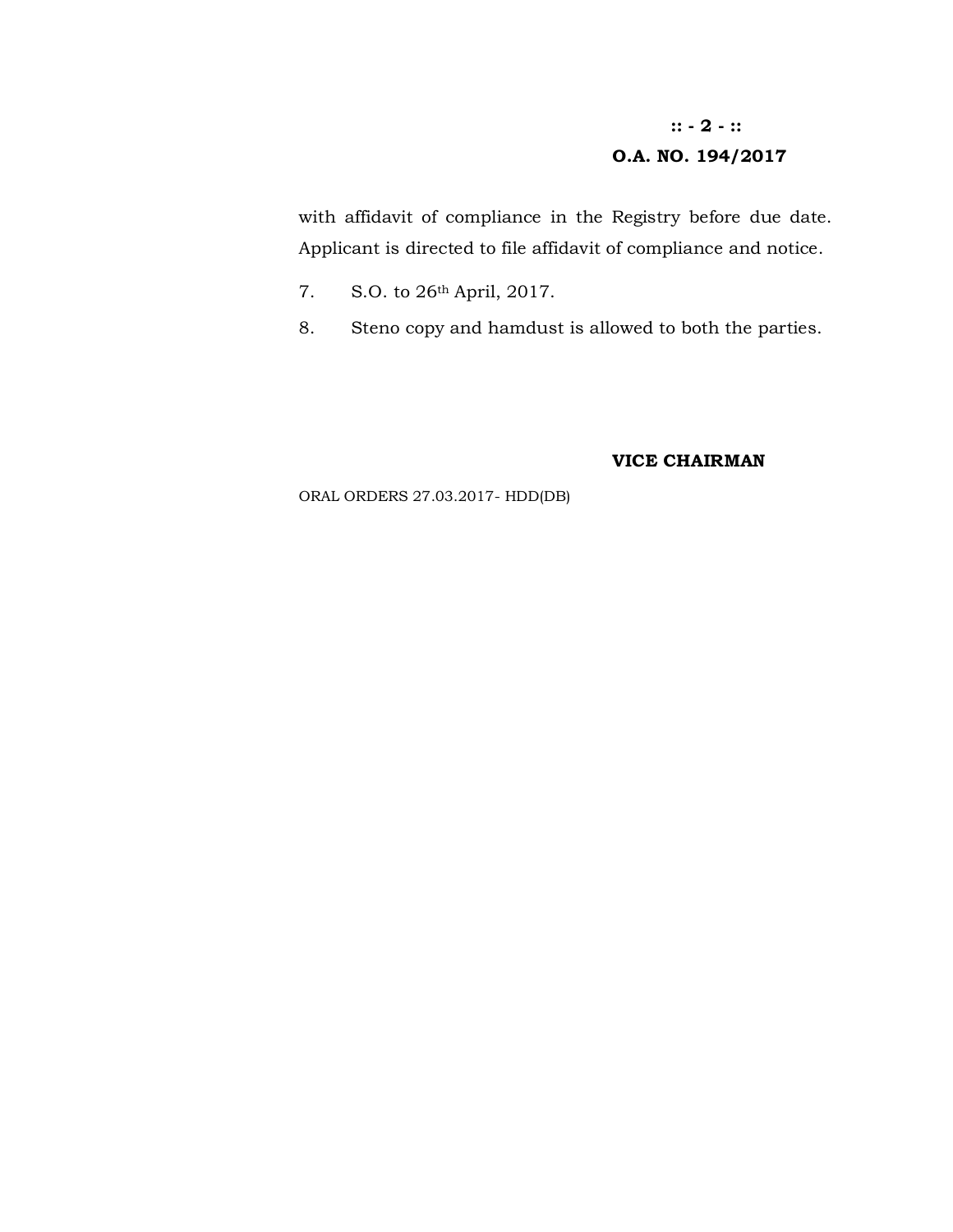#### **ORIGINAL APPLICATION NO. 195 OF 2017**

## **(Shri Sunil Sonilal Rathod Vs. The State of Maharashtra and Others.)**

**CORAM : HON'BLE JUSTICE SHRI M.T. JOSHI, VICE CHAIRMAN (This matter is placed before the Single Bench due to non-availability of Division Bench.)**

**DATE : 27.03. 2017.**

#### **ORAL ORDER:**

1. Heard Shri. V.B. Wagh – learned Advocate for the applicant and Shri N.U. Yadav – learned Presenting Officer for the respondents.

2. issue notices to the respondents, returnable on 26<sup>th</sup> April, 2017.

3. Tribunal may take the case/s for final disposal at this stage and separate notice for final disposal shall not be issued.

4. Applicant is authorized and directed to serve on respondents intimation/notice of date of hearing duly authenticated by Registry, along with complete paper book of O.A. Respondent is put to notice that the case would be taken up for final disposal at the stage of admission hearing.

5. This intimation/notice is ordered under Rule 11 of the Maharashtra Administrative Tribunal (Procedure) Rules, 1988, and the question such as limitation and alternate remedy are kept open.

6. The service may be done by hand delivery, speed post, courier and acknowledgment be obtained and produced along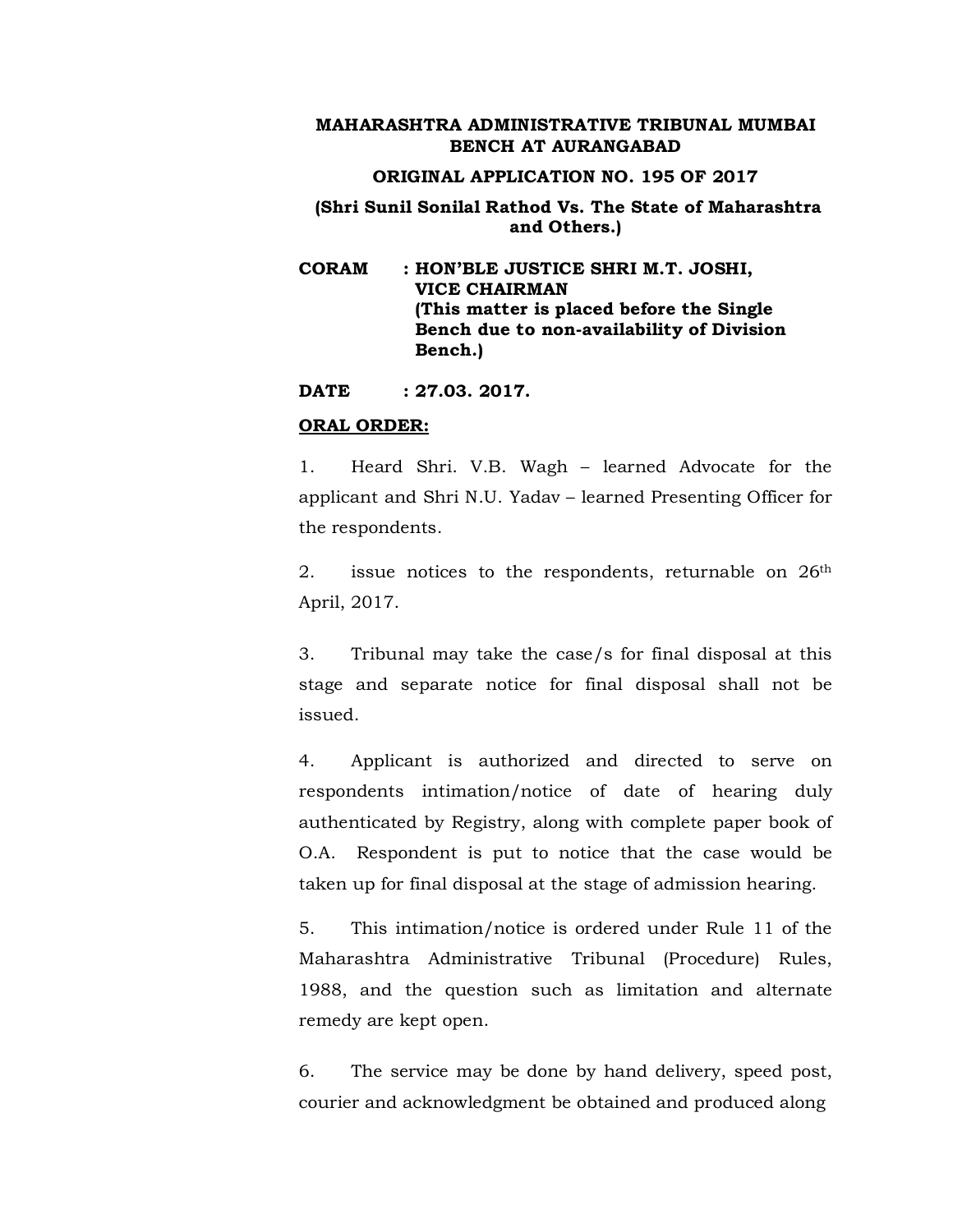# **:: - 2 - :: O.A. NO. 195/2017**

with affidavit of compliance in the Registry before due date. Applicant is directed to file affidavit of compliance and notice.

- 7. S.O. to 26th April, 2017.
- 8. Steno copy and hamdust is allowed to both the parties.

#### **VICE CHAIRMAN**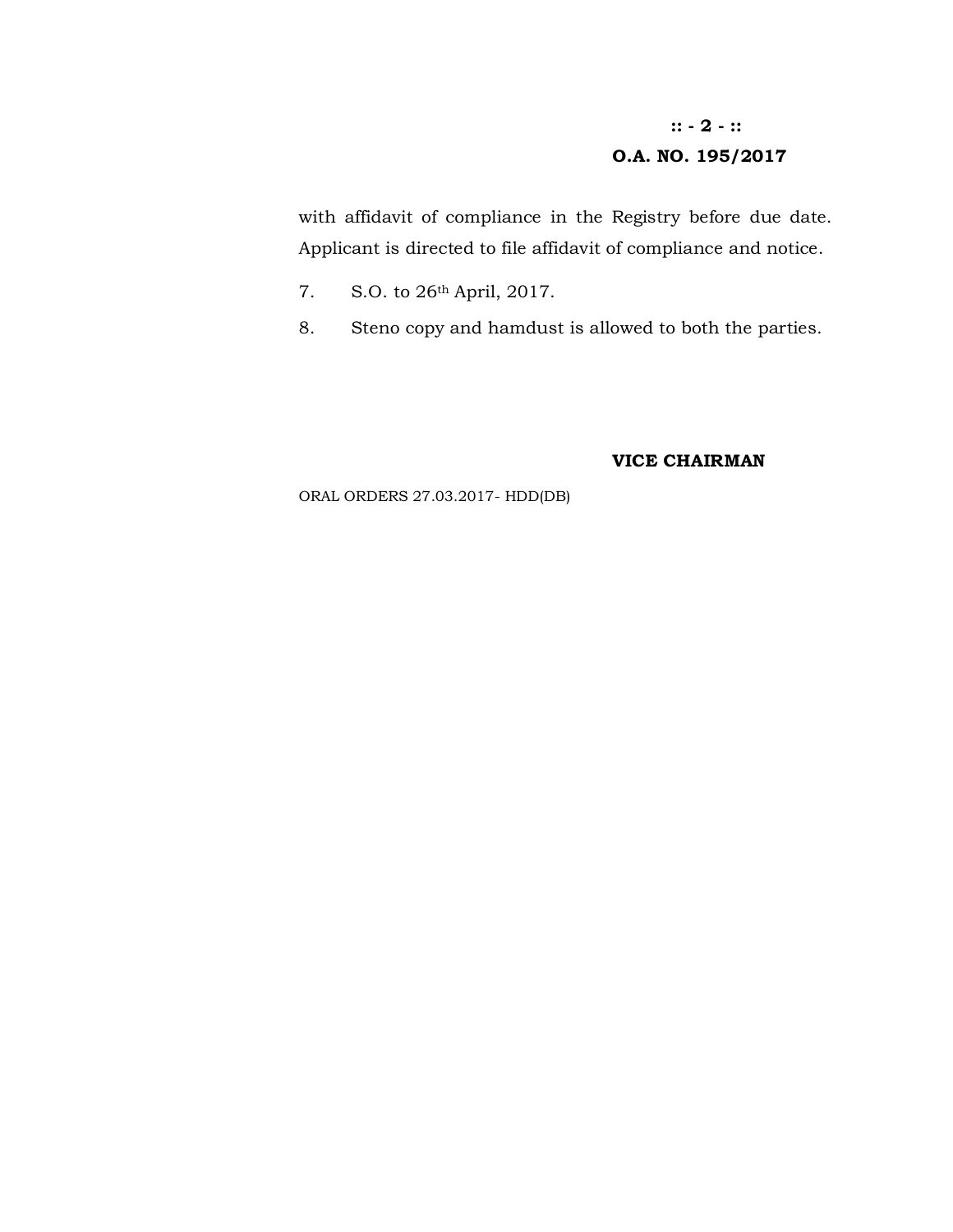#### **ORIGINAL APPLICATION NO. 196 OF 2017**

## **(Shri Sagar Sanjay Jagtap Vs. The State of Maharashtra and Others.)**

**CORAM : HON'BLE JUSTICE SHRI M.T. JOSHI, VICE CHAIRMAN (This matter is placed before the Single Bench due to non-availability of Division Bench.)**

**DATE : 27.03. 2017.**

#### **ORAL ORDER:**

1. Heard Shri. V.B. Wagh – learned Advocate for the applicant and Shri M.P. Gude – learned Presenting Officer for the respondents.

2. Issue notices to the respondents, returnable on 26<sup>th</sup> April, 2017.

3. Tribunal may take the case/s for final disposal at this stage and separate notice for final disposal shall not be issued.

4. Applicant is authorized and directed to serve on respondents intimation/notice of date of hearing duly authenticated by Registry, along with complete paper book of O.A. Respondent is put to notice that the case would be taken up for final disposal at the stage of admission hearing.

5. This intimation/notice is ordered under Rule 11 of the Maharashtra Administrative Tribunal (Procedure) Rules, 1988, and the question such as limitation and alternate remedy are kept open.

6. The service may be done by hand delivery, speed post, courier and acknowledgment be obtained and produced along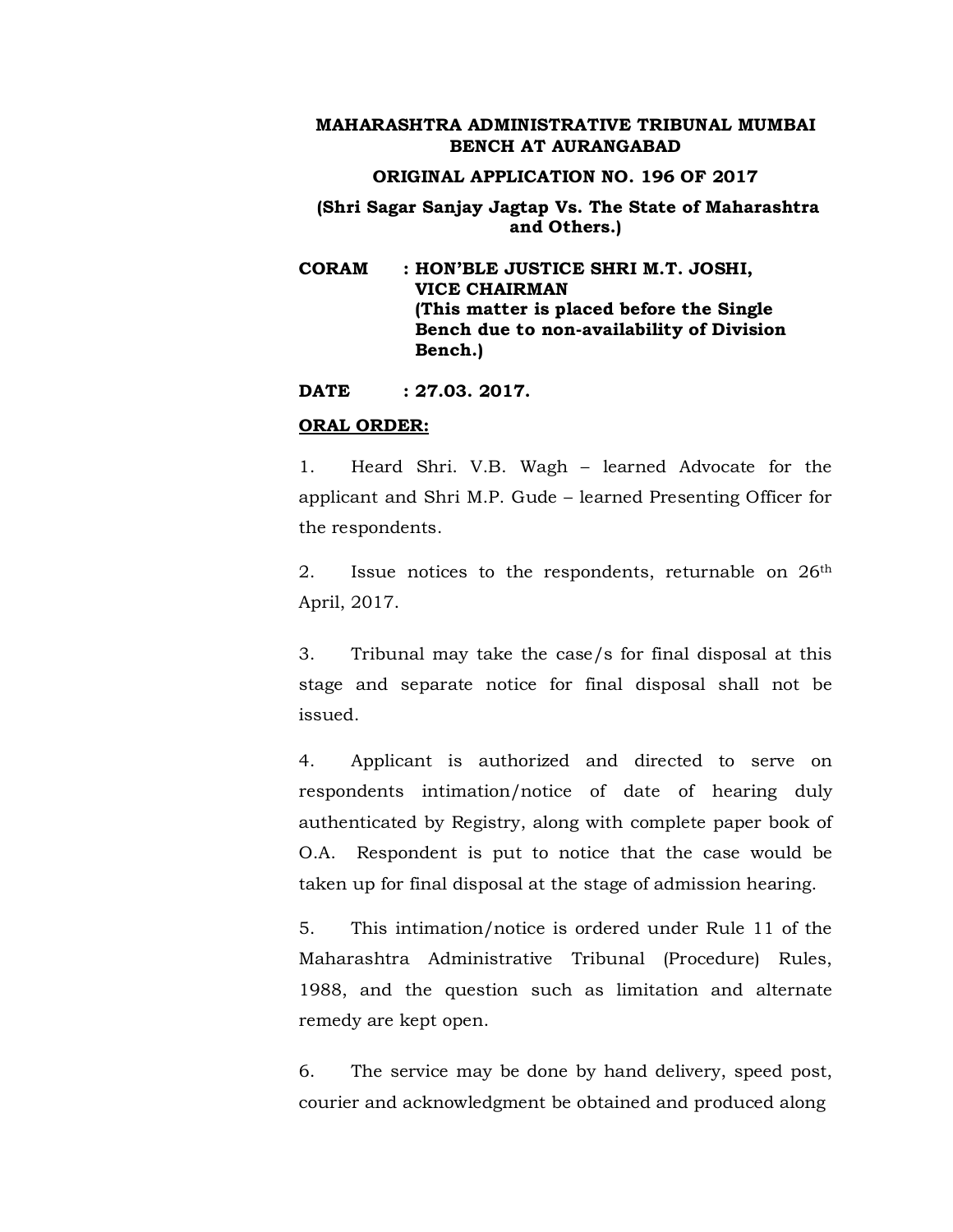# **:: - 2 - :: O.A. NO. 196/2017**

with affidavit of compliance in the Registry before due date. Applicant is directed to file affidavit of compliance and notice.

- 7. S.O. to 26th April, 2017.
- 8. Steno copy and hamdust is allowed to both the parties.

#### **VICE CHAIRMAN**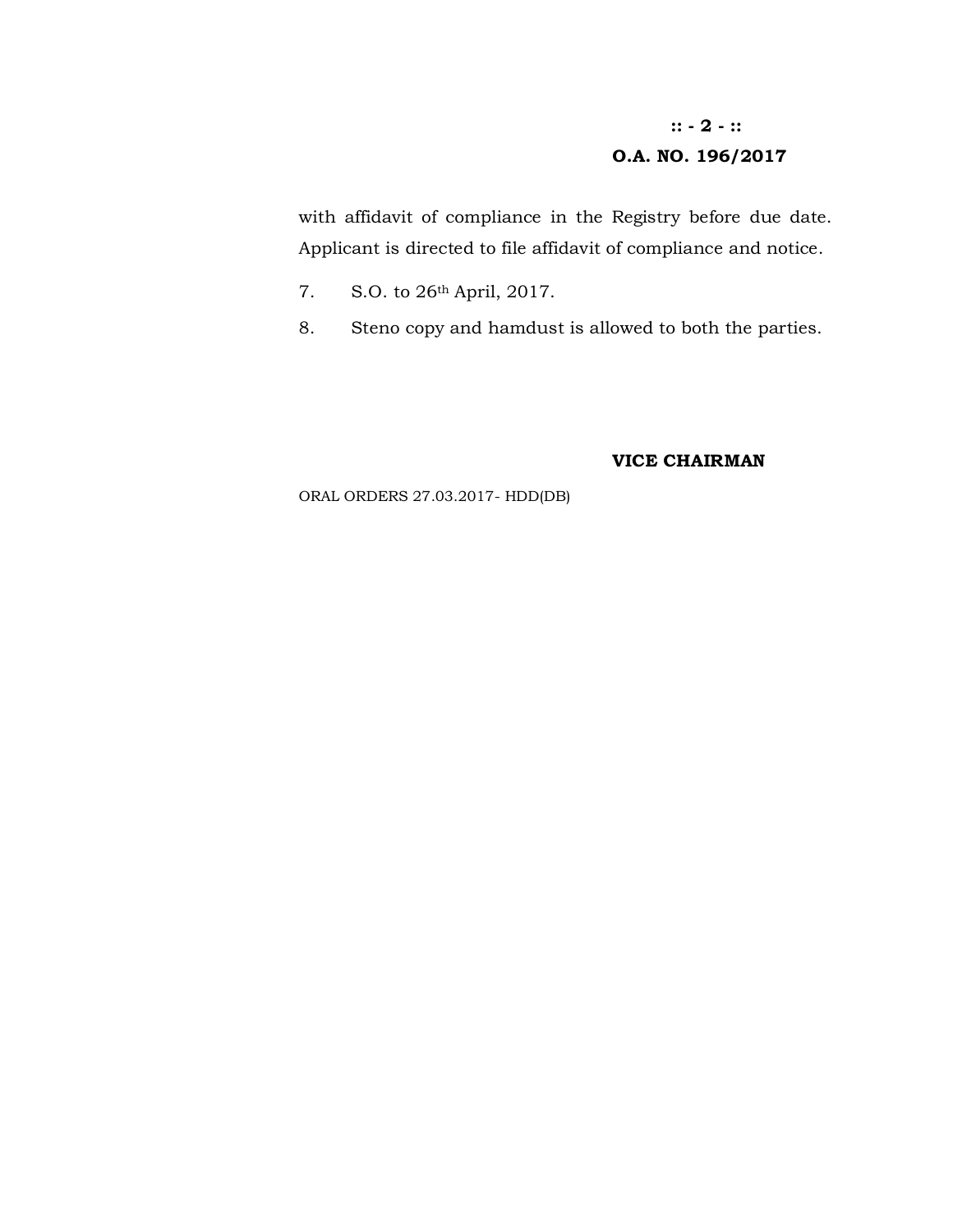#### **ORIGINAL APPLICATION NO. 381 OF 2013**

## **(Shri Uttam Raosaheb Kshirsagar Vs. The State of Maharashtra and Others.)**

**CORAM : HON'BLE JUSTICE SHRI M.T. JOSHI, VICE CHAIRMAN (This matter is placed before the Single Bench due to non-availability of Division Bench.)**

**DATE : 27.03. 2017.**

#### **ORAL ORDER:**

1. Heard Shri. V.B. Wagh – learned Advocate for the applicant and Shri M.S. Mahajan – learned Chief Presenting Officer for the respondents.

2. At the request of learned Advocate for the applicant, S.O. to 31st March, 2017.

#### **VICE CHAIRMAN**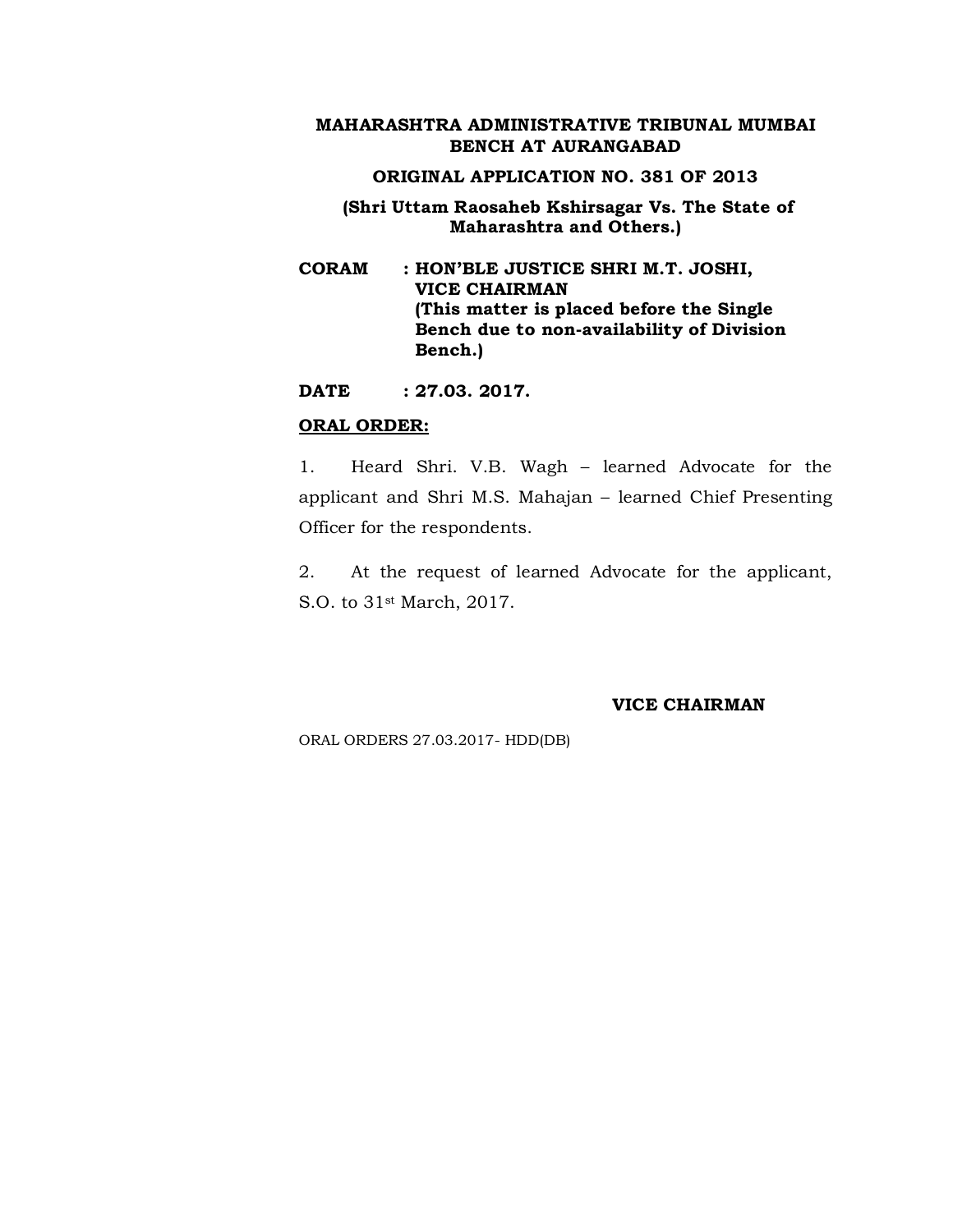#### **ORIGINAL APPLICATION NO. 768 OF 2015**

**(Dr. Pradeep S/o. Nagnath Pensalwar Vs. The State of Maharashtra and Others.)**

**CORAM : HON'BLE JUSTICE SHRI M.T. JOSHI, VICE CHAIRMAN (This matter is placed before the Single Bench due to non-availability of Division Bench.)**

**DATE : 27.03. 2017.**

#### **ORAL ORDER:**

1. Heard Shri. J.S. Deshmukh – learned Advocate for the applicant, Smt. Resha S. Deshmukh – learned Presenting Officer for the respondent Nos. 1 to 3 and Shri P.R. Tandale – learned Advocate for respondent No. 4.

2. As per the directions issued by this Tribunal by its order dated 16th February, 2017, the Learned Presenting Officer has filed affidavit of the officer as directed. He has also filed copy of the judgment delivered in the Review Application No. 25/2015 IN O.A. 469/2012 With O.A. Nos. 682/2013 & 879/2105. The copy of the same also supplied to the learned Advocate for the applicant.

3. The present case to be heard along with O.A. Nos. 485 & 769 both of 2015 on 20th April, 2017.

#### **VICE CHAIRMAN**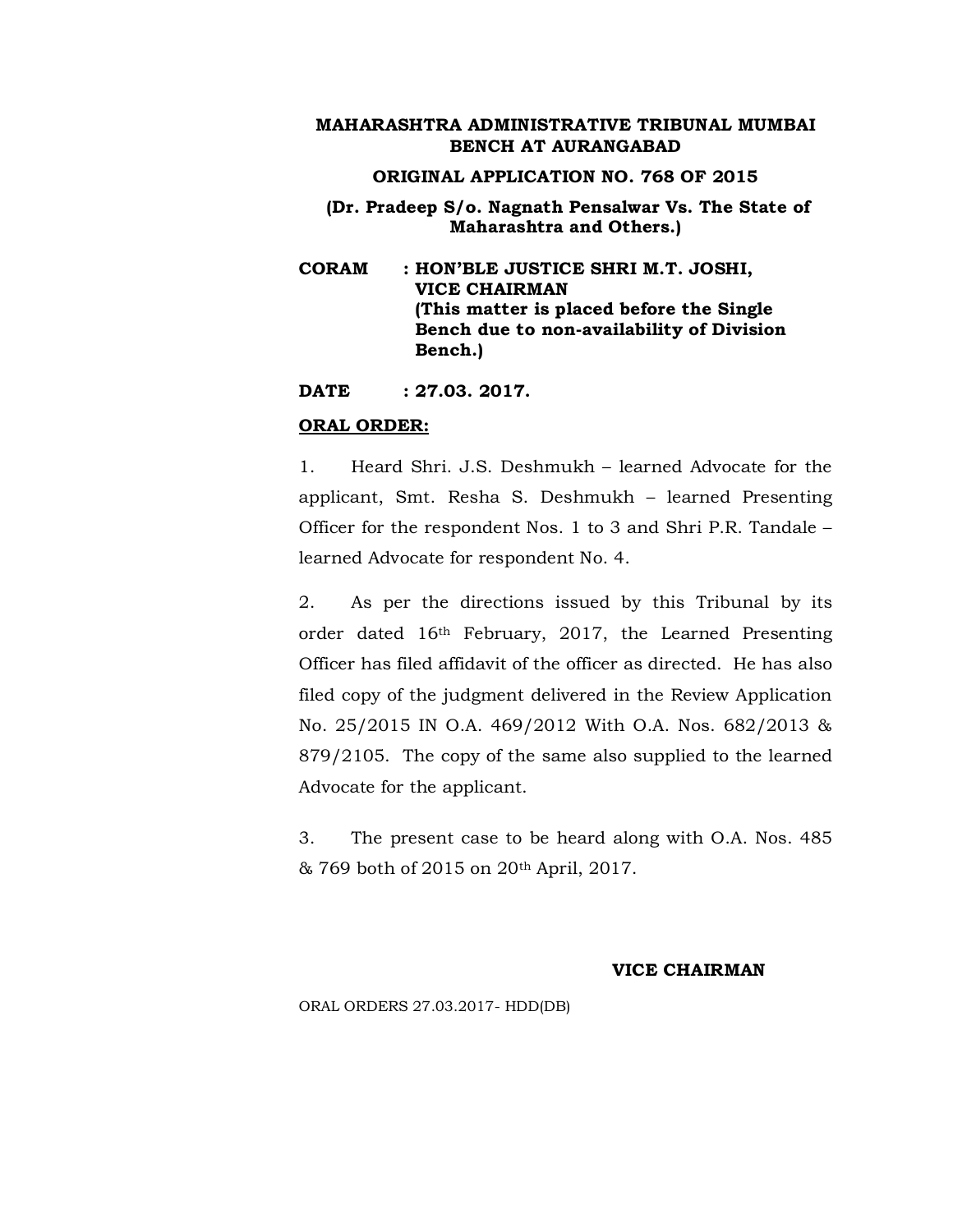## **ORIGINAL APPLICATION NO. 769 OF 2015**

**(Dr. Samb S/o. Sangramappa Shivpuje Vs. The State of Maharashtra and Others.)**

**CORAM : HON'BLE JUSTICE SHRI M.T. JOSHI, VICE CHAIRMAN (This matter is placed before the Single Bench due to non-availability of Division Bench.)**

**DATE : 27.03. 2017.**

#### **ORAL ORDER:**

1. Heard Shri. J.S. Deshmukh – learned Advocate for the applicant, Smt. Sanjivani Deshmukh-Ghate – learned Presenting Officer for the respondent Nos. 1 to 3 and Shri P.R. Tandale – learned Advocate for respondent No. 4.

2. As per the directions issued by this Tribunal by its order dated 16th February, 2017, the Learned Presenting Officer has filed affidavit of the officer as directed. He has also filed copy of the judgment delivered in the Review Application No. 25/2015 IN O.A. 469/2012 With O.A. Nos. 682/2013 & 879/2105. The copy of the same also supplied to the learned Advocate for the applicant.

3. The present case to be heard along with O.A. Nos. 485 & 768 both of 2015 on 20th April, 2017.

#### **VICE CHAIRMAN**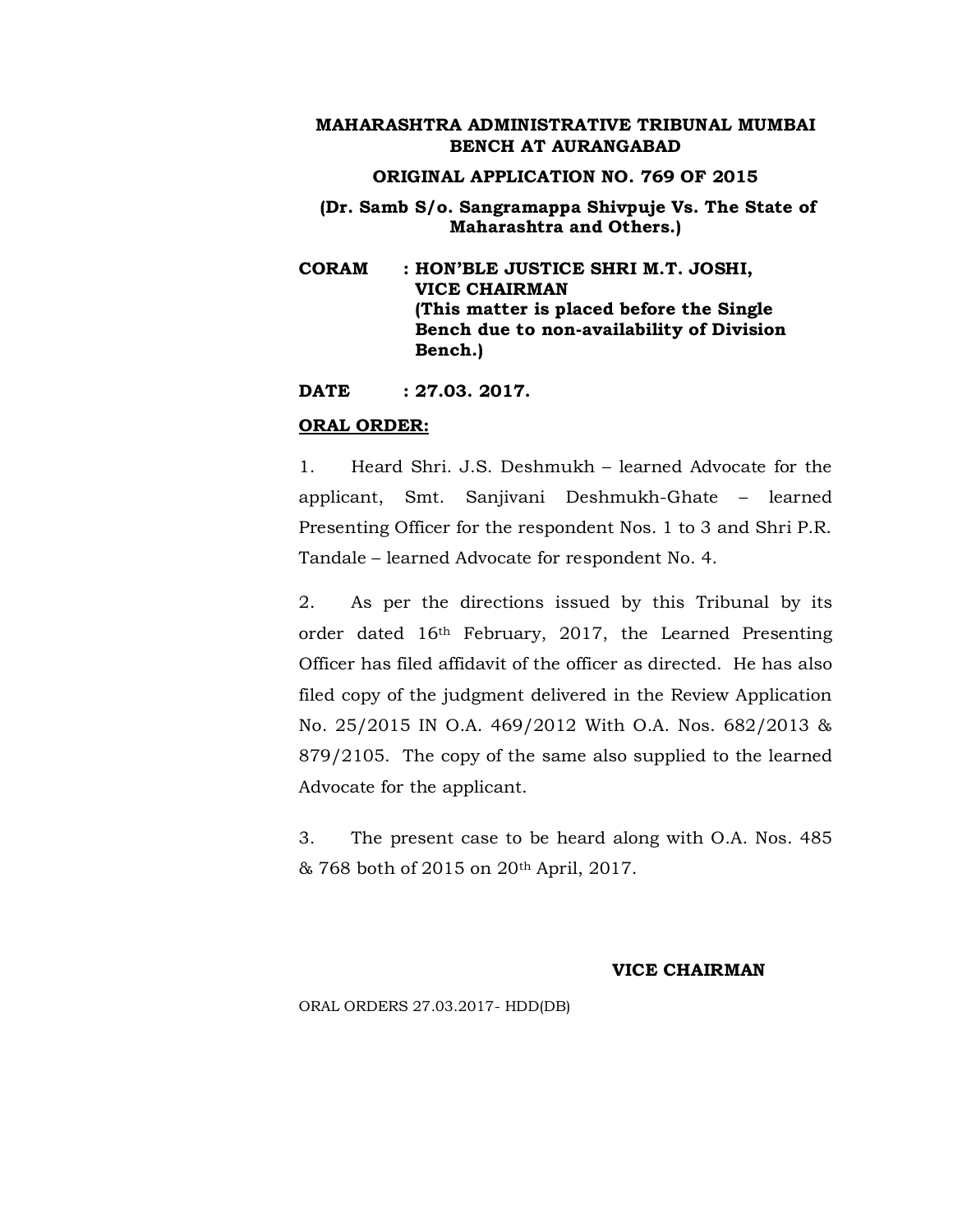#### **ORIGINAL APPLICATION NO. 485 OF 2015**

- **(Dr. Vinayak Bhagwan Sawale Vs. The State of Maharashtra and Others.)**
- **CORAM : HON'BLE JUSTICE SHRI M.T. JOSHI, VICE CHAIRMAN (This matter is placed before the Single Bench due to non-availability of Division Bench.)**

**DATE : 27.03. 2017.**

#### **ORAL ORDER:**

1. Heard Shri. J.S. Deshmukh, learned Advocate holding for Shri B.K. Patil – learned Advocate for the applicant and Shri S.K. Shirase – learned Presenting Officer for the respondents.

2. As per the directions issued by this Tribunal by its order dated 16th February, 2017, the Learned Presenting Officer has filed affidavit of the officer as directed. He has also filed copy of the judgment delivered in the Review Application No. 25/2015 IN O.A. 469/2012 With O.A. Nos. 682/2013 & 879/2105. The copy of the same also supplied to the learned Advocate for the applicant. The learned Presenting Officer submits that he is going to deposit Demand Draft amounting to Rs. 10,000/- towards payment of costs today itself.

3. The present case to be heard along with O.A. Nos. 768 & 769 both of 2015 on 20th April, 2017.

#### **VICE CHAIRMAN**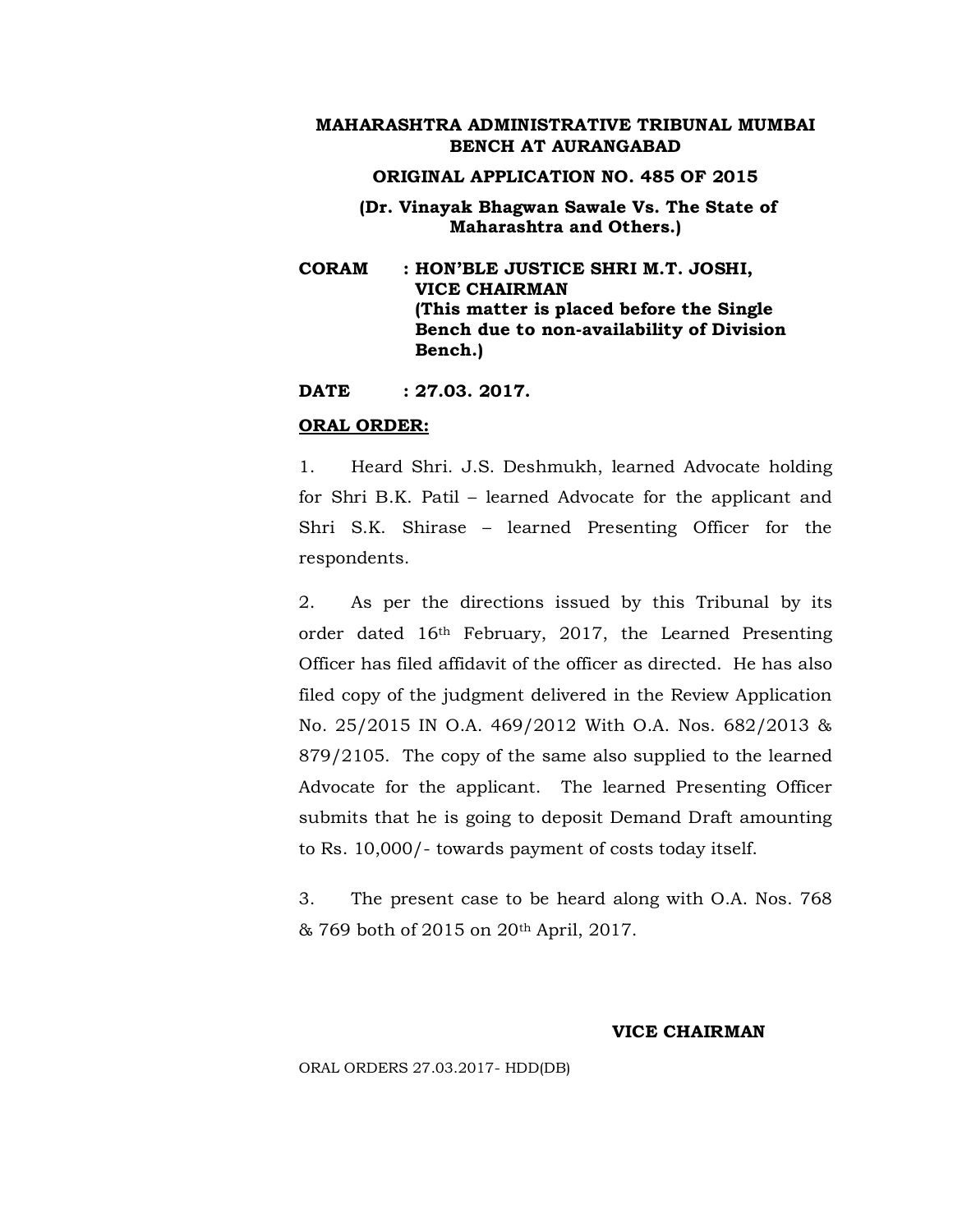**ORIGINLA APPLICATION St. No.394/2017.**

[Smt. Rajubai S. Patil Vs. The State of Mah. & Ors.]

**Coram :- Hon'ble Shri Justice M.T. Joshi, Vice Chairman Date :- 27.03.2017** *Oral Order :-*

1. Heard Shri S. K. Mathpati, learned Advocate for the applicant and Shri M. S. Mahajan, learned Chief Presenting Officer for the respondents.

2. Since grant of family pension is also continues cause of action the application is within limitation. The office objection is therefore, waived.

3. Issue notice to the respondents, returnable on 25.4.2017.

4. Tribunal may take the case for final disposal at this stage and separate notice for final disposal shall not be issued.

4. Applicant is authorized and directed to serve on respondents intimation/notice of date of hearing duly authenticated by Registry, along with complete paper book of O.A. Respondent is put to notice that the case would be taken up for final disposal at the stage of admission hearing.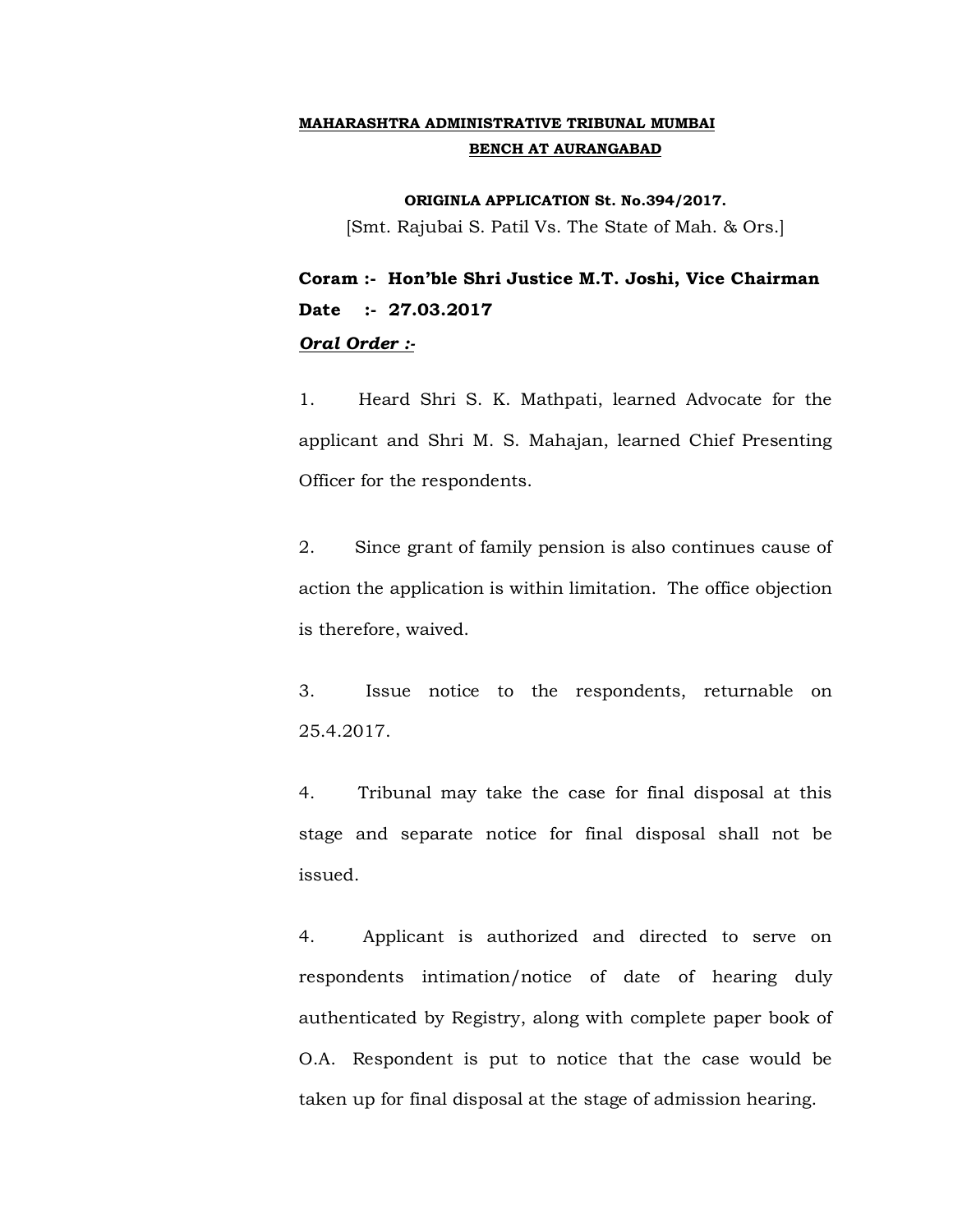#### -2- **ORIGINLA APPLICATION St. No.394/2017**

5. This intimation/notice is ordered under Rule 11 of the Maharashtra Administrative Tribunal (Procedure) Rules, 1988, and the question such as limitation and alternate remedy are kept open.

6. The service may be done by hand delivery, speed post, courier and acknowledgment be obtained and produced along with affidavit of compliance in the Registry before due date. Applicant is directed to file affidavit of compliance and notice.

7. S.O. to 25.4.2017.

8. Steno copy & hamdust allowed to both the parties.

### **VICE CHAIRMAN**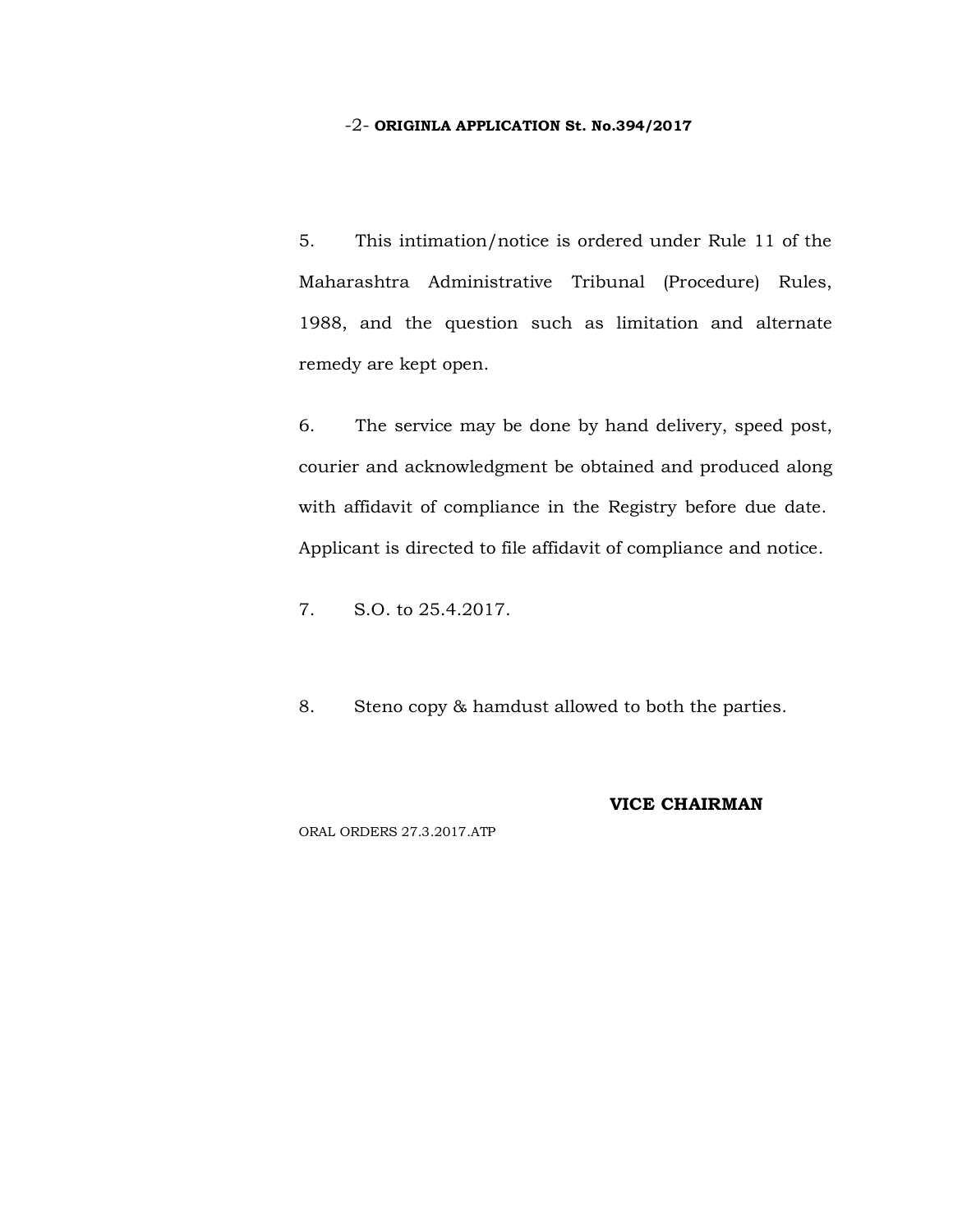**ORIGINLA APPLICATION NO.567/2015.**

[Dr. N. B. Chavan Vs. The State of Mah. & Ors.]

**Coram :- Hon'ble Shri Justice M.T. Joshi, Vice Chairman Date :- 27.03.2017** *Oral Order :-*

1. Heard Shri J. S. Deshmukh, learned Advocate for the applicant and Shri D. R. Patil, learned Presenting Officer for the respondents no.1 to 3. None present for the Respondent no.4.

2. Learned P.O. seeks time to file affidavit in reply. As a last chance time granted for filing reply.

3. S.O. to 20.4.2017.

#### **VICE CHAIRMAN**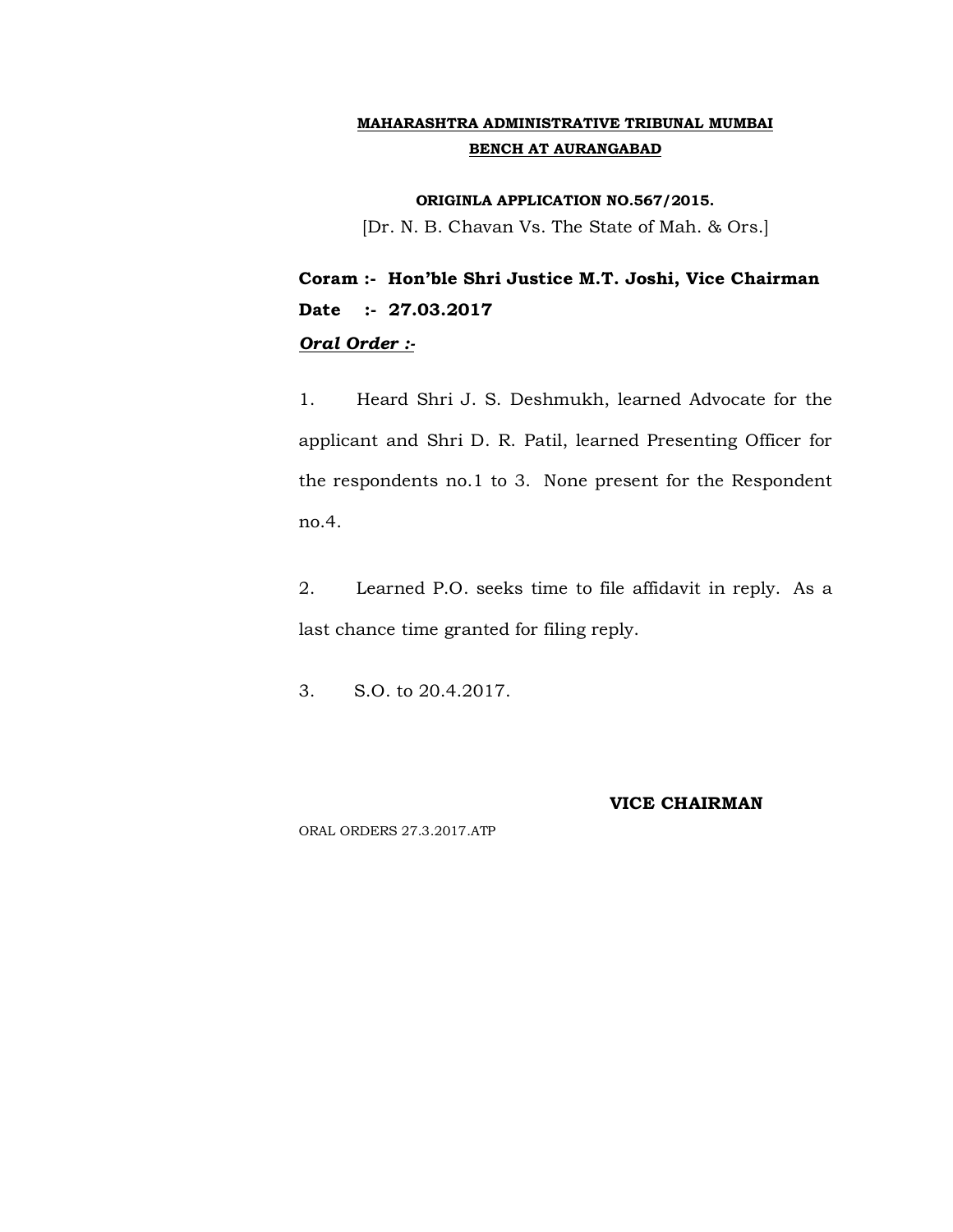#### **ORIGINLA APPLICATION NO.767/2016.**

[Shri L. N. Pawar Vs. The State of Mah. & Ors.]

**Coram :- Hon'ble Shri Justice M.T. Joshi, Vice Chairman**

**Date :- 27.03.2017**

## *Oral Order :-*

1. Heard Shri M. M. Kadtu, learned Advocate for the applicant and Smt. D. S. Deshpande, learned Presenting Officer for the respondents.

2. At the request of the learned Advocate for the applicant, S.O. to 27.4.2017 for hearing.

**VICE CHAIRMAN**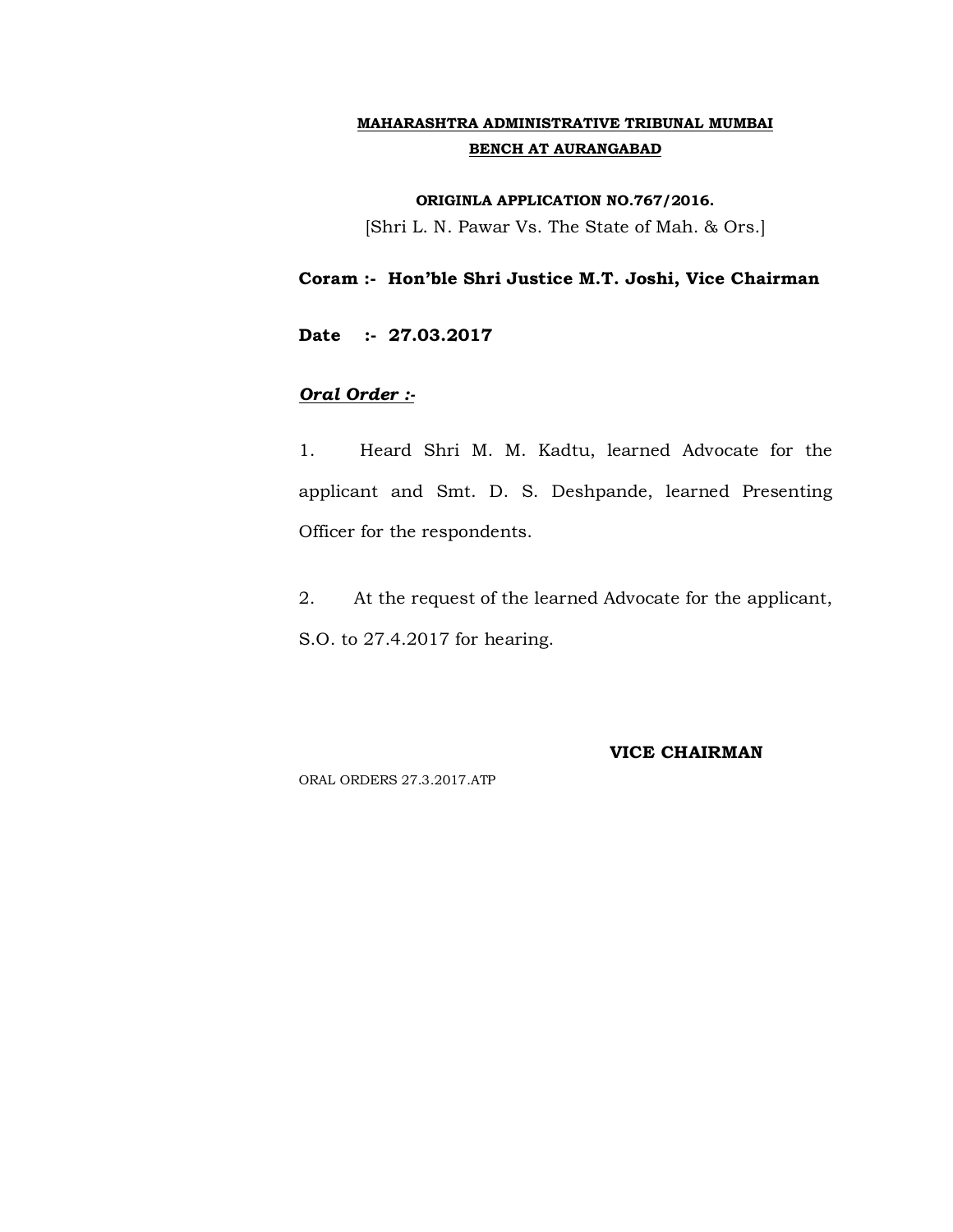#### **ORIGINLA APPLICATION NO.770/2016.**

[Shri M. P. Paratwath & Ors.Vs. The State of Mah. & Ors.]

**Coram :- Hon'ble Shri Justice M.T. Joshi, Vice Chairman Date :- 27.03.2017**

## *Oral Order :-*

1. Heard Shri Ashish Rajkar, learned Advocate holding for Shri S. D. Joshi, learned Advocate for the applicants and Shri N. U. Yadav, learned Presenting Officer for the respondents.

2. At the request of the learned Advocate for the applicant, S.O. to 27.4.2017.

#### **VICE CHAIRMAN**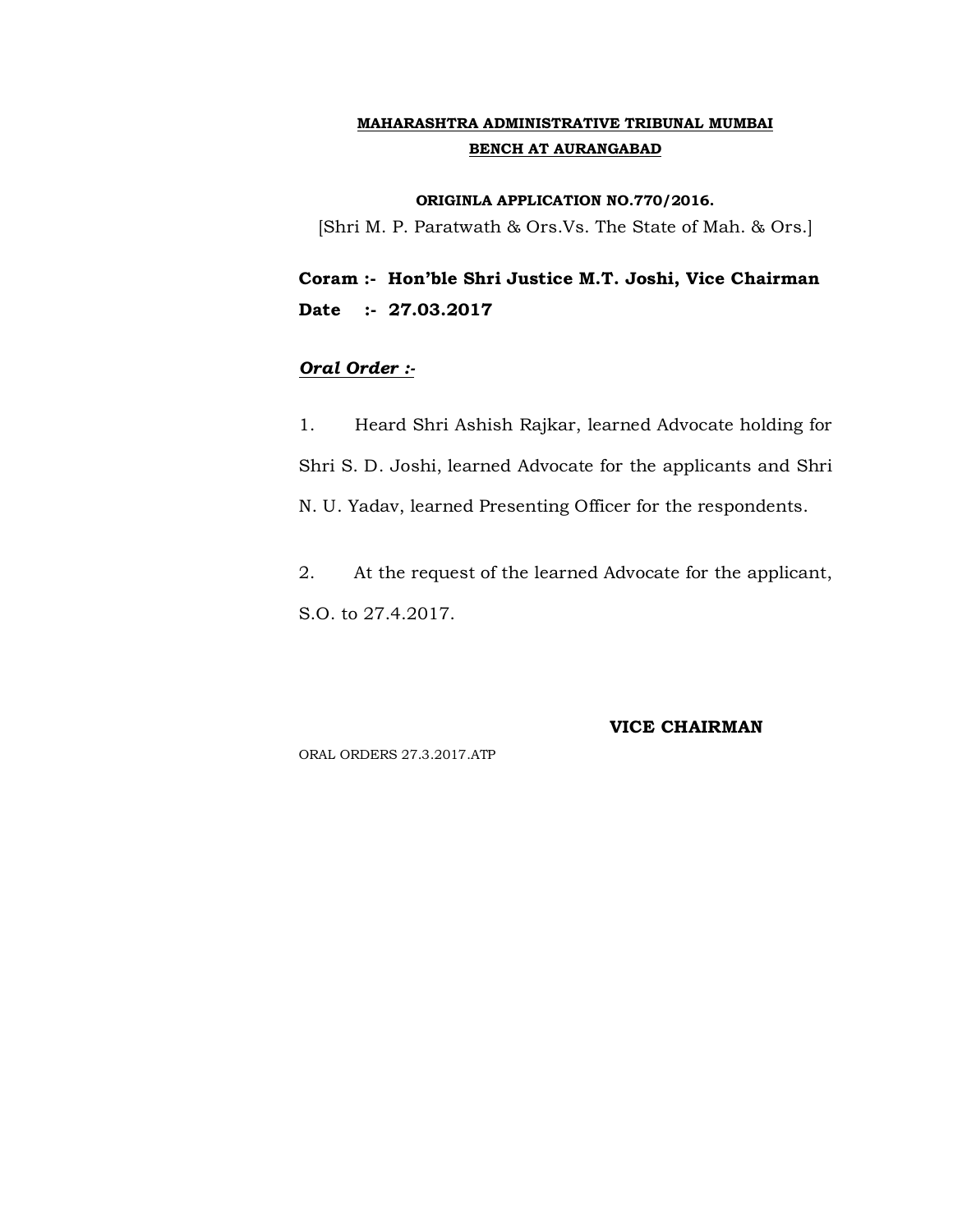#### **ORIGINLA APPLICATION NO. 846/2016.**

[Shri K. A. Bagul Vs. The State of Mah. & Ors.]

## **Coram :- Hon'ble Shri Justice M.T. Joshi, Vice Chairman**

**Date :- 27.03.2017**

## *Oral Order :-*

1. None present for the applicant. Shri D. R. Patil, learned Presenting Officer for the respondents is present.

2. Learned P.O. submits that, he will file affidavit in reply during the course of the day.

3. S.O. to 3.5.2017.

#### **VICE CHAIRMAN**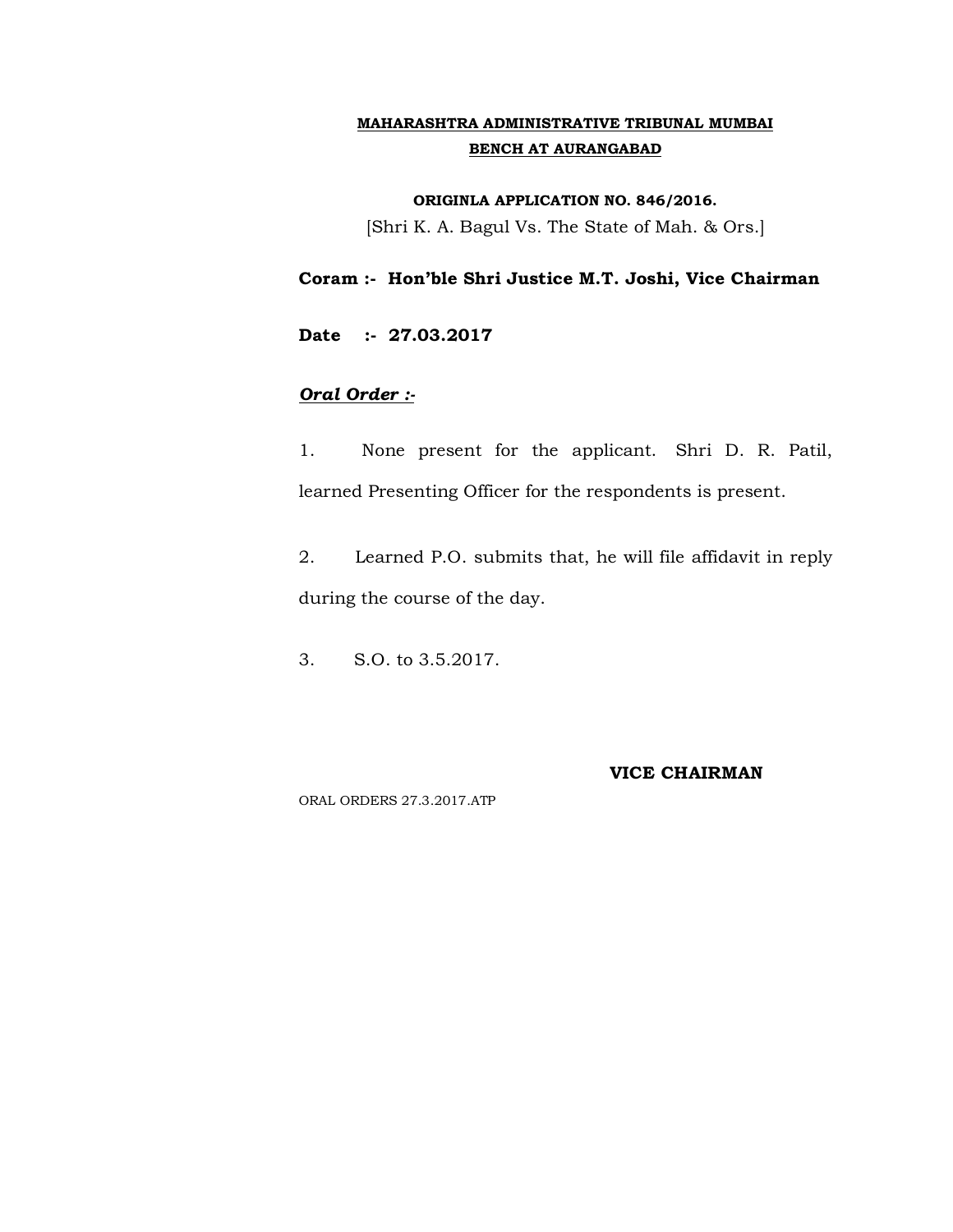**ORIGINLA APPLICATION NO.848/2016.**

[Dr. Md. Gulam Subhani Vs. The State of Mah. & Ors.]

**Coram :- Hon'ble Shri Justice M.T. Joshi, Vice Chairman Date :- 27.03.2017** *Oral Order :-*

1. Heard Shri Quadri Taher Ali, learned Advocate holding for Shri Zia Ul Mustafa, learned Advocate for the applicant, Smt P. R. Bharaswadkar, learned Presenting Officer for the respondents no.1 to 3, Shri N. S. kadam, learned Advocate for the Respondentsno.4 & 5 and Shri V. B. Wagh, learned Advocate for the Respondent no.6.

2. At the request of the learned P.O., S.O. to 2.5.2017 for filing reply of Respondents no.1 to 3.

#### **VICE CHAIRMAN**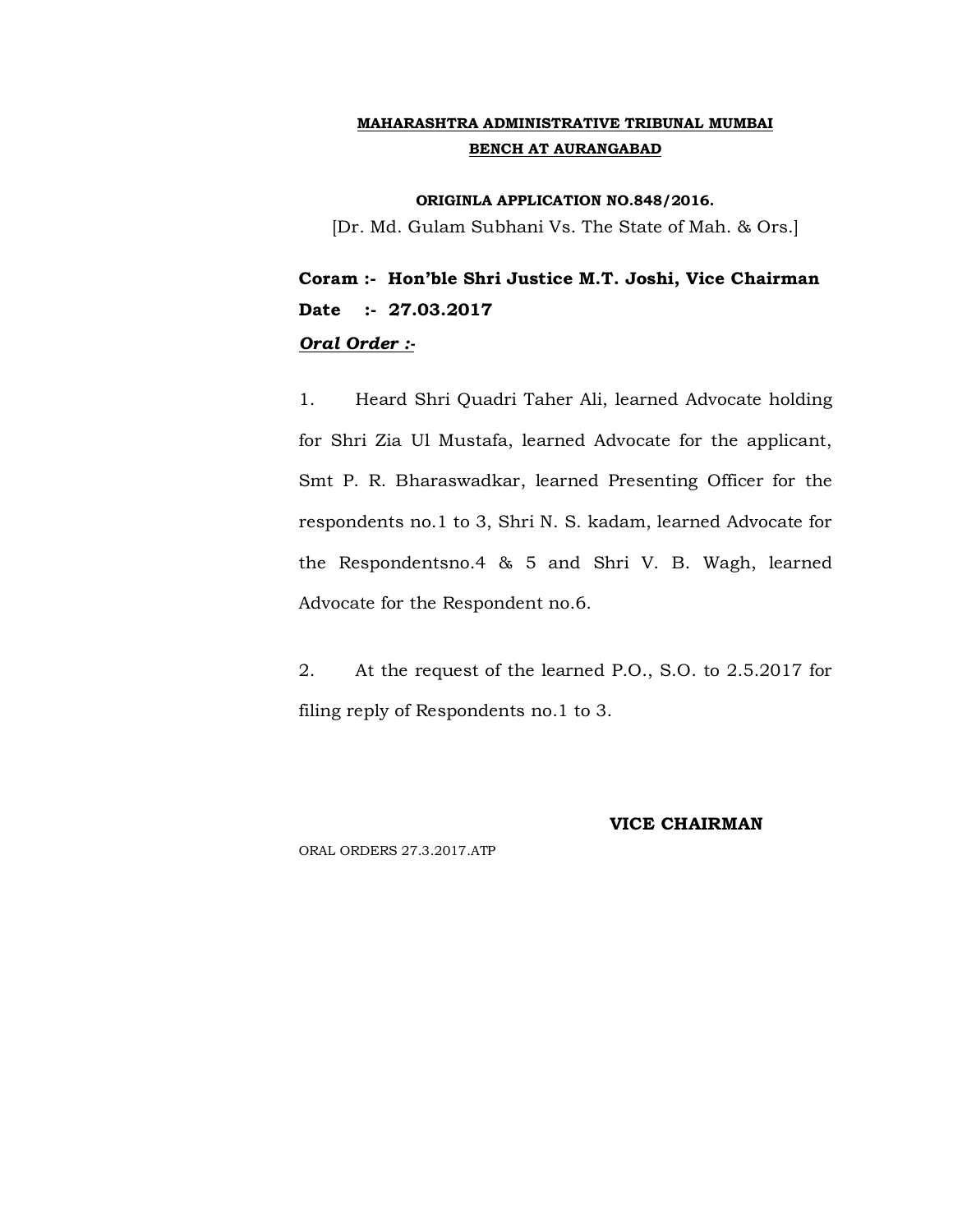#### **ORIGINLA APPLICATION NO.27/2017.**

[Dr. Ashwamedh B. Jagtap Vs. The State of Mah. & Ors.]

**Coram :- Hon'ble Shri Justice M.T. Joshi, Vice Chairman Date :- 27.03.2017** *Oral Order :-*

1. Heard Shri V. B. Wagh, learned Advocate for the applicant and Smt P. R. Bharaswadkar, learned Presenting Officer for the respondents no.1 to 3 and Shri A. S. Deshmukh, learned Advocate for the Respondent no.4.

2. Shri V. B. Wagh, learned Advocate for the applicant seeks time. At his request, S.O. to 31.3.2017.

#### **VICE CHAIRMAN**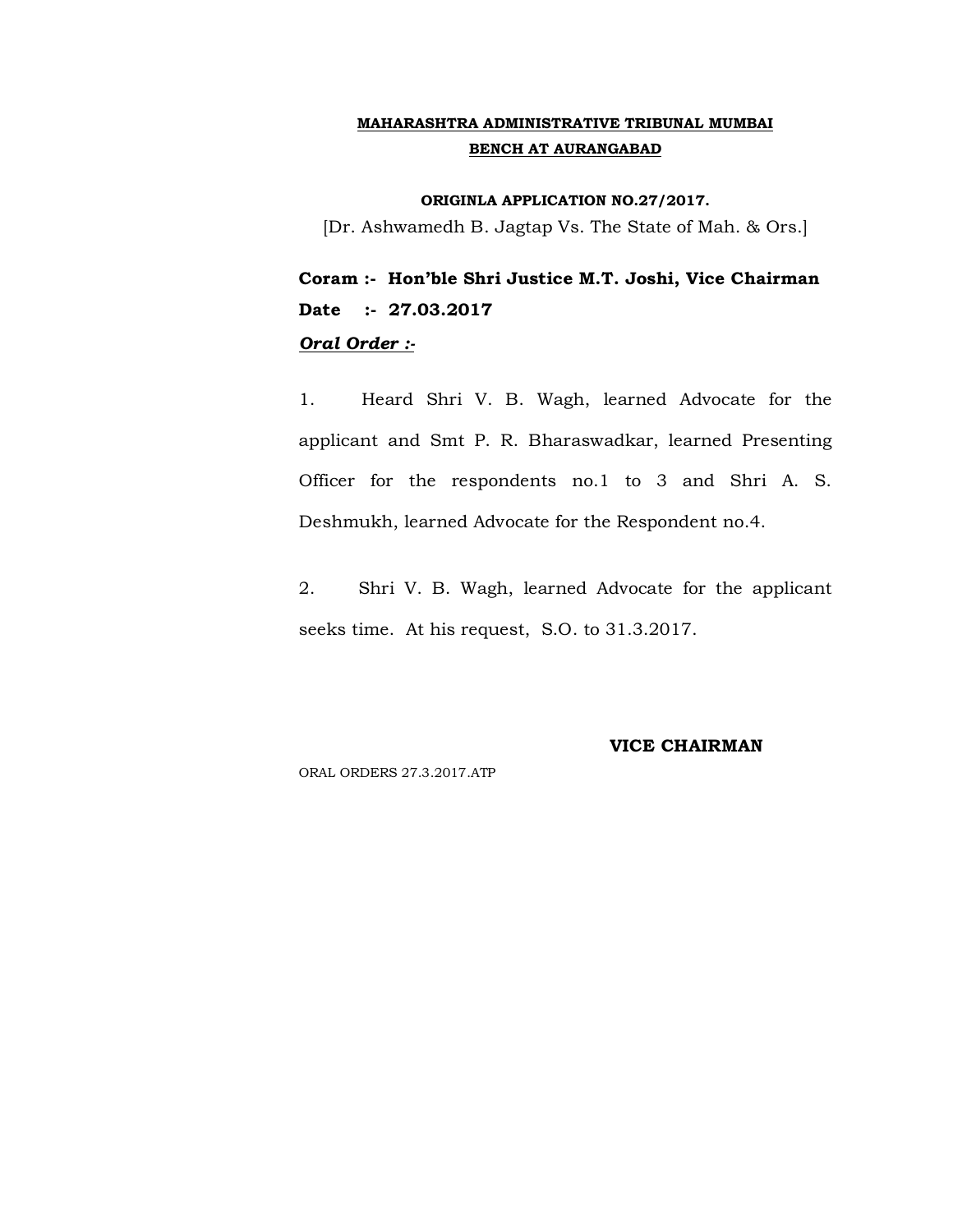#### **ORIGINLA APPLICATION NO.36/2017.**

[Shri K. B. Vyawhare Vs. The State of Mah. & Ors.]

**Coram :- Hon'ble Shri Justice M.T. Joshi, Vice Chairman Date :- 27.03.2017** *Oral Order :-*

1. Heard Shri S. K. Vyawhare, learned Advocate for the applicant and Smt P. R. Bharaswadkar, learned Presenting Officer for the respondents.

2. Learned P.O. files affidavit in reply on behalf of Respondent no.1. The same is taken on record.

3. S.O. to 28.4.2017.

#### **VICE CHAIRMAN**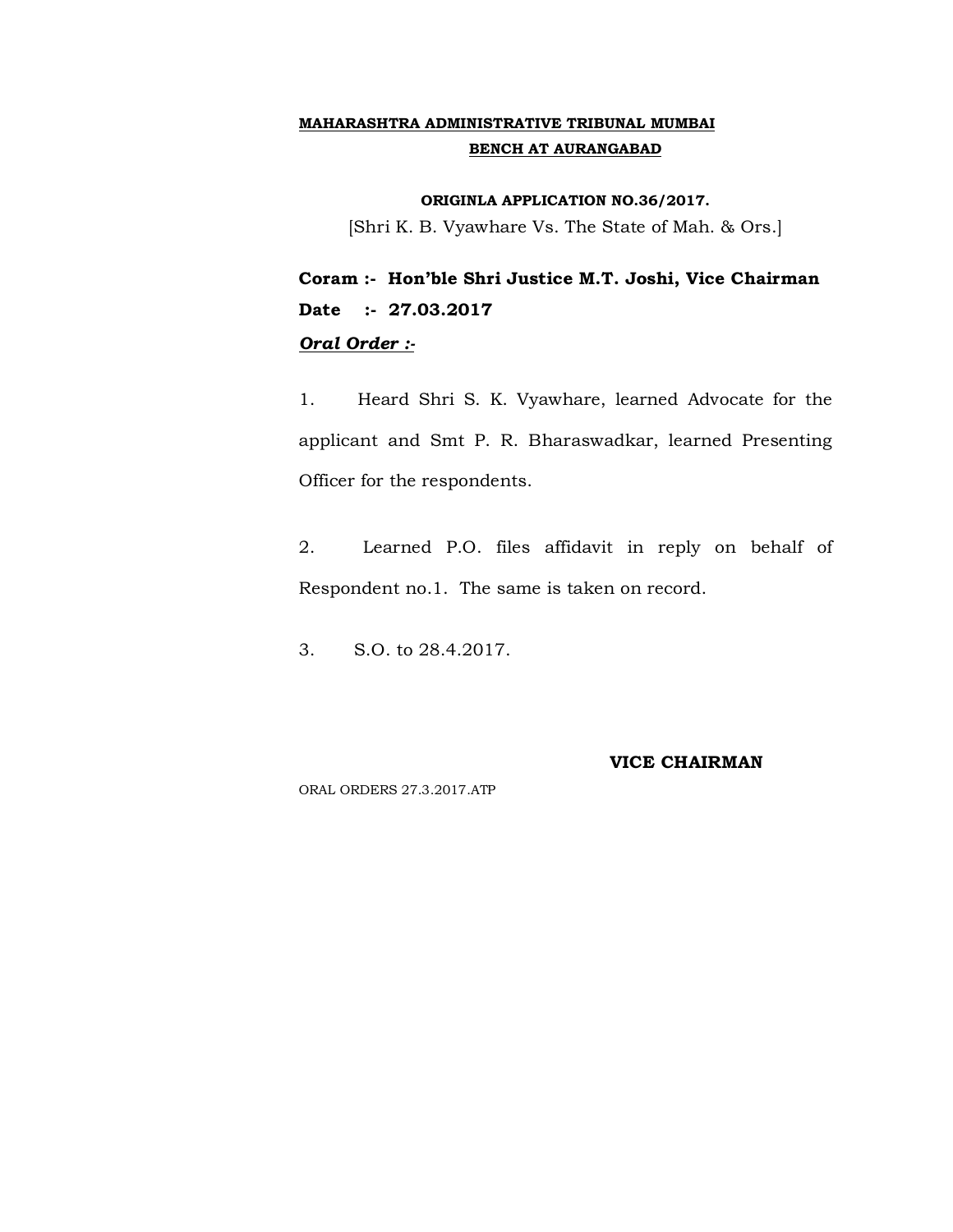#### **ORIGINLA APPLICATION NO.61/2017.**

[Smt. Vandana M. Kharmale Vs. The State of Mah. & Ors.]

**Coram :- Hon'ble Shri Justice M.T. Joshi, Vice Chairman Date :- 27.03.2017** *Oral Order :-*

1. Heard Shri S. B. Patil, learned Advocate for the applicant, Smt P. R. Bharaswadkar, learned Presenting Officer for the respondents no.1 to 3 and Shri V. B. Wagh, learned Advocate for the Respondent no.4.

2. Learned P.O. files affidavit in reply on behalf of Respondents no.1 & 2. The same is taken on record. Its copy is served on the other side.

3. S.O. to 12.4.2017.

#### **VICE CHAIRMAN**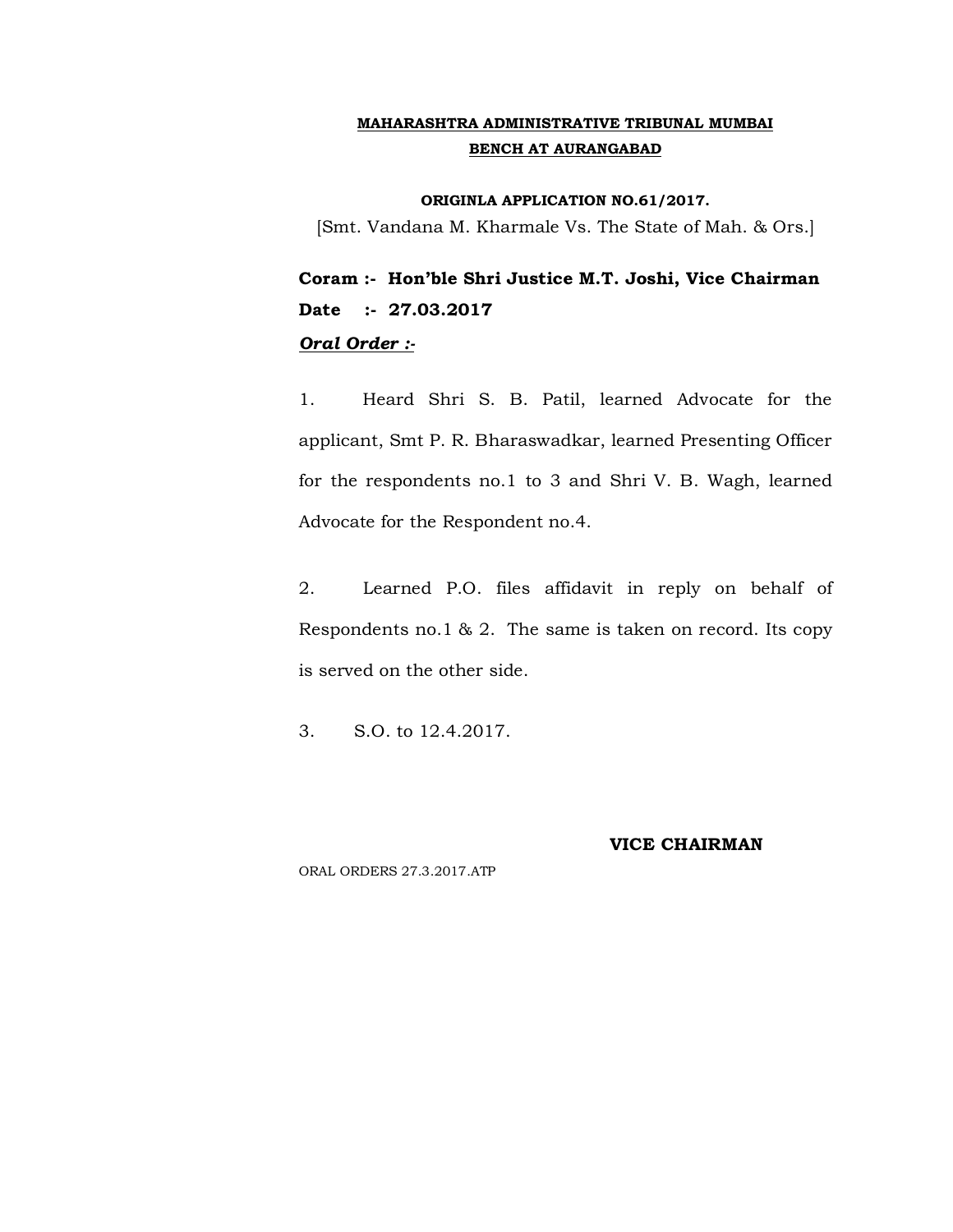#### **ORIGINLA APPLICATION NO.62/2017.**

[Smt. Vandana M. Kharmale Vs. The State of Mah. & Ors.]

**Coram :- Hon'ble Shri Justice M.T. Joshi, Vice Chairman Date :- 27.03.2017** *Oral Order :-*

1. Heard Shri S. B. Patil, learned Advocate for the applicant, Smt P. R. Bharaswadkar, learned Presenting Officer for the respondents no.1 to 3 and Shri V. B. Wagh, learned Advocate for the Respondent no.4.

2. Learned P.O. files affidavit in reply on behalf of Respondents no.1 & 2. The same is taken on record. Its copy is served on the other side.

3. S.O. to 12.4.2017.

#### **VICE CHAIRMAN**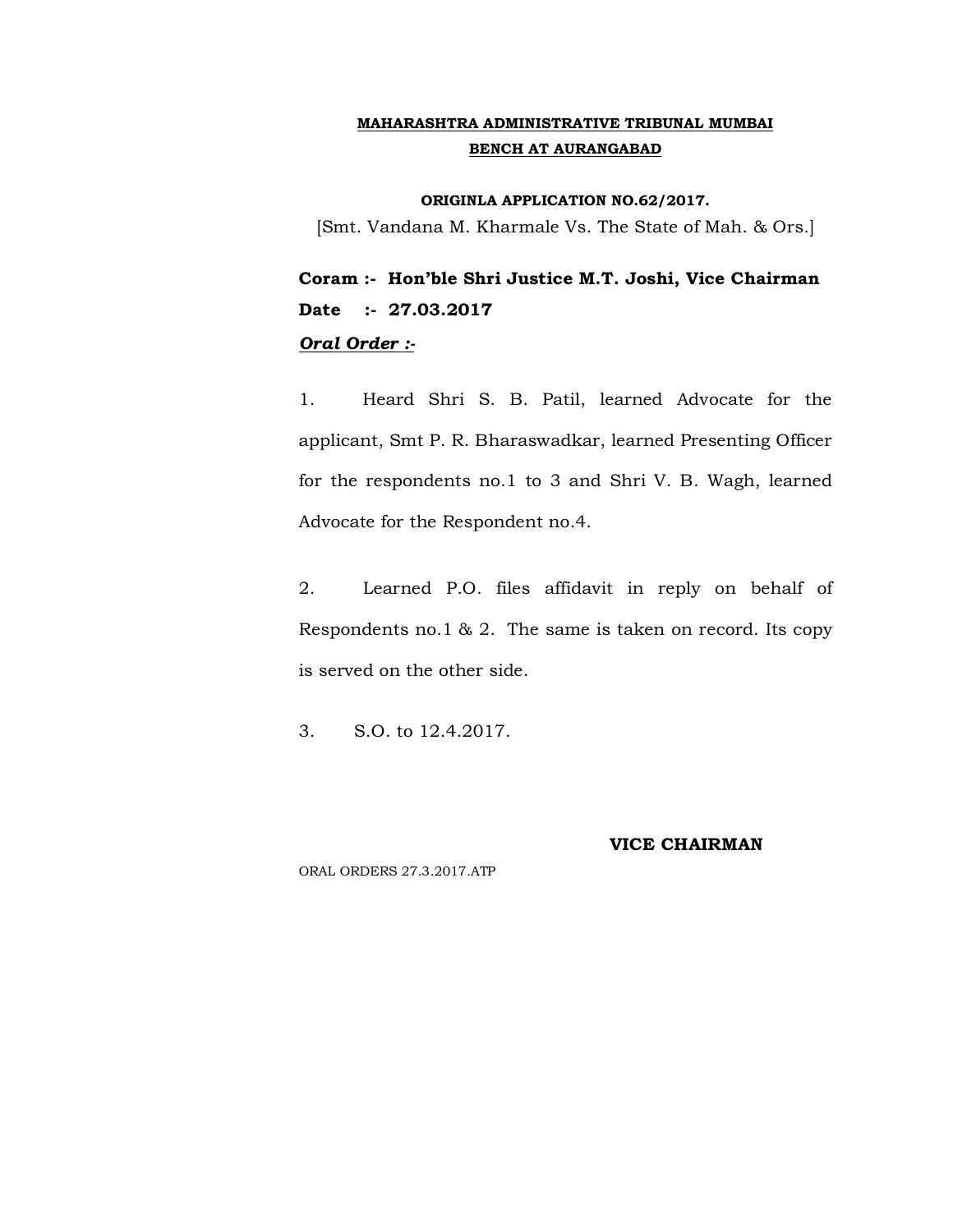#### **ORIGINLA APPLICATION NO.87/2017.**

[Shri D. R. Suravase Vs. The State of Mah. & Ors.]

**Coram :- Hon'ble Shri Justice M.T. Joshi, Vice Chairman Date :- 27.03.2017** *Oral Order :-*

1. Heard Shri K. N. Farooqui, learned Advocate holding for Shri N. L. Jadhav, learned Advocate for the applicant and Smt R. S. Deshmukh, learned Presenting Officer for the respondents.

2. Learned P.O. seeks time to file affidavit in reply. As a last chance, time granted for filing reply.

3. S.O. to 20.4.2017.

#### **VICE CHAIRMAN**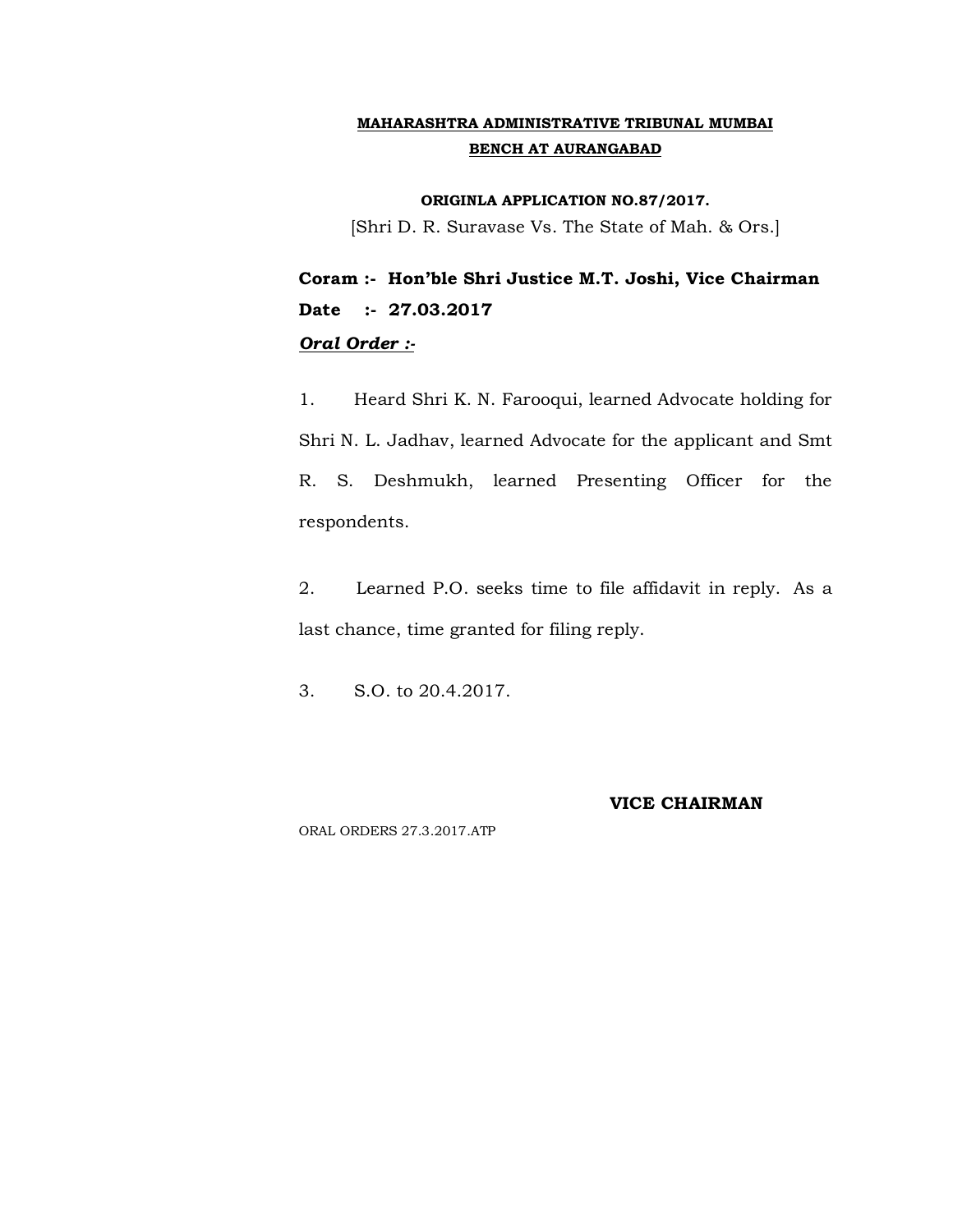**ORIGINLA APPLICATION NO.129/2017.**

[Shri Shafi Pasha Vs. The State of Mah. & Ors.]

**Coram :- Hon'ble Shri Justice M.T. Joshi, Vice Chairman Date :- 27.03.2017** *Oral Order :-*

1. Heard Shri Quadri Taher Ali, learned Advocate holding for Shri Zia Ul Mustafa, learned Advocate for the applicant, Smt P. R. Bharaswadkar, learned Presenting Officer for the respondents.

2. At the request of the learned P.O., S.O. to 2.5.2017 for filing reply of Respondents no.1 to 3.

**VICE CHAIRMAN**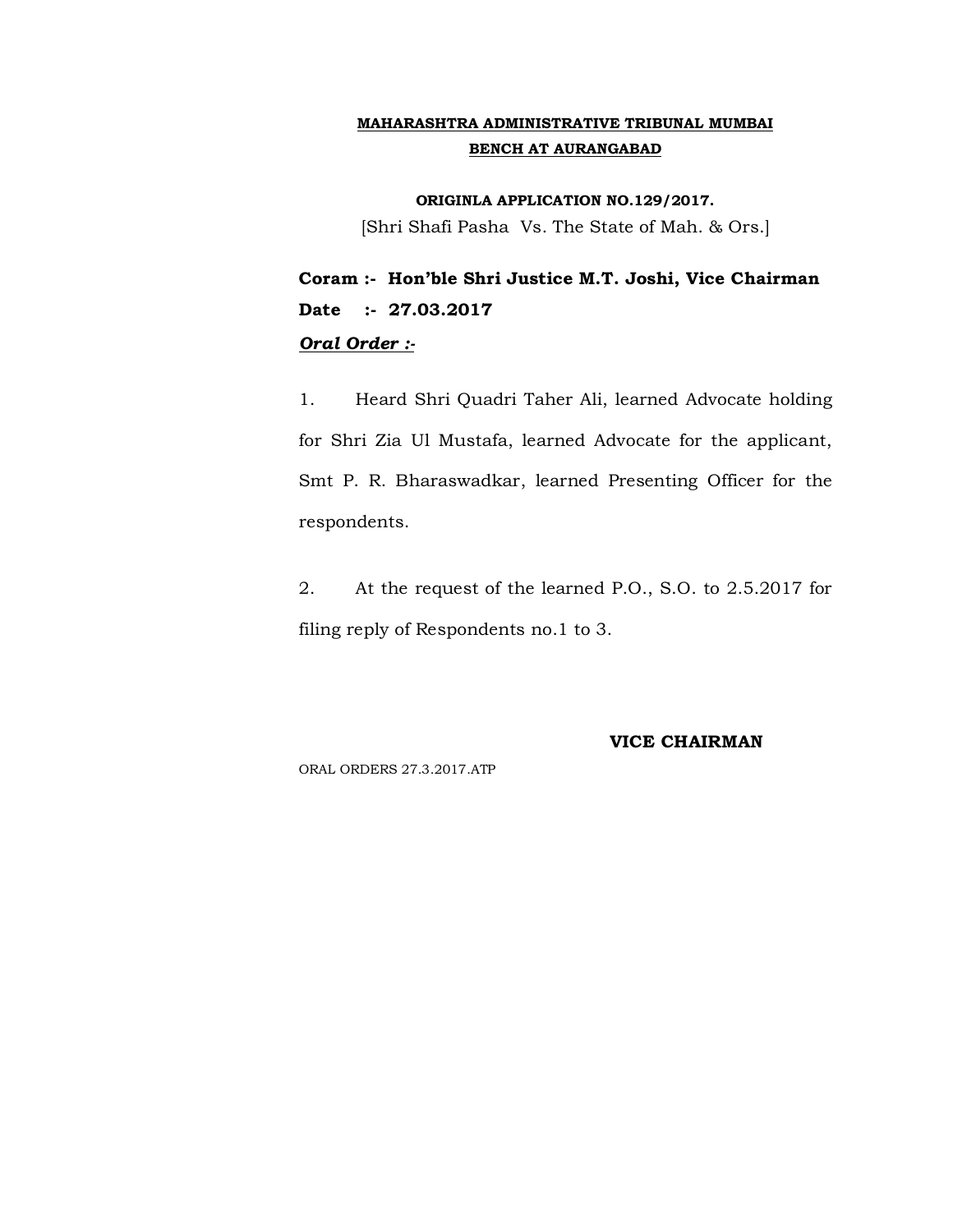**ORIGINLA APPLICATION NO.144/2017.**

[Shri Sharad R. Pathak Vs. The State of Mah. & Ors.]

**Coram :- Hon'ble Shri Justice M.T. Joshi, Vice Chairman Date :- 27.03.2017** *Oral Order :-*

1. Shri A. S. Deshpande, learned Advocate for the applicant (Leave Note). Smt S. K. Ghate Deshmukh, learned Presenting Officer for the respondents is present.

2. It is reported that Shri A. S. Deshpande, learned Advocate for the applicant has filed leave Note.

3. S.O. to 6.4.2017.

#### **VICE CHAIRMAN**